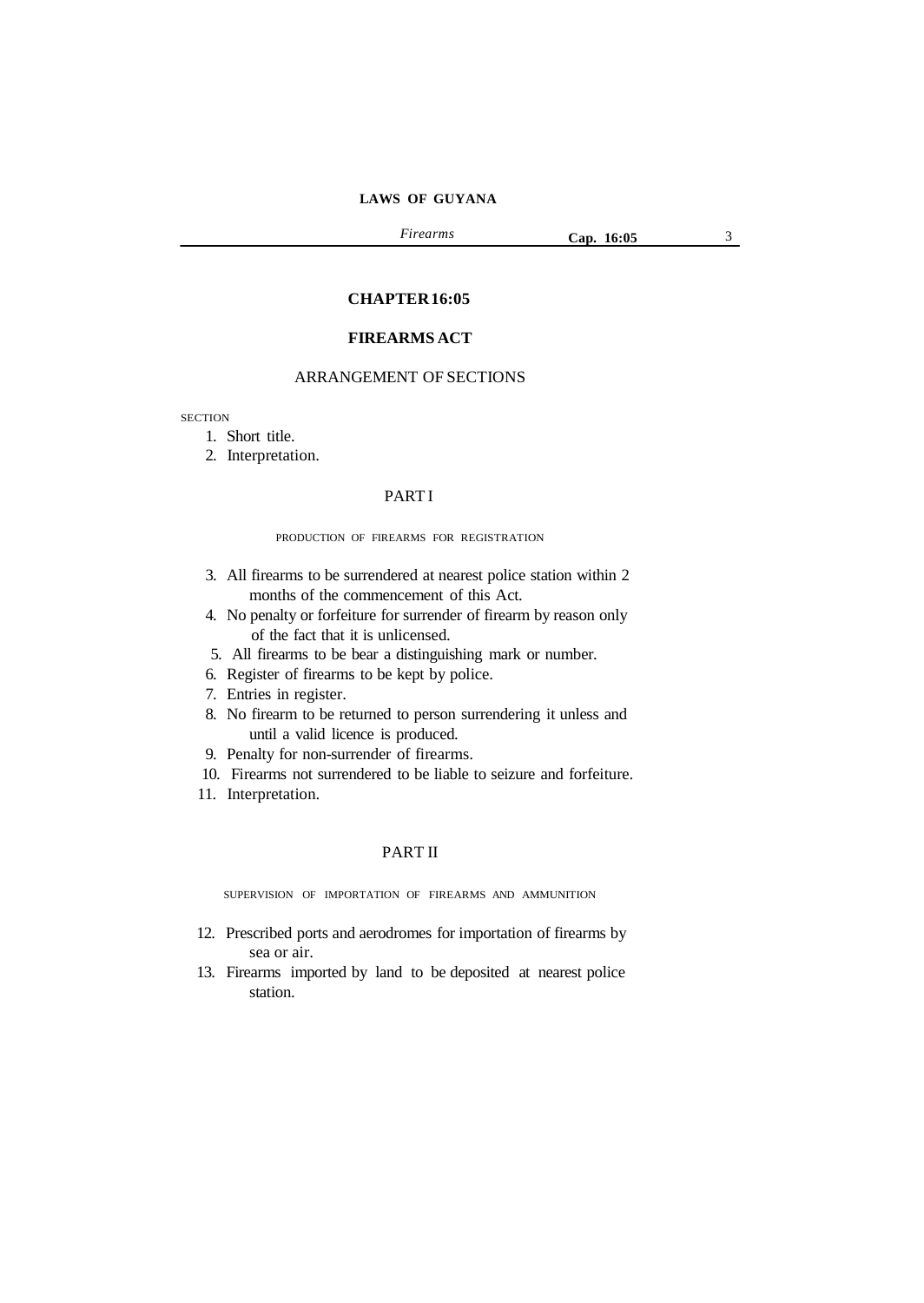**SECTION** 

- 14. No imported firearm to be withdrawn from a customs warehouse or police station unless and until marked with distinguishing mark or number.
- 15. Terms upon which firearms may be withdrawn from customs warehouse and police station.

#### PART III

REGULATION OF PURCHASE, POSSESSION, MANUFACTURE AND SALE OF CERTAIN FIREARMS AND AMMUNITION AND OTHER TRANSACTIONS

*Purchase and Possession of certain Firearms and Ammunition*

- 16. Penalty for purchasing or possessing firearms or ammunition without licence.
- 17. Penalty for importing, purchasing or acquiring ammunition without a permit.
- 18. Grant, variation and revocation of licences.
- 19. Fees in respect of licences.
- 20. Exemption from holding a firearm licence.
- 21. Application of foregoing provisions to State servants.
- 22. Production of licences.

MANUFACTURE AND SALE OF CERTAIN FIREARMS AND AMMUNITION AND OTHER TRANSACTIONS

- 23. Penalty for manufacturing or dealing in firearms or ammunition without being registered.
- 24. Registration of firearms dealers.
- 25. Certificates of registration.
- 26. Registration of place of business of firearms dealers.
- 27. Restrictions on sale, repair, etc., of firearms and ammunition.
- 28. Register of transactions in firearms.
- 29. Powers of court in case of offences by registered firearms dealers.
- 30. Penalty for taking in pawn or selling at public auction firearms or ammunition.
- 31. Firearms and ammunition to which this Part applies.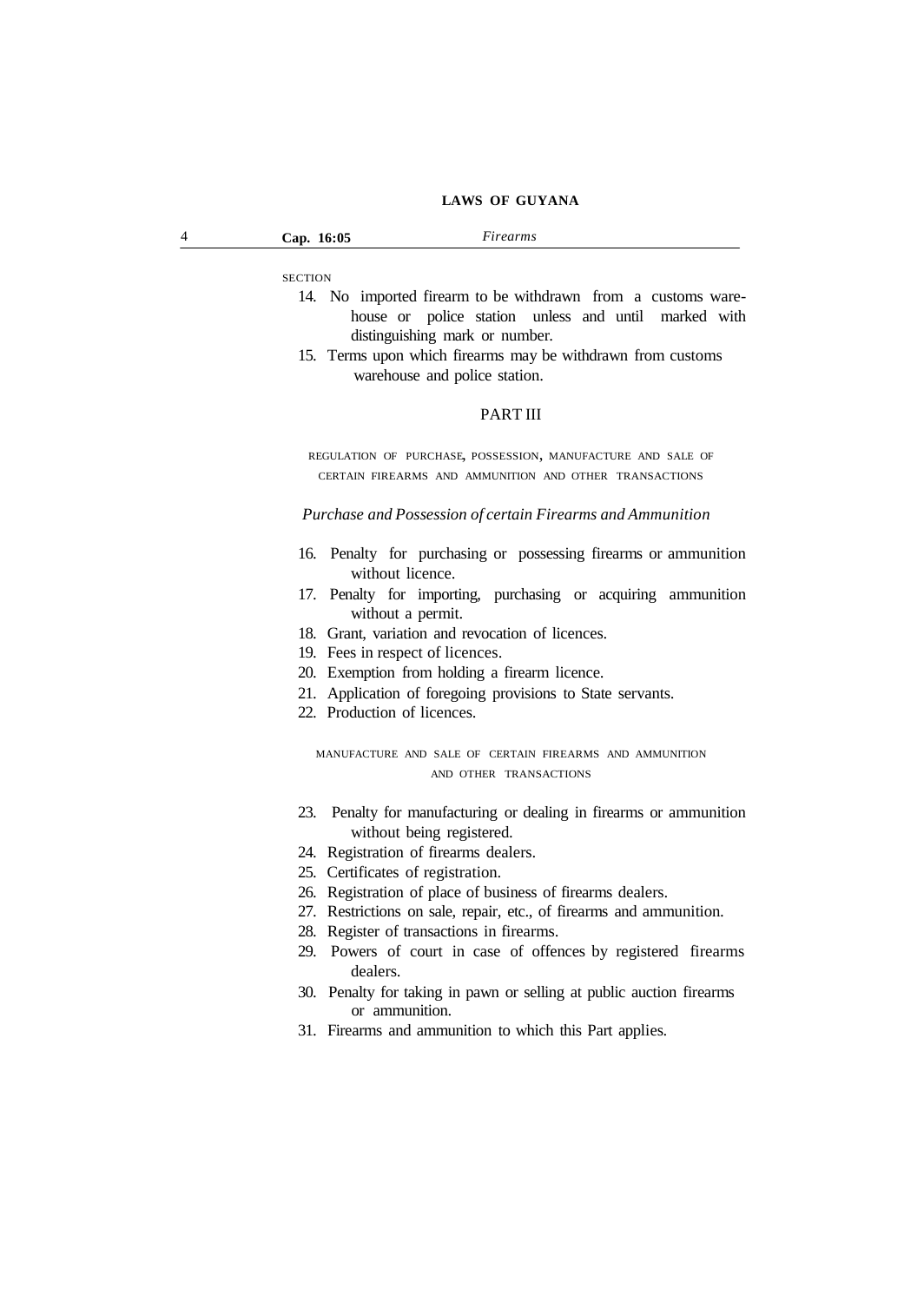#### PART IV

MISCELLANEOUS PROVISIONS AS TO FIREARMS AND AMMUNITION

**SECTION** 

32. Prohibited weapons and ammunition.

- 33. Power to control or prohibit removals of firearms and ammunition.
- 34. Restriction on purchase and possession of firearms by persons under the age of 18 years.
- 35. Prohibition of sale, etc., of firearms to drunk or insane persons.
- 36. Prohibition on certain persons convicted of crime purchasing or possessing firearms.
- 37. Penalty for possessing firearms with intent to injure.
- 38 Penalty for use and possession of firearms or imitation firearms in certain cases.
- 39. Smooth-bore guns with barrels less than 20 inches long, conversion of imitation firearms into firearms and defacing of distinguishing mark or number prohibited.

## PARTV

#### GENERAL

- 40. Provisions as to forfeiture of firearms and cancellation of licences.
- 41. Power to search for and dispose of firearms and ammunition.
- 42. Power of entry, seizure and arrest.
- 43. Power to stop and search for firearms, ammunition, explosive, etc. in street.
- 44. Forfeiture and disposal by court.
- 45. Power to order amnesty.
- 46. Time for commencing summary proceedings under this Act.
- 47. Service of notices.
- 48. General penalty.
- 49. Power of Minister to make regulations.

FIRST SCHEDULE—Forms.

SECOND SCHEDULE—Districts.

THIRD SCHEDULE— Offences to which section 38(2) applies.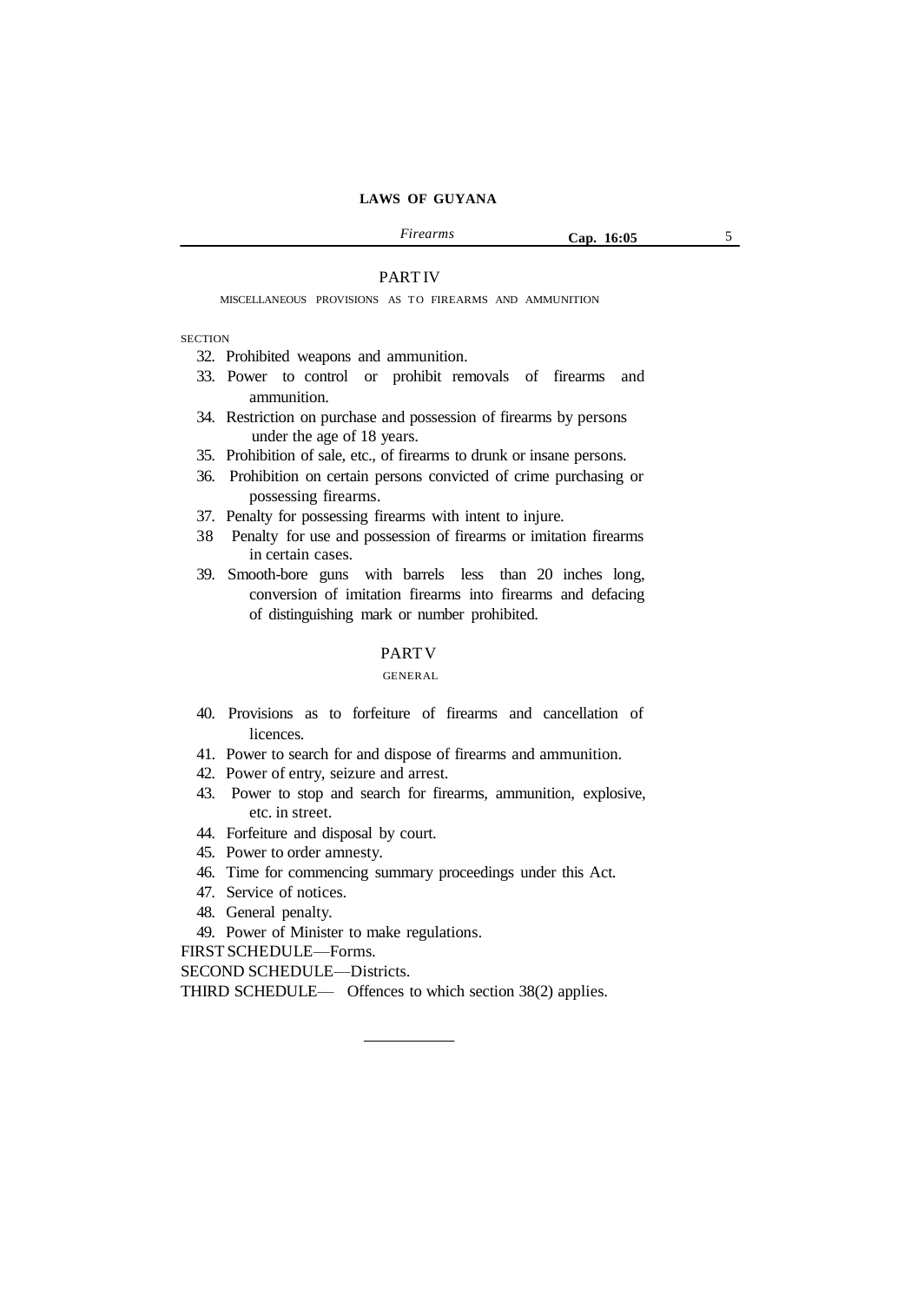| 6                               | Cap. 16:05                 | Firearms                                                                                                                                                                                                                                                                                                                                                                                                                                                                                                                                                                                                                                                                                                                                                                                                                                                                                                                                                                                                                                                                     |
|---------------------------------|----------------------------|------------------------------------------------------------------------------------------------------------------------------------------------------------------------------------------------------------------------------------------------------------------------------------------------------------------------------------------------------------------------------------------------------------------------------------------------------------------------------------------------------------------------------------------------------------------------------------------------------------------------------------------------------------------------------------------------------------------------------------------------------------------------------------------------------------------------------------------------------------------------------------------------------------------------------------------------------------------------------------------------------------------------------------------------------------------------------|
|                                 |                            | <b>CHAPTER16:05</b>                                                                                                                                                                                                                                                                                                                                                                                                                                                                                                                                                                                                                                                                                                                                                                                                                                                                                                                                                                                                                                                          |
| 1953 Ed.<br>c. 345              |                            |                                                                                                                                                                                                                                                                                                                                                                                                                                                                                                                                                                                                                                                                                                                                                                                                                                                                                                                                                                                                                                                                              |
|                                 |                            | <b>FIREARMS ACT</b>                                                                                                                                                                                                                                                                                                                                                                                                                                                                                                                                                                                                                                                                                                                                                                                                                                                                                                                                                                                                                                                          |
| 11 of 1940                      | matters aforesaid.         | An Act to make provision for the importation, sale, possession and<br>use of firearms and ammunition and for the registration, and<br>licensing, of firearms, and for matters connected with the                                                                                                                                                                                                                                                                                                                                                                                                                                                                                                                                                                                                                                                                                                                                                                                                                                                                             |
|                                 |                            | [ $1ST$ DECEMBER, $1940$ ]                                                                                                                                                                                                                                                                                                                                                                                                                                                                                                                                                                                                                                                                                                                                                                                                                                                                                                                                                                                                                                                   |
| Shorttitle.                     |                            | 1. This Act may be cited as the Firearms Act.                                                                                                                                                                                                                                                                                                                                                                                                                                                                                                                                                                                                                                                                                                                                                                                                                                                                                                                                                                                                                                |
| Interpretation.<br>[7 of 1966B] | <b>2.</b> (1) In this Act— |                                                                                                                                                                                                                                                                                                                                                                                                                                                                                                                                                                                                                                                                                                                                                                                                                                                                                                                                                                                                                                                                              |
| 23 of 1991]                     | accordingly;               | "acquiring" means hiring, accepting as a gift and borrowing, and the<br>expressions "acquire" and "acquisition" shall be construed                                                                                                                                                                                                                                                                                                                                                                                                                                                                                                                                                                                                                                                                                                                                                                                                                                                                                                                                           |
|                                 | "ammunition" means-        |                                                                                                                                                                                                                                                                                                                                                                                                                                                                                                                                                                                                                                                                                                                                                                                                                                                                                                                                                                                                                                                                              |
|                                 |                            | (i) ammunition for any firearms of any kind;<br>(ii) every shell, cartridge case, bomb, hand grenade, bullet,<br>or like missile, whether containing any explosive or gas or<br>chemical or not, and whether intended to be discharged from<br>or by any gun or other propelling or releasing instrument or<br>mechanism or not, except missiles which can be used only<br>for the purpose of extinguishing fires;<br>(iii) every part of any such shell, cartridge case, bomb,<br>hand grenade, bullet or missile, whether<br>such shell,<br>cartridge case, bomb, hand grenade, bullet or missile may<br>have been completely formed at any time or not;<br>(iv) every fuse, percussion cap, or priming cap, adapted or<br>prepared for the purpose of exploding any shell, bomb, hand<br>grenade, bullet or other projectile;<br>(v) every bullet clip or cartridge clip;<br>(vi) an explosive when enclosed<br>$\sin$<br>any<br>case<br><b>or</b><br>contrivance adapted or prepared so as to form a cartridge,<br>charge or complete round for any firearm or any other |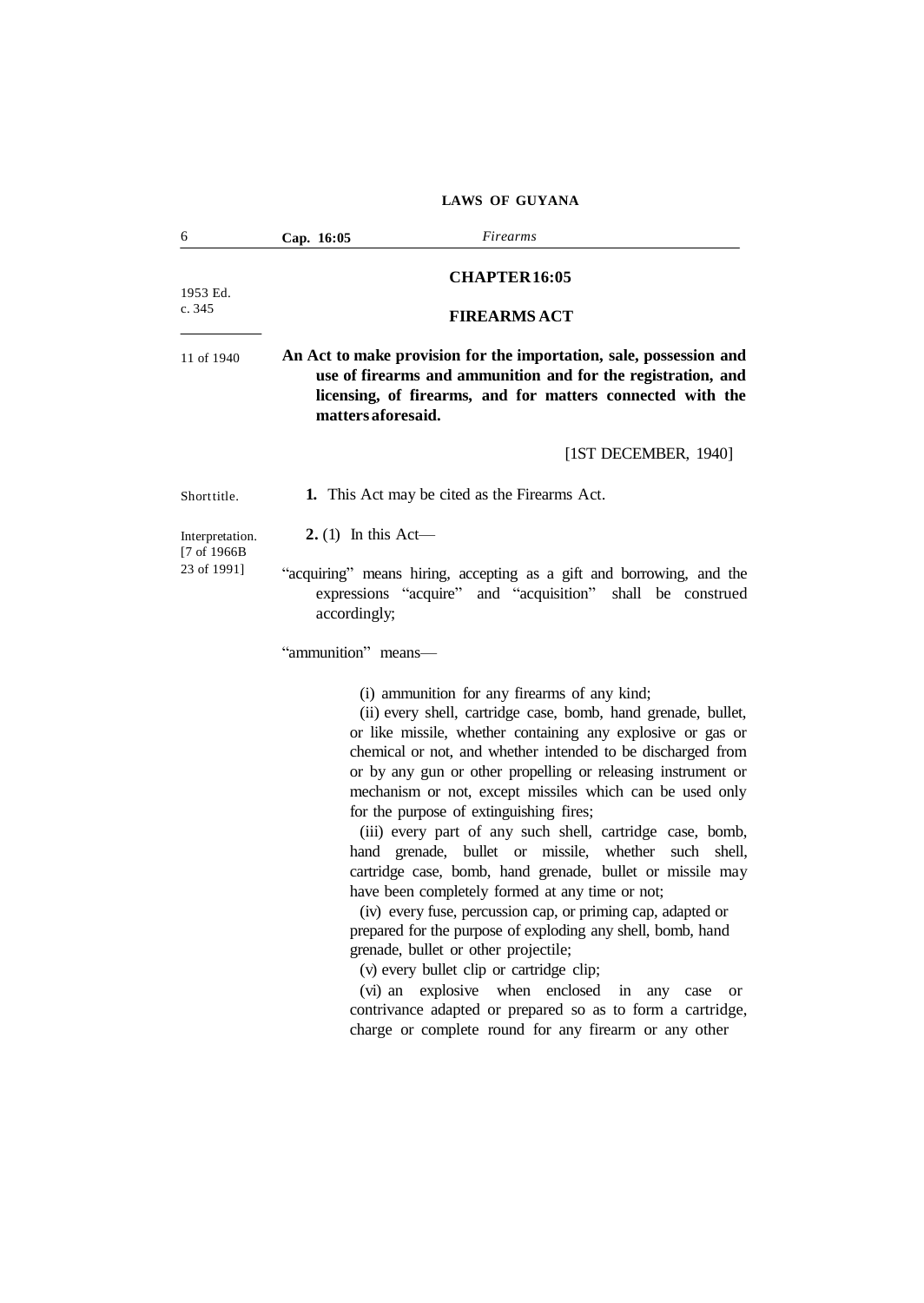weapon, or to form any tube for firing explosives, or to form a detonator, or a projectile, which can be used (whether singly or in suitable combinations) as, or in connection with, a missile;

(vii) everything declared by order of the Minister to be ammunition;

and includes prohibited ammunition;

"explosive" has the meaning assigned to it by section 2 of the Explosives Act;

c. 16:06

- "firearm", except where otherwise expressly provided, means any lethal barrelled weapon of any description from which any shot, bullet or other missile can be discharged and includes any prohibited weapon, whether it is such a lethal weapon as aforesaid or not, any component part of any such lethal or prohibited weapon, and any accessory to any such weapon designed or adapted to diminish the noise or flash caused by firing the weapon and anything else declared by order of the Minister to be a firearm;
- "firearms dealer" means a person who, by way of trade or business, manufactures, sells, transfers, repairs, tests or proves firearms or ammunition to which Part III applies;
- "offence under this Act" includes any act, omission or other thing which is punishable under this Act;
- "prohibited ammunition" means any ammunition referred to in section  $32(1)$  (c);
- "prohibited weapon" means any firearm or weapon referred to in section  $32(1)$  (a) or (b);
- "slaughtering instrument" means a firearm which is specially designed or adapted for the instantaneous slaughter of animals or for the instantaneous stunning of animals with a view to slaughtering them;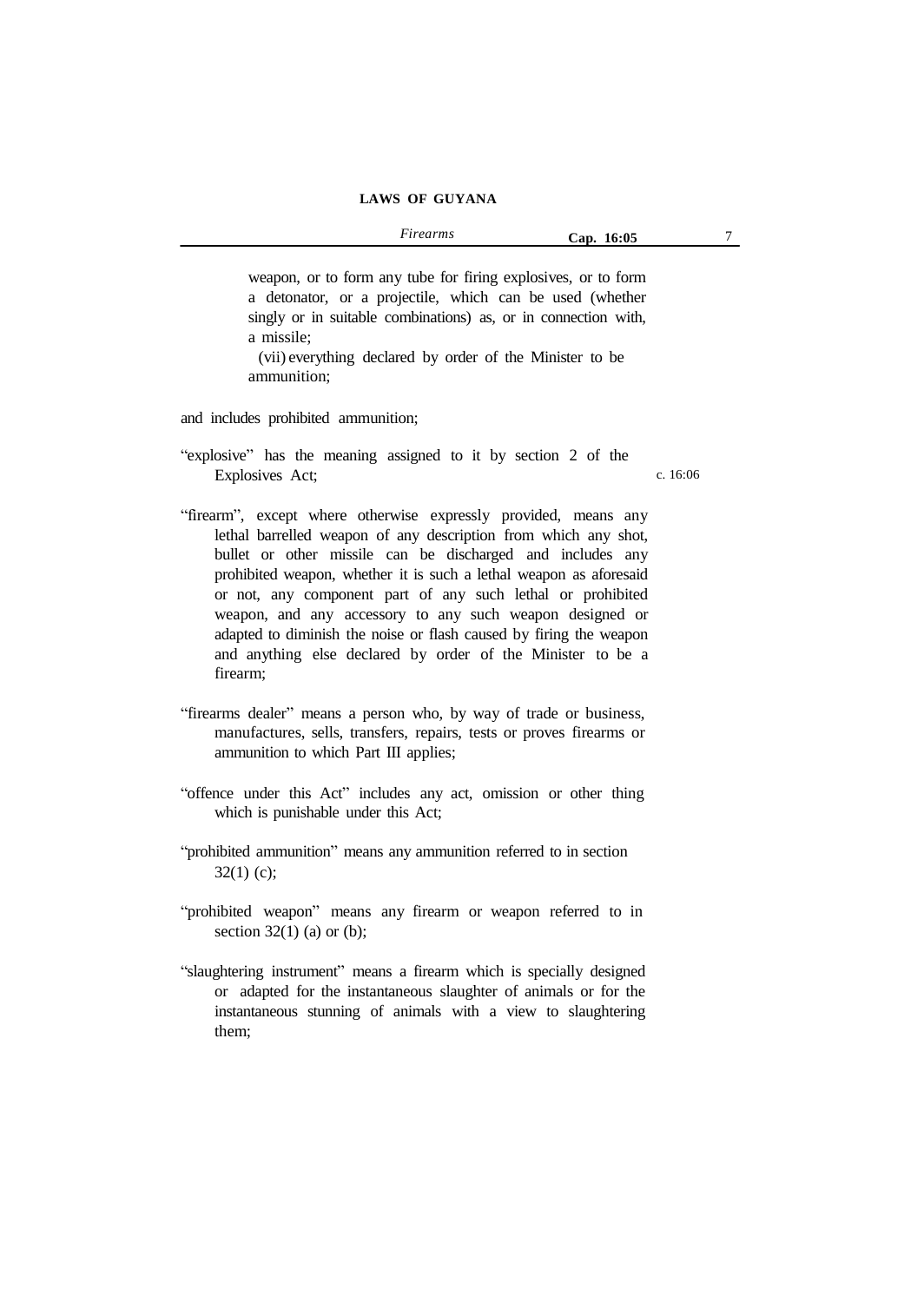| "transferring" includes letting on hire, giving, lending, and parting |                                                                   |  |  |  |  |
|-----------------------------------------------------------------------|-------------------------------------------------------------------|--|--|--|--|
|                                                                       | with possession, and the expressions "transfer", "transferee" and |  |  |  |  |
|                                                                       | "transferor" shall be construed accordingly;                      |  |  |  |  |

"valid licence" or "valid permit" means a licence or permit issued under this Act which is not time expired.

(2) Every order of the Minister whereby anything is declared to be ammunition or a firearm for the purposes of subsection (1) shall be laid before the National Assembly within fourteen days after it is made, and if the National Assembly, within the period of thirty days beginning with the day on which it is laid as aforesaid, resolves that it shall be annulled, wholly or in part, it shall thereby be annulled to the extent set forth in the resolution and the order or part thereof so annulled shall become void and of no effect, but without prejudice to the validity of anything previously done thereunder or the making of another such order; and in reckoning for the purposes of the foregoing provisions of this subsection any period of days, no account shall be taken of any time during which Parliament is dissolved or prorogued or during which the National Assembly is adjourned for more than seven days.

#### PART I

#### PRODUCTION OF FIREARMS FOR REGISTRATION

**3.** (1) Within two months of the commencement of this Act, every person who has in his possession, custody or control any firearm to which this Act applies shall surrender such firearm to the officer in charge of a police station:

Provided that—

(a) this subsection shall not apply to any person holding a valid dealer's licence except with regard to any firearm the said person may have in his possession, custody or control for his own use and not for sale or hire; and

(b) if in any case it is impossible or appears to be unreasonably inconvenient to surrender any firearm within the aforesaid period of two months the person owning or

All firearmsto besurrendered atnearest policestation within 2 months of the commencement of this Act.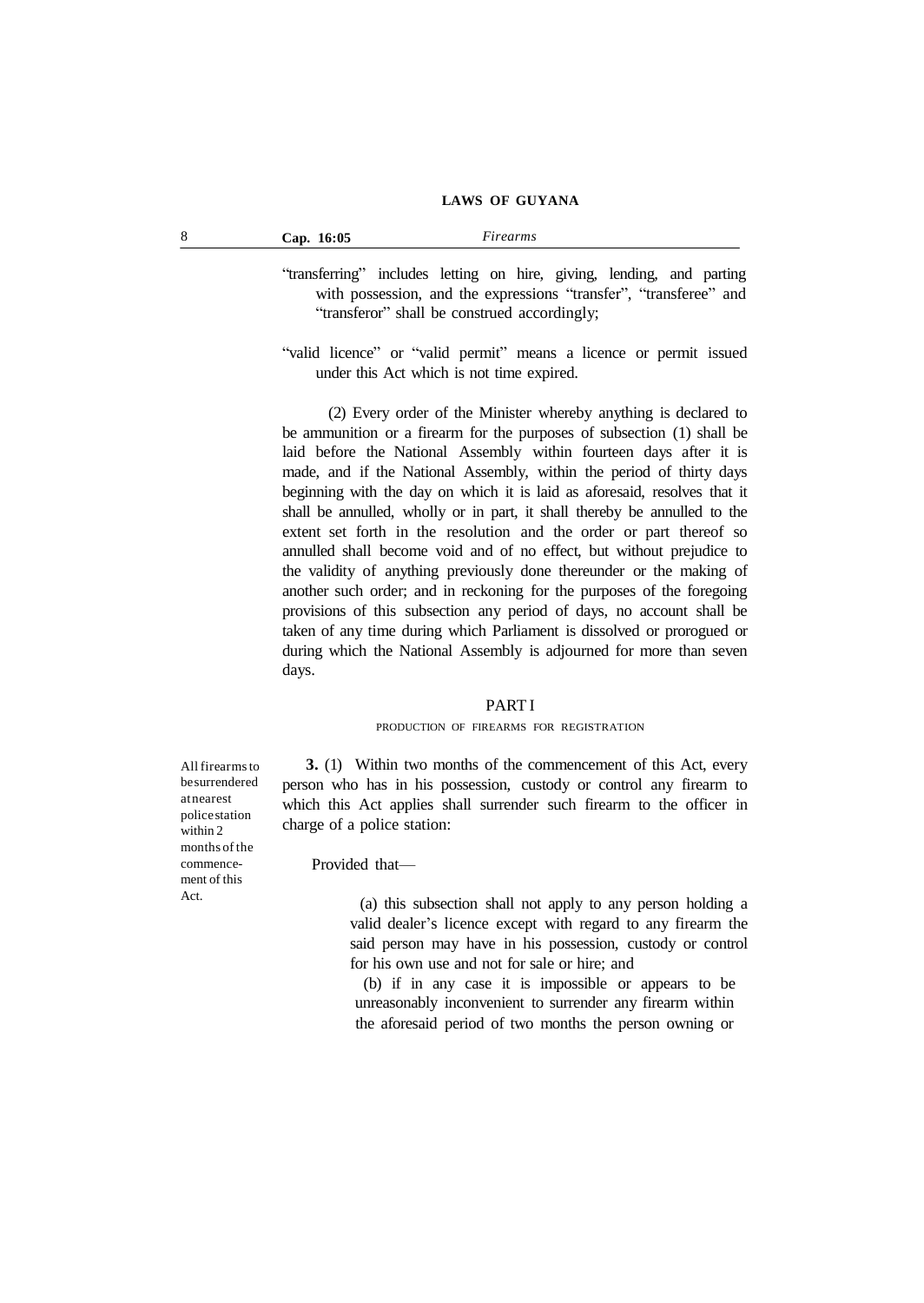having in his possession or control such firearm shall report the facts in writing to the Commissioner of Police within two months of the commencement of this Act and the said Commissioner may, in his discretion, extend the period within which the surrender of such firearm shall be made.

(2) Within two months of the commencement of this Act every person holding a valid dealer's licence, issued under section 6 of the (repealed) Arms and Ammunition Ordinance, shall submit to the Cap. 75 Commissioner of Police a return showing the total number of firearms 1929 Ed. in his custody, possession or control, other than those retained for his personal use, and shall, in respect of each such firearm, state the maker's name and the distinguishing mark or number thereof.

**4.** No person who surrenders any firearm in compliance with the No penalty or provisions of the last preceding section shall be liable to any penalty or forfeiture for forfeiture by reason only of the fact that at the time of such surrender, surrender of or at any time prior to such surrender, he holds, or held, no valid licence reasonable in respect of such firearm or that he obtained such firearm without thefactthatit being in possession of a certificate stating that he was a fit and proper is unlicensed. person to whom a licence might be issued.

5. Every officer to whom any firearm is surrendered shall satisfy All firearms to himself that such firearm has engraved or otherwise clearly marked beara upon it a distinguishing mark or number and, in the absence of such distinguishing distinguishing mark or number, shall himself engrave or mark, or number cause to be engraved or marked, thereon a distinguishing mark or number.

**6.** There shall be kept at every police station a firearms register Register of which shall be in Form A in the First Schedule.

**7.** Each officer in charge of a police station shall enter in a firearms Entriesin register the required information in respect of every firearm register.surrendered to him in compliance with section 3.

reason only of

number.

firearms to be kept bypolice. FirstSchedule.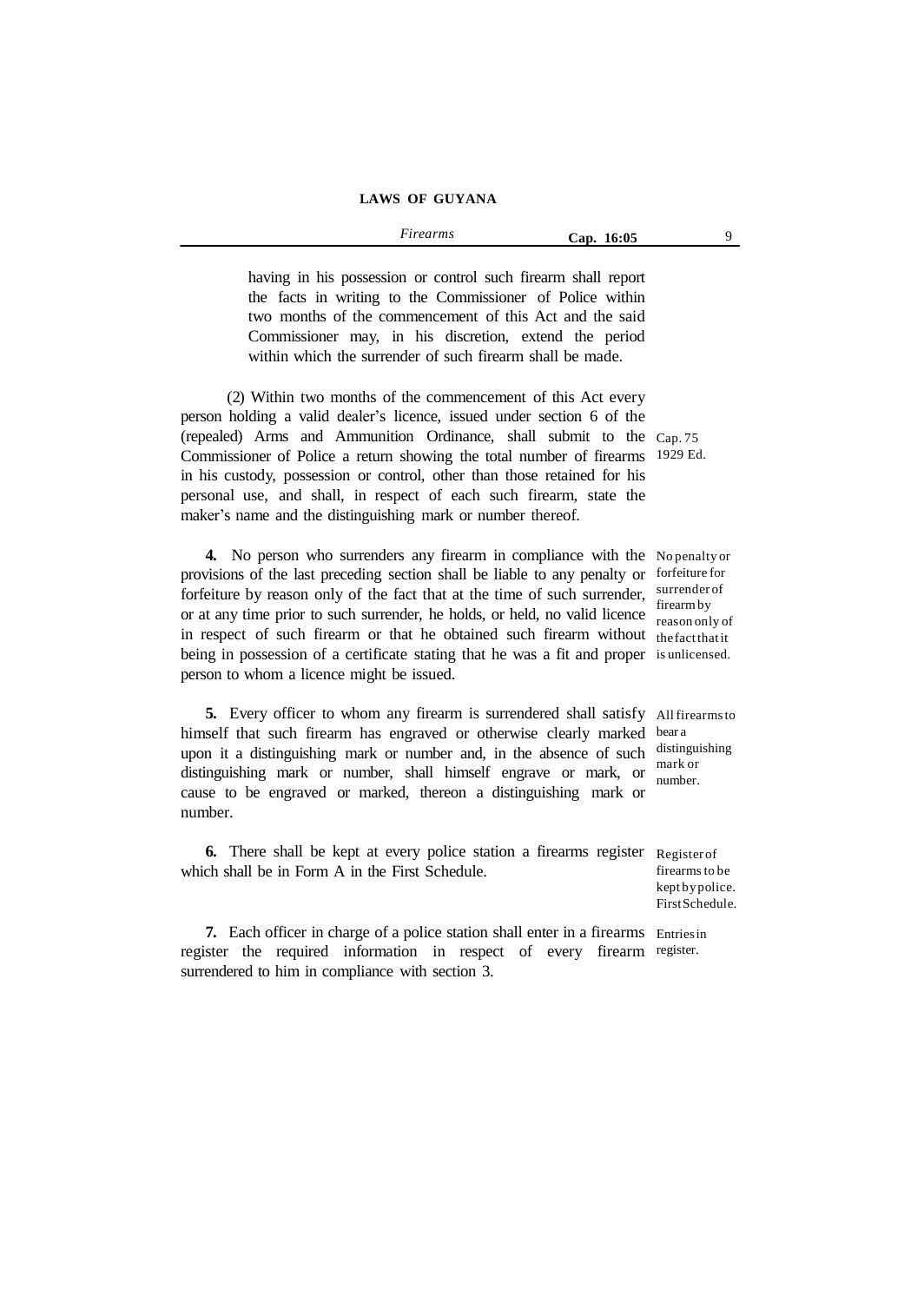| 10<br>Cap. 16:05 | Firearms |
|------------------|----------|
|------------------|----------|

No firearmto be returned to person surrendering it unless and until a valid licenceis produced.

Penalty for non-surrender offirearms. [7 of 1966B]

**8.** No firearm surrendered in accordance with section 3 shall be delivered back to the person who surrendered such firearm, or to any other person on his behalf, until he produces or causes to be produced, to the officer in charge of the police station where the firearm was surrendered a valid firearm licence in respect of that firearm.

**9.** (1) Any person having a firearm in his possession, custody or control who falls to surrender such firearm in the manner and within the period provided by section 3 or, if such period is extended by the Commissioner of Police, then within the period so extended shall be guilty of an offence and the firearm in respect of which the offence was committed shall be forfeited.

(2) Any person who holds a valid dealer's licence who fails to comply with section 3(2) shall be guilty of an offence.

Firearms not surrendered to be liable to seizure and forfeiture.

**10.** Any firearm not surrendered in compliance with section 3 shall be liable at any time to be seized by any constable and the destruction or disposal of any firearm so seized shall be at the discretion of the Commissioner of Police.

Interpretation.

**11.** In this Part the expression "officer in charge of a police station" includes any member of the police force for the time being in charge of a police station.

#### PART II

SUPERVISION OF IMPORTATION OF FIREARMS AND AMMUNITION

Prescribed ports and aerodromes for importationof firearms by sea or air.

**12.** No firearms or ammunition shall be imported into Guyana by sea or air except at a prescribed port or at a prescribed aerodrome.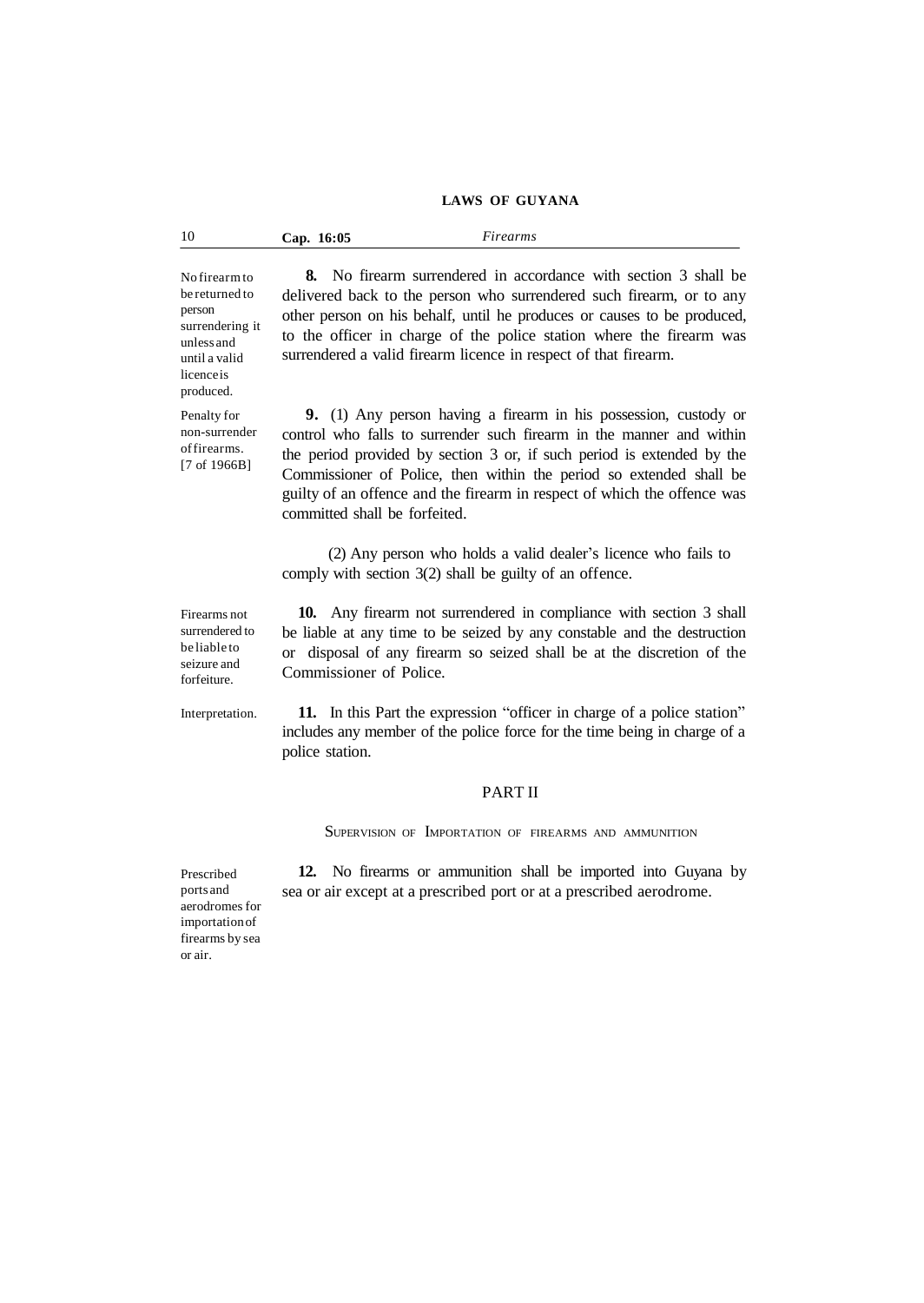| $\sim$<br>rms<br>r vre<br>. | 16:05<br>`an. |  |
|-----------------------------|---------------|--|
|                             |               |  |

**13.** All firearms and ammunition imported into Guyana by land Firearms shall be deposited at the police station nearest to the point at which the Guyana frontier was crossed by the person bearing, or in control of, such firearm or ammunition. importedby land tobe deposited at nearest police

14. No person shall withdraw from a customs warehouse or from a Noimported police station any firearm unless and until such firearm has engraved, or otherwise clearly marked, upon it a distinguishing mark or number:

Provided that a registered firearms dealer may withdraw a firearm warehouse or not bearing a distinguishing mark or number from a customs warehouse or from a police station on the express condition that such dealer shall, within one month of such withdrawal, cause such firearm to be so engraved or marked.

**15.** (l) Subject to this Act, no person shall withdraw any firearm or ammunition from a customs warehouse until he, or some other person on his behalf, has produced for examination by the customs officer in charge of the warehouse either—

> (a) a valid firearm licence authorising the possession of such firearm or such quantity of ammunition; or (b) a firearms dealer's certificate.

(2) No firearm or ammunition deposited in a police station in accordance with section 13 shall be delivered back to the person who deposited it, or to any other person on his behalf, until such person has produced, or caused to be produced, a firearms licence authorising the possession of such firearm or such quantity of ammunition.

#### PART III

REGULATION OF PURCHASE, POSSESSION, MANUFACTURE AND SALE OF CERTAIN FIREARMS AND AMMUNITION AND OTHER TRANSACTIONS

#### *Purchase and Possession of certain Firearms and Ammunition*

**16.** (1) Subject to this Act, no person shall purchase, acquire or have Penalty for in his possession any firearm or ammunition to which this Part applies purchasing or unless he holds a firearm licence in force at the time.

possessing firearms or

station. firearm to be withdrawn froma customs policestation unless and untilmarked withdistinguishingmark or number. Terms upon which firearms maybe

withdrawn fromcustoms warehouseand police station.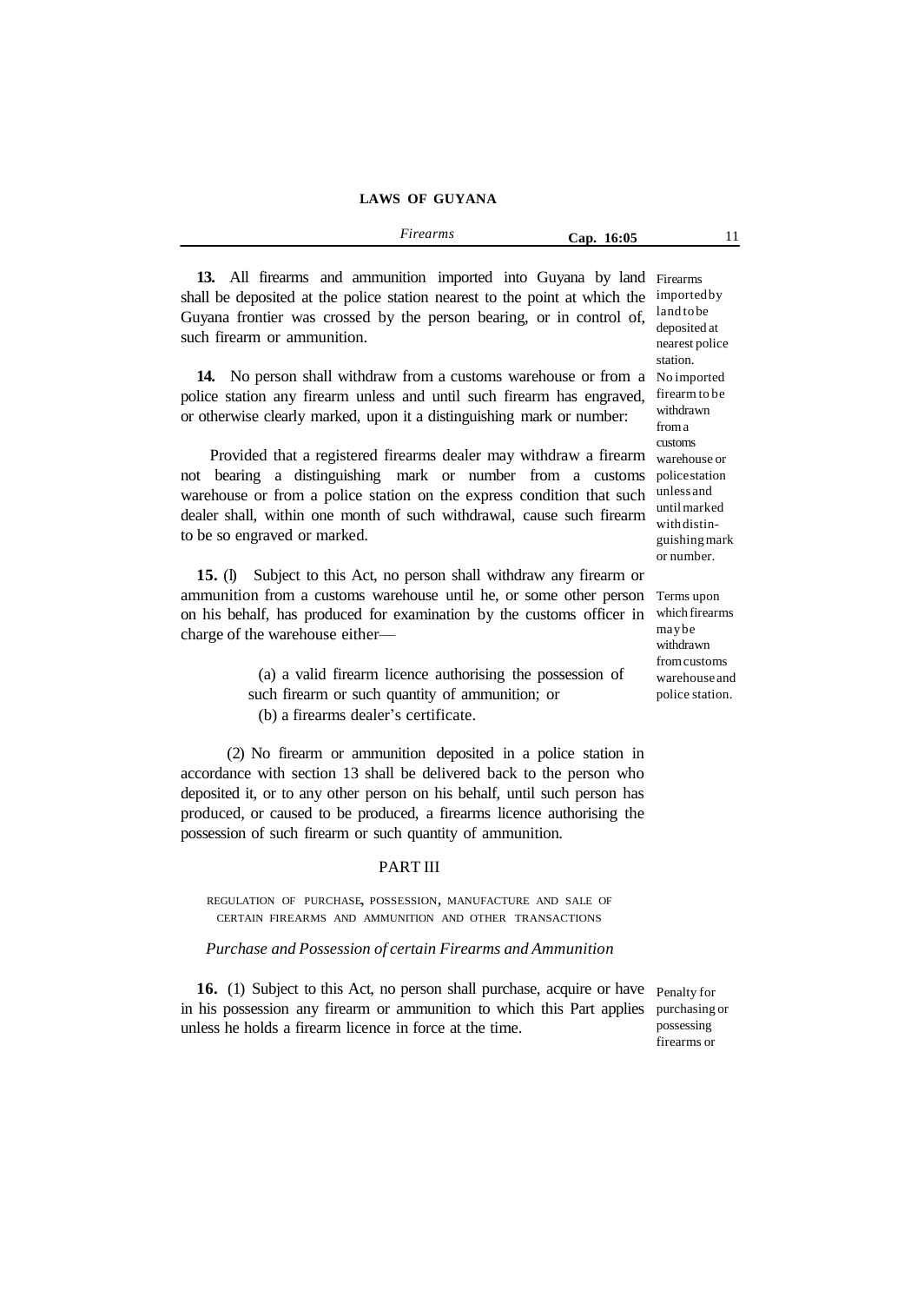| 12 | 16:05<br>$\bigcup$ ap | ms |
|----|-----------------------|----|
|    |                       |    |

ammunition without licence. [23 of 1991 6 of 1997]

(2) Subject to this Act, if any person purchases, acquires or has in his possession any firearm or ammunition to which this Part applies without holding a firearm licence in force at the time, or otherwise than as authorised by such a licence, or, in case of ammunition in quantities in excess of those so authorised, he shall be liable—

> (a) on summary conviction, to a fine of not less than three thousand dollars nor more than fifteen thousand dollars together with imprisonment for not less than one year nor more than three years:

Provided that the court may for special reasons to be recorded in writing impose any other sentence; and

> (b) on conviction on indictment, to imprisonment for seven years, and the power conferred by section 45 (a) of the Interpretation and General Clauses Act, to impose a sentence lesser than a sentence of imprisonment for seven years, shall not be invoked in respect of the penalty prescribed by this paragraph unless there are special reasons which shall be recorded by the court in writing.

(3) If any person fails to comply with any condition subject to which a firearm licence is held by him, he shall, subject to this Act, be guilty of an offence.

**17.** (l) Subject to this Act, no person shall import, purchase or acquire any ammunition to which this Part applies unless he delivers to the customs officer in charge of the warehouse, or the seller or transferor, as the case may be, a permit (in this section referred to as a "permit") authorising the importation or purchase or acquisition of such ammunition.

(2) An application for the issue of a permit under this section shall be made in the prescribed form to the prescribed officer for the area in which the applicant resides and shall state such particulars as may be required by the said form:

c. 2:01

Penalty for importing, purchasing or acquiring ammunition without a permit. [7 of 1966B] FirstSchedule.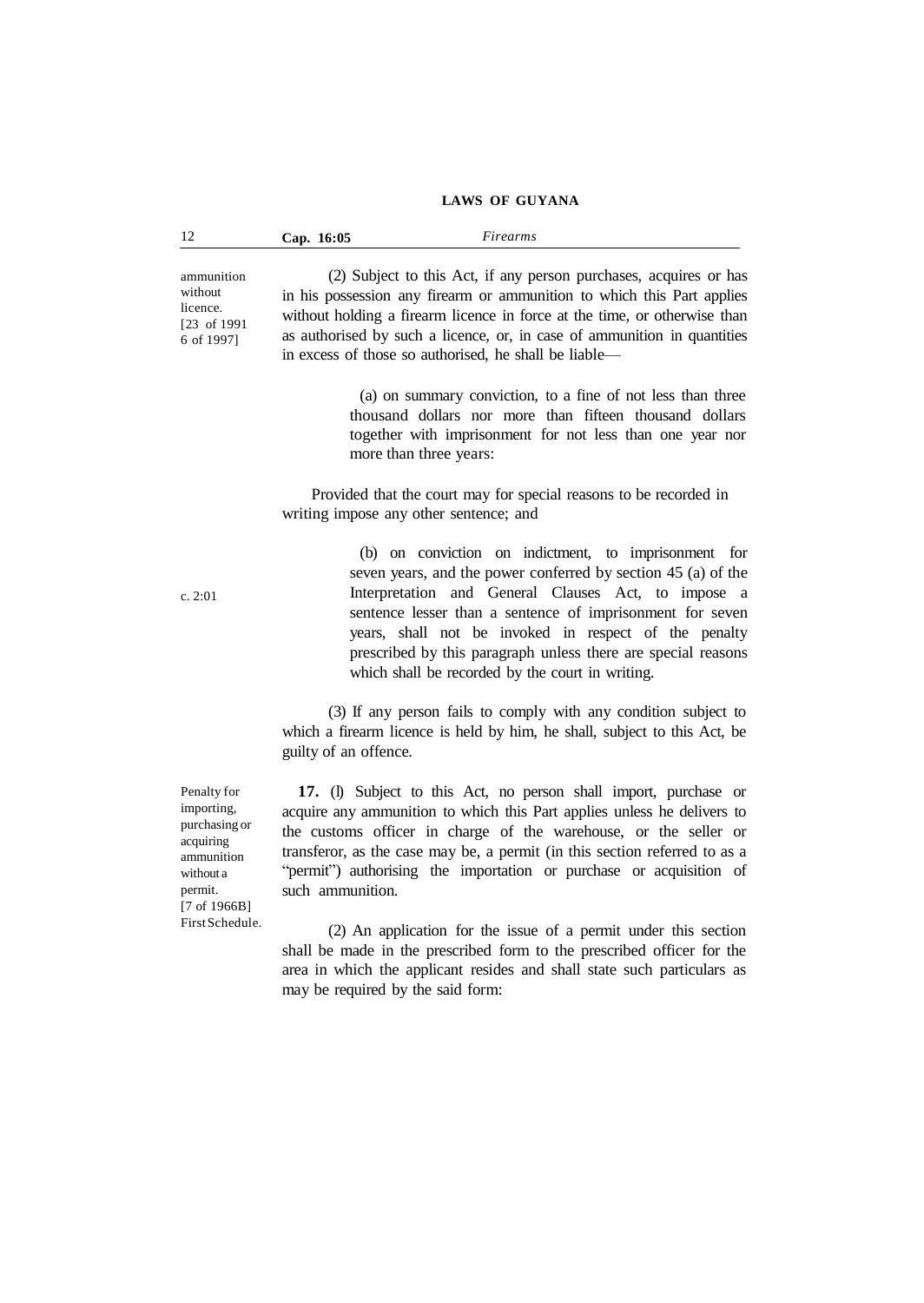*Firearms* **Cap. 16:05** 13

Provided that any passenger who, having in his possession or control any ammunition, disembarks at a prescribed port or at a prescribed aerodrome shall make application for the issue of a permit in the prescribed form to the prescribed officer for the area in which such port or aerodrome is situated.

(3) The permit, which shall be in the prescribed form, may be issued by the prescribed officer in such cases in which he is satisfied that the applicant has good reason for importing, purchasing or acquiring the amount of ammunition stated in the application or such lesser amount as may be stated in the permit.

(4) Every person who sells or transfers any ammunition to any other person shall endorse the date of the sale or transfer on the permit and shall—

> (a) if he is a registered dealer, retain the permit in his possession for a period of not less than one year; or

> (b) if he is not a registered dealer, send the permit to the superintendent in charge of the police in the area in which the transaction took place.

(5) Any person aggrieved by a refusal of the prescribed officer to authorise the importation, purchase or acquisition of ammunition or to authorise the purchase or acquisition of the amount of ammunition desired may appeal by petition in writing to the President whose decision shall be final.

(6) If any person makes any statement which he knows to be false for the purpose of procuring, whether for himself or any other person, the issue of a permit under this section, he shall be guilty of an offence.

(7) If any person sells or transfers any ammunition to any other person without obtaining a permit from that other person or sells or transfers to any other person an amount of ammunition in excess of that authorised by any permit, he shall be guilty of an offence.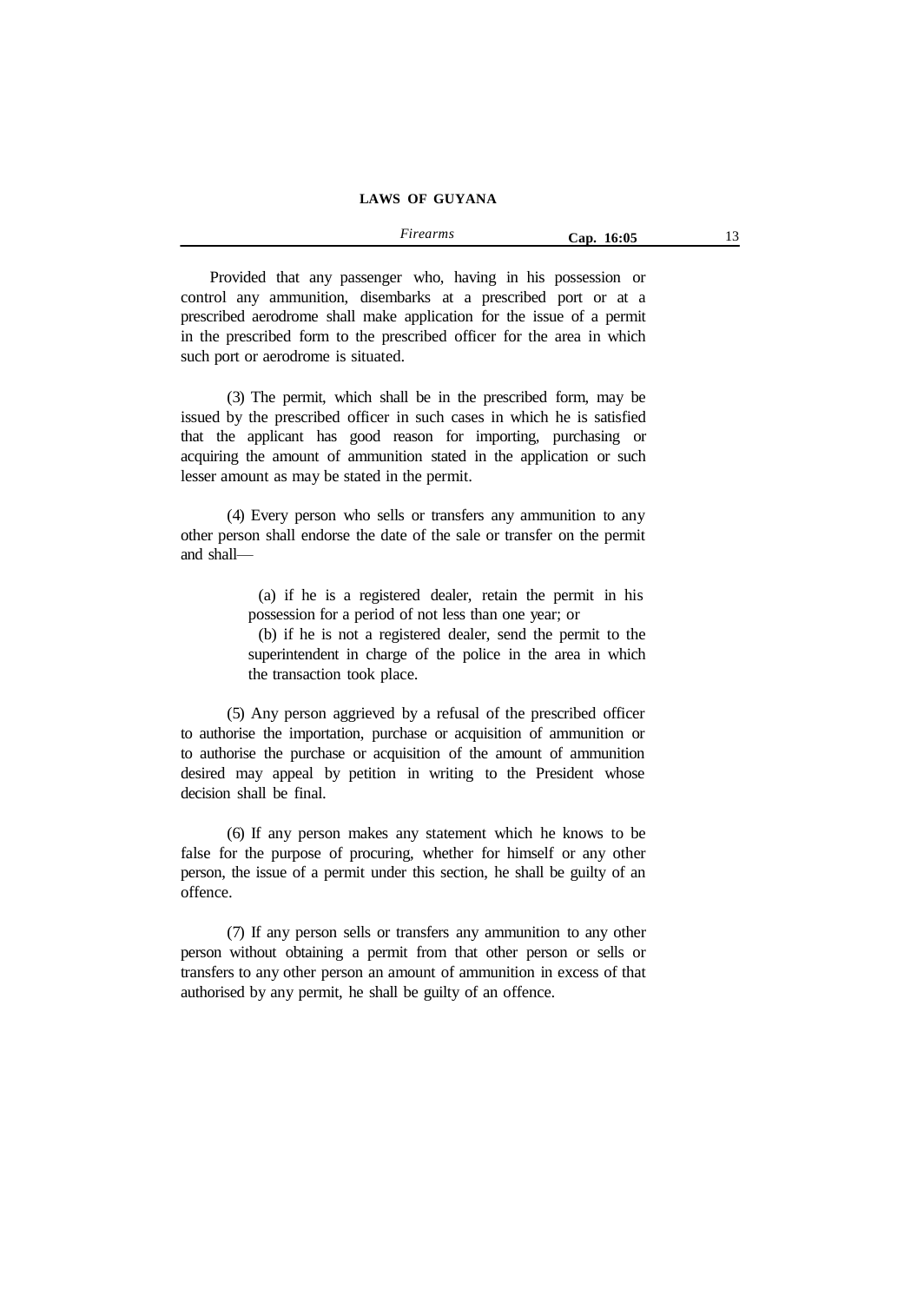| 14 | Cap. 16:05 | Firearms |  |
|----|------------|----------|--|
|----|------------|----------|--|

(8) If any person, with a view to purchasing or acquiring any ammunition to which this Part applies, produces, or delivers, to any other person a false permit or a permit in which any false entry has been made, or personates a person to whom a permit has been granted, he shall be guilty of an offence.

Grant, variation and revocationof licences.

**18.** (1) An application for the grant of a licence under this section shall be made in the prescribed form to the prescribed officer for the area in which the applicant resides and shall state such particulars as may be required by the said form:

FirstSchedule. [7 of 1966B]

Provided that—

(a) if any applicant is for any reason unable to state all the particulars so required he shall state those known to him and in such case the prescribed officer may at his discretion issue to the applicant a permit in the prescribed form (hereinafter in this section referred to as a "permit"); such permit shall state the conditions (if any) subject to which a licence may be granted to the applicant;

(b) any passenger who, having in his possession or control a firearm in respect of which he holds no valid licence, disembarks at a prescribed port or at a prescribed aerodrome shall make application for the grant of a licence in the prescribed form to the prescribed officer for the area in which such port or aerodrome is situated.

FirstSchedule.

(2) A licence or permit shall be granted by the prescribed officer in such cases only in which he is satisfied that the applicant has a good reason for purchasing, acquiring or having in his possession the firearm or ammunition in respect of which the application is made, and can be permitted to have in his possession that firearm or ammunition without danger to the public safety or to the peace:

Provided that a licence or permit shall not be granted to a person whom the prescribed officer has reason to believe to be prohibited by this Act from possessing a firearm to which this Part applies, or to be of intemperate habits or unsound mind, or to be for any reason unfitted to be entrusted with such a firearm.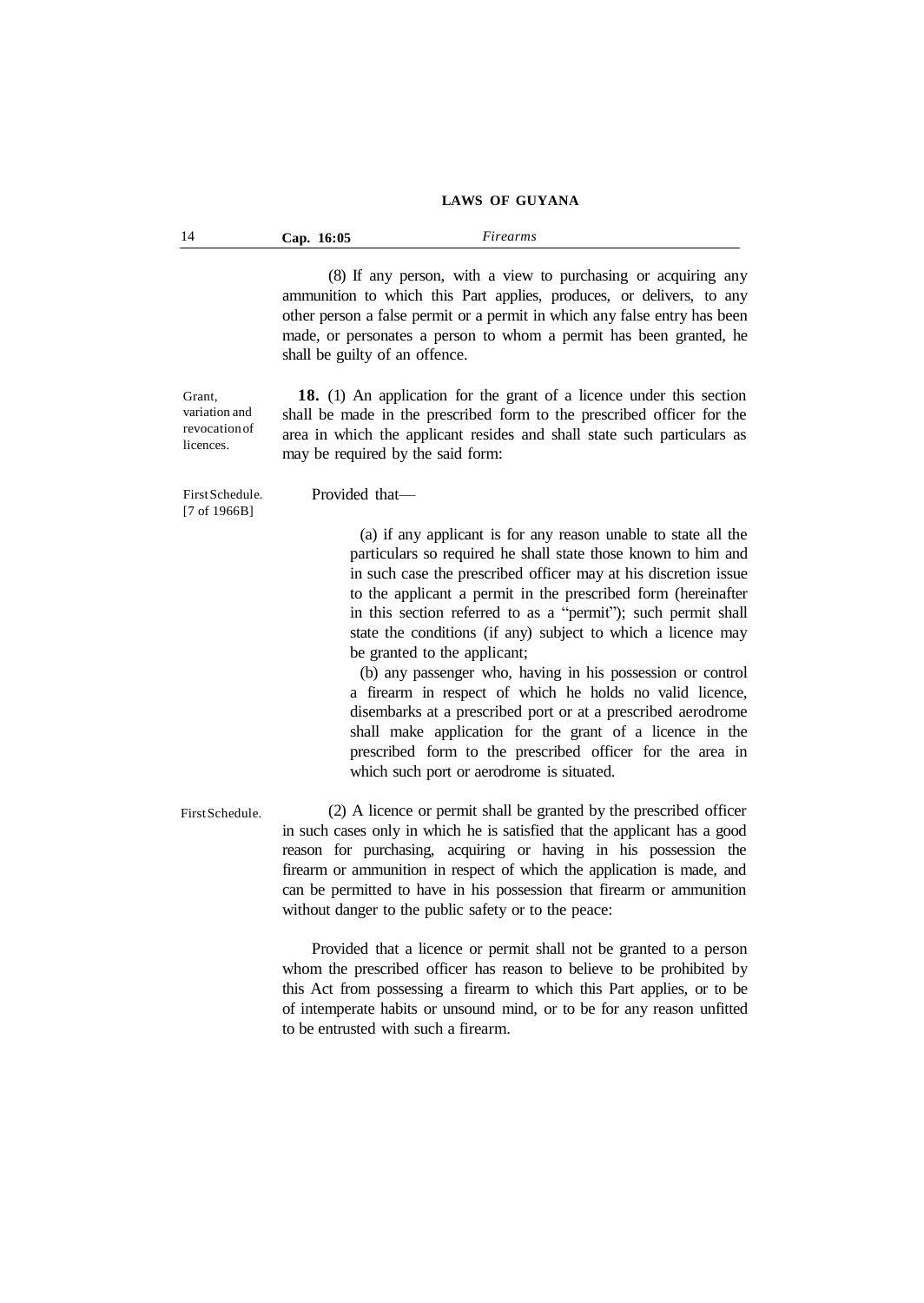*Firearms* **Cap. 16:05** 15

(3) The holder of a permit may, on ascertaining the particulars which were unknown to him at the time of making application for such permit, endorse such particulars on the permit and submit it to the prescribed officer for the area in which he intends to take possession of the firearm and in such case a licence may be issued to him by such prescribed officer..

(4) A licence granted under this section shall be in the FirstSchedule.prescribed form and shall specify the conditions (if any) subject to which it is held, the nature and distinguishing numbers or marks of the firearms to which it relates, and, as respects ammunition, the quantities authorised to be purchased and to be held at any one time thereunder.

(5) A firearm licence shall, unless previously revoked or cancelled, continue in force until the last day of December in the year in which it was granted.

(6) The prescribed officer for the area in which the holder of a firearm licence resides may at any time by notice in writing vary the conditions subject to which the licence is held, except such of them as may be prescribed, and may by the notice require the holder to deliver up the licence to him within twenty-one days from the date of the notice for the purpose of amending the conditions specified therein.

(7) A firearm licence may also, on the application of the holder thereof, be varied from time to time by the prescribed officer for the area in which the holder for the time resides.

(8) A firearm licence may be revoked by the prescribed officer for the area in which the holder resides if —

> (a) the prescribed officer is satisfied that the holder is prohibited by this Act from possessing a firearm to which this Part applies, or is of intemperate habits or unsound mind, or is otherwise unfitted to be entrusted with such a firearm, or for any reason cannot be permitted to have in his possession without danger to the public safety or to the peace such firearm as may be included in the licence; or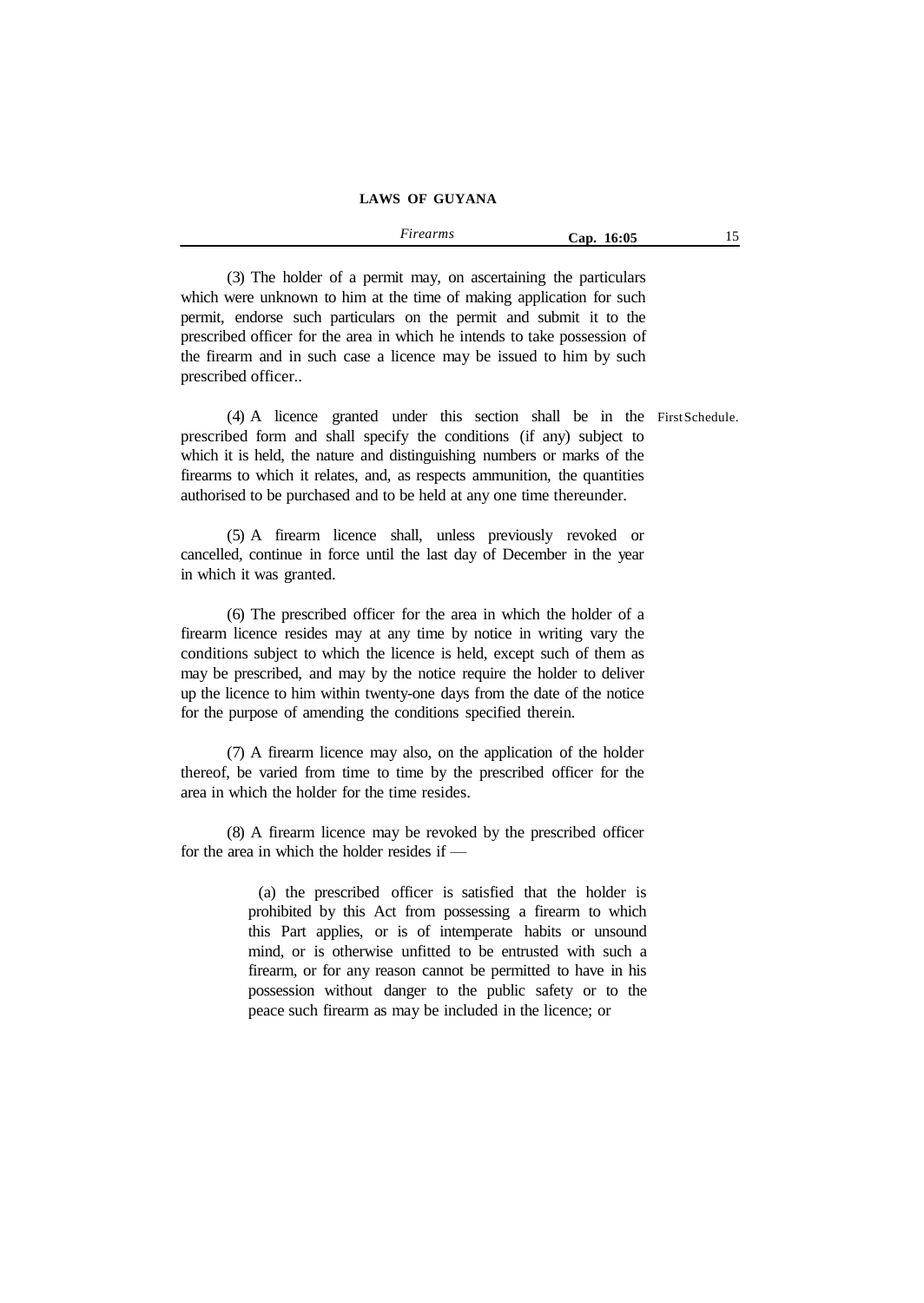(b) the holder fails to comply with a notice under subsection (6) requiring him to deliver up the licence.

(9) Any person aggrieved by a refusal of the prescribed officer to grant him a licence under this section or to vary a firearm licence, or by the revocation of a firearm licence under paragraph (a) of the last foregoing subsection, may appeal by petition in writing to the President whose decision shall be final.

(10) In any case where a firearm licence is revoked by the prescribed officer, he shall by notice in writing require the holder to surrender the licence, and, if the holder delays, without reasonable excuse (the proof whereof shall lie upon him), in so doing or in any case fails to do so within twenty-one days from the date of the notice, he shall be guilty of an offence.

(11) If any person makes any statement which he knows to be false for the purpose of procuring, whether for himself or any other person, the grant of a licence under this section, or the variation of a firearm licence, he shall be guilty of an offence.

Feesin respect of licences. [31 of 1947 7 of 1966B 7 of 1981 16 of 1993 6 of 1997]

**19.** (1) Subject to this section and section 21, there shall be paid upon the licensing of firearms and, in cases of loss or destruction of firearm licences, for their replacement such fees as may be prescribed or, in the absence of any such prescription, fees payable as follows in respect of all firearms concerned, that is to say—

|                                                        |  |  |  |  | (a) in respect of each rifle or gun, other than that referred |  |  |
|--------------------------------------------------------|--|--|--|--|---------------------------------------------------------------|--|--|
|                                                        |  |  |  |  | to in paragraph (c), or combined rifle and shot               |  |  |
|                                                        |  |  |  |  |                                                               |  |  |
| (b) in respect of a pistol or revolver $$6,000.00$ (c) |  |  |  |  |                                                               |  |  |
|                                                        |  |  |  |  |                                                               |  |  |

(2) No fee shall be payable on the grant, to any responsible officer of a rifle club, miniature rifle club or cadet corps approved for the purpose by the Minister, of a licence in respect of firearms or ammunition to be used solely for target practice or drill by the members of the club or corps, or on the variation of a licence so granted.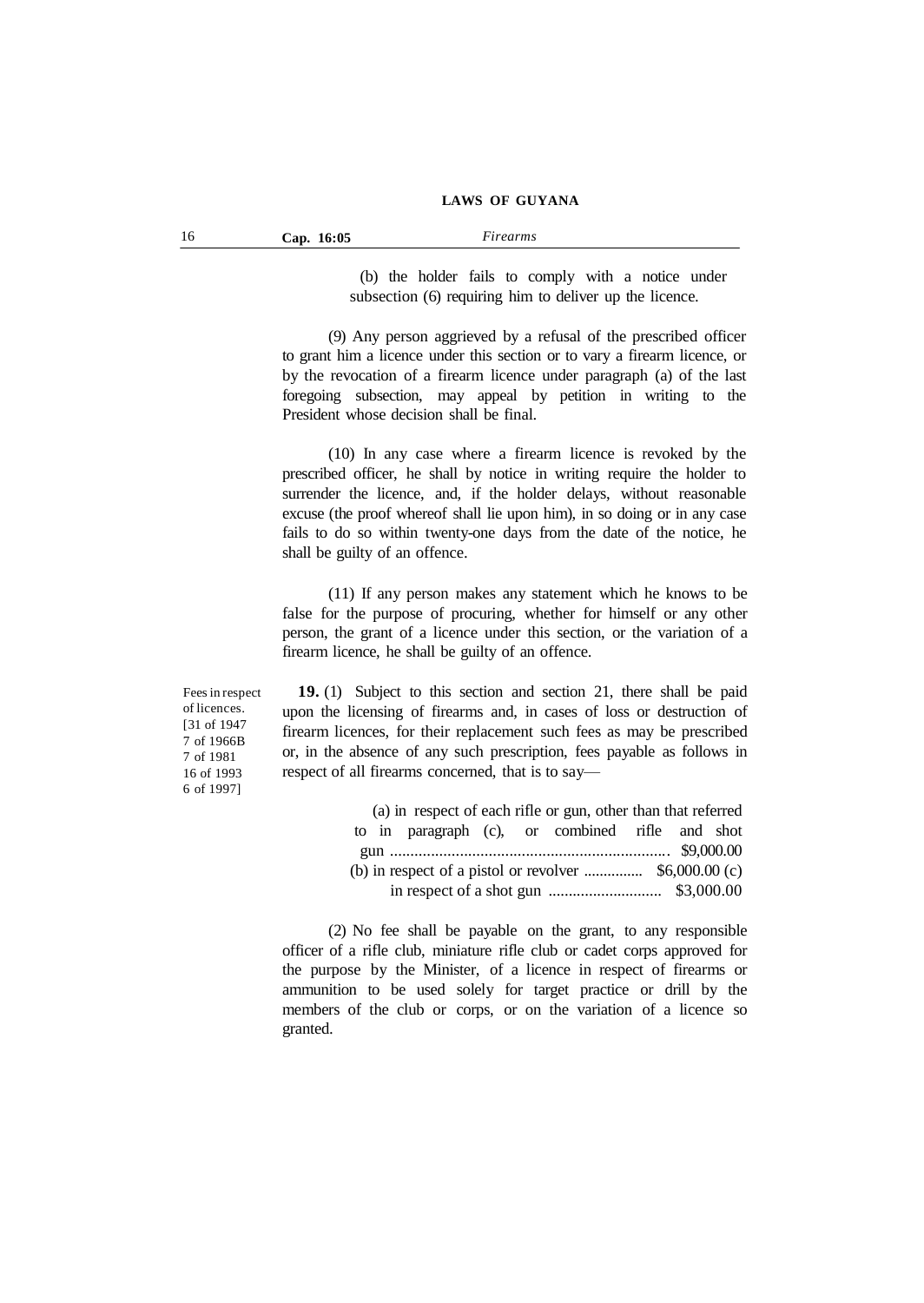(3) No fee shall be payable on the grant or variation of a licence if the prescribed officer is satisfied that the licence relates solely to and, in the case of a variation, will continue when varied to relate solely to—

> (a) a firearm or ammunition which the applicant requires as part of the equipment of a ship; or

(b) a signalling apparatus, or ammunition therefor, which the applicant requires as part of the equipment of an aircraft or aerodrome; or

(c) an instrument, or ammunition therefor, which the applicant intends to use solely for the purpose of the slaughter of animals in a slaughter-house or other place used for the slaughter of animals.

(4) No fee shall be payable—

(a) on the grant of a licence relating solely to a firearm which is shown to the satisfaction of the prescribed officer to be kept by the applicant as a trophy of war; or

(b) on any variation of a licence the sole effect of which is to add such a firearm as aforesaid to the firearms to which the licence relates,

if the licence is granted subject to the condition that the applicant shall not use the firearm.

(5) No licence fee shall be payable by an Amerindian in respect of any firearm.

(6) Where the Minister certifies in writing that the firearm to which a firearms licence relates is essential to the work of any public officer or employee as such, no licence fee shall be payable by such Government officer or employee in respect of such firearm.

**20.** (1) The following provisions of this section shall have effect notwithstanding anything in section 16.

Exemption fromholding a firearm licence.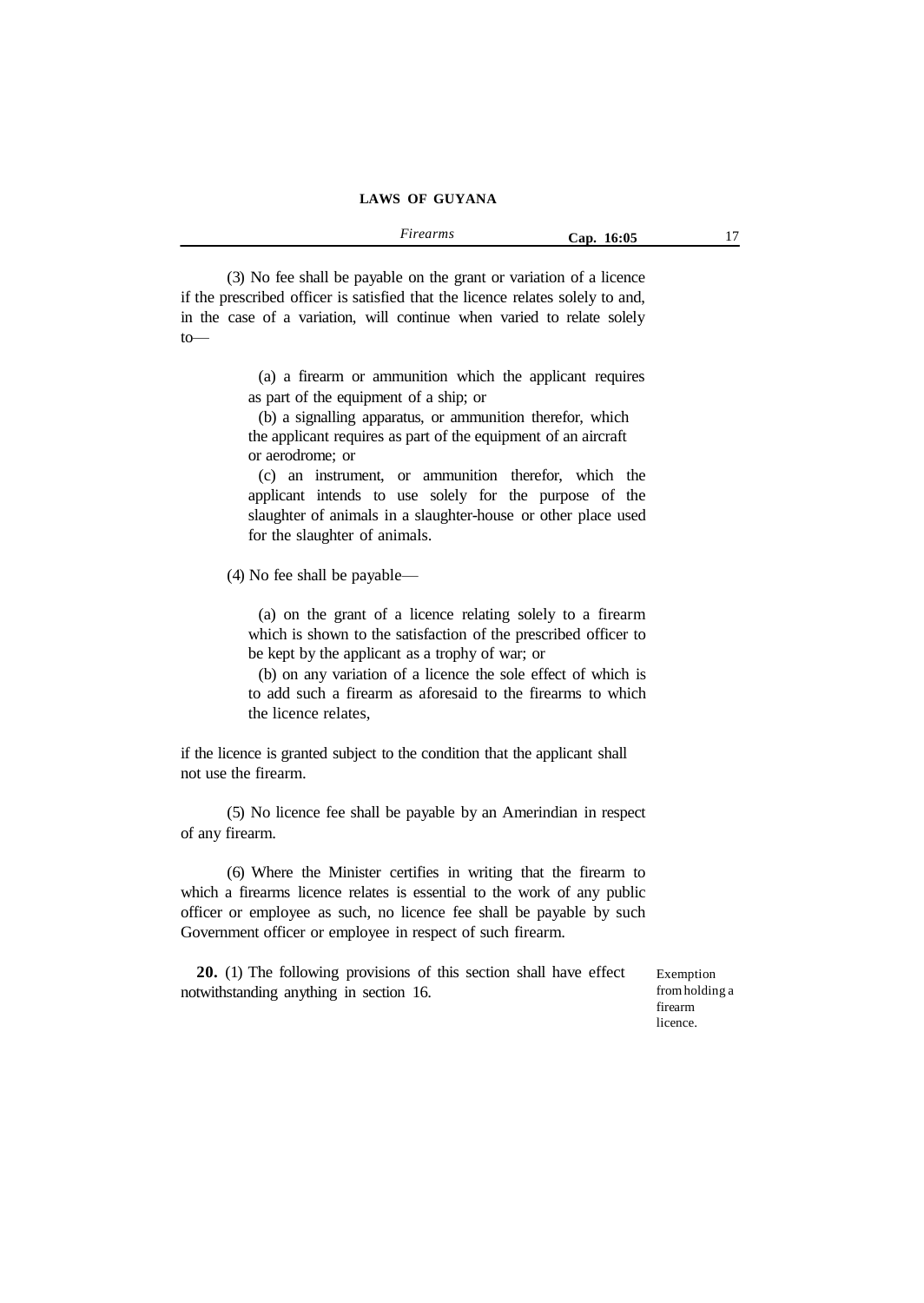| 18 | Cap. 16:05 | Firearms |
|----|------------|----------|
|----|------------|----------|

(2) A person carrying on the business of a firearms dealer and registered as such, or a servant of such a person, may, without holding a firearm licence (in this section referred to as a "licence") purchase, acquire or have in his possession a firearm or ammunition in the ordinary course of that business.

(3) A person carrying on the business of a carrier or warehouseman, or a servant of such a person, may, without holding a licence, have in his possession a firearm or ammunition in the ordinary course of that business.

(4) The proprietor of a slaughter-house or a person appointed by him to take charge of slaughtering instruments and ammunition therefor for the purpose of storing them in safe custody at that slaughter-house may, without holding a licence, have in his possession a slaughtering instrument or ammunition therefor for that purpose.

(5) Any person may, without holding a licence, have in his possession a firearm or ammunition on board an ocean going ship, or a signalling apparatus or ammunition therefor on board an aircraft or at an aerodrome, as part of the equipment of the ship, aircraft or aerodrome.

In this subsection "ocean going ship" means a boat or vessel normally engaged in navigation outside Guyana but does not include schooners engaged in trade between the Commonwealth territories of the West Indies.

(6) A member of a rifle club or miniature rifle club or cadet corps approved by the Minister may, without holding a licence, have in his possession a firearm and ammunition when engaged as such a member in, or in connection with, drill or target practice.

(7) A person taking part in a theatrical performance or any rehearsal thereof, or in the production of a cinematograph film, may without holding a licence, have a firearm in his possession during and for the purpose of the performance, rehearsal or production.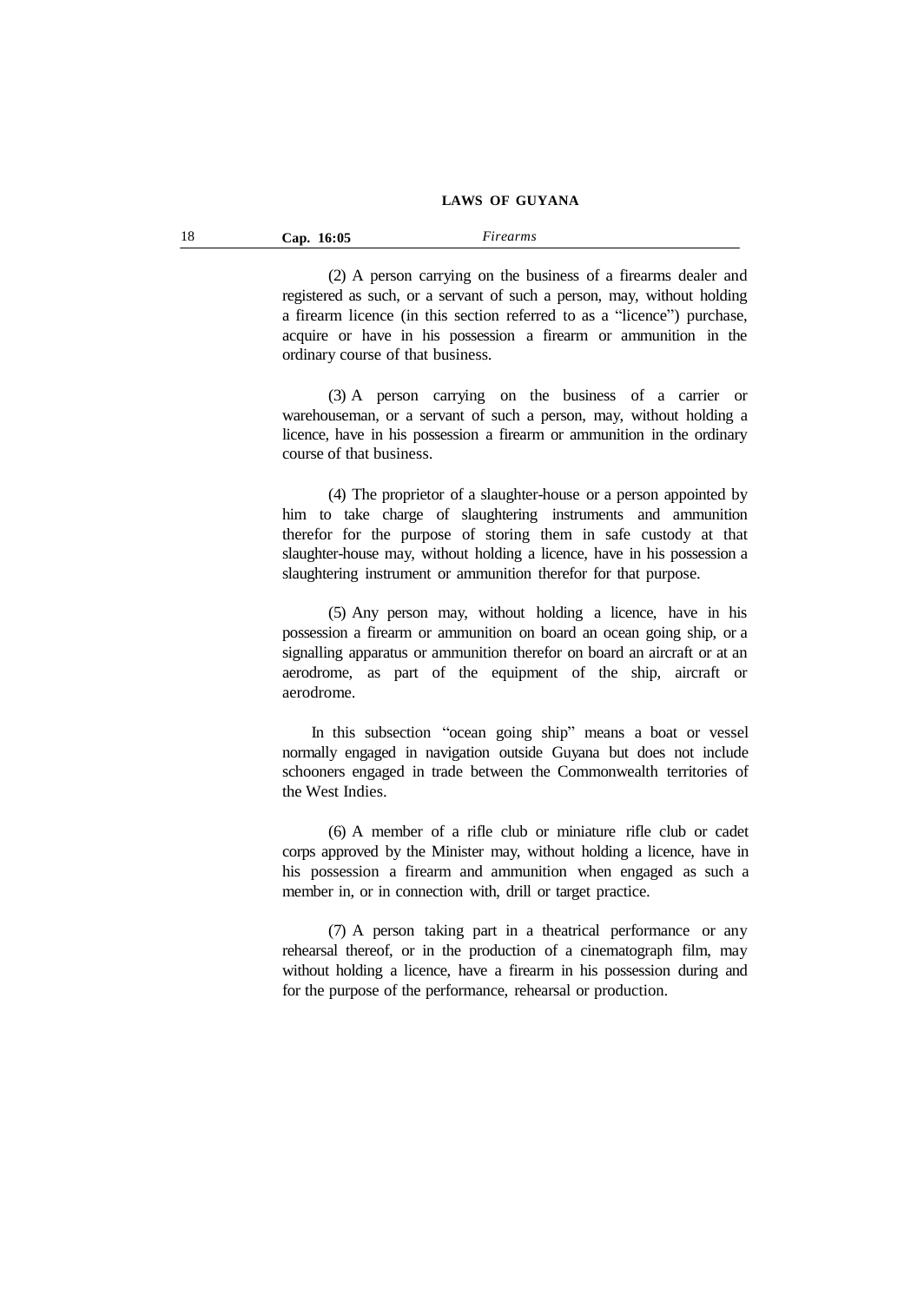| Firearms | Cap. 16:05 | 19 |
|----------|------------|----|
|          |            |    |

(8) Any person may, without holding a licence, have a firearm in his possession at an athletic meeting for the purpose of starting races at that meeting.

**21.** Notwithstanding any rule of law whereunder the provisions of Applicationof this Act do not bind the State, so much of the foregoing provisions of foregoing this Act as relates to the purchase and acquisition, but not so much provisionsto thereof as relates to the possession, of firearms and ammunition to which this Part applies shall apply to persons in the service of the State in their capacity as such, subject however to the following modifications—

> (a) a person in the service of the State duly authorised in writing in that behalf may purchase or acquire such firearms or ammunition for that service without holding a firearm licence;

> (b) a person in the naval, military or air service of the State or in the police force or a prison officer shall, if he satisfies the prescribed officer on an application under section 18 that he is required to purchase or acquire such a firearm or ammunition for his own use in his capacity as such, be entitled without payment of any fee to the grant of a firearm licence authorising the purchase or acquisition.

**22.** (1) Any police constable may demand from any person, whom Productionof he believes to be in possession of a firearm or ammunition to which this licences. Part applies, the production of his firearm licence.

(2) If any person in possession of such firearm or ammunition, upon whom a demand is so made, fails to produce the licence, or to permit the police constable to read the licence, or to show that he is entitled by virtue of this Act to have the firearm or ammunition in his possession without holding a firearm licence, the said constable may seize and detain the firearm or ammunition, and may require that person to declare to him immediately his name and address.

Stateservants. [7 of 1966B]

[7 of 1966B]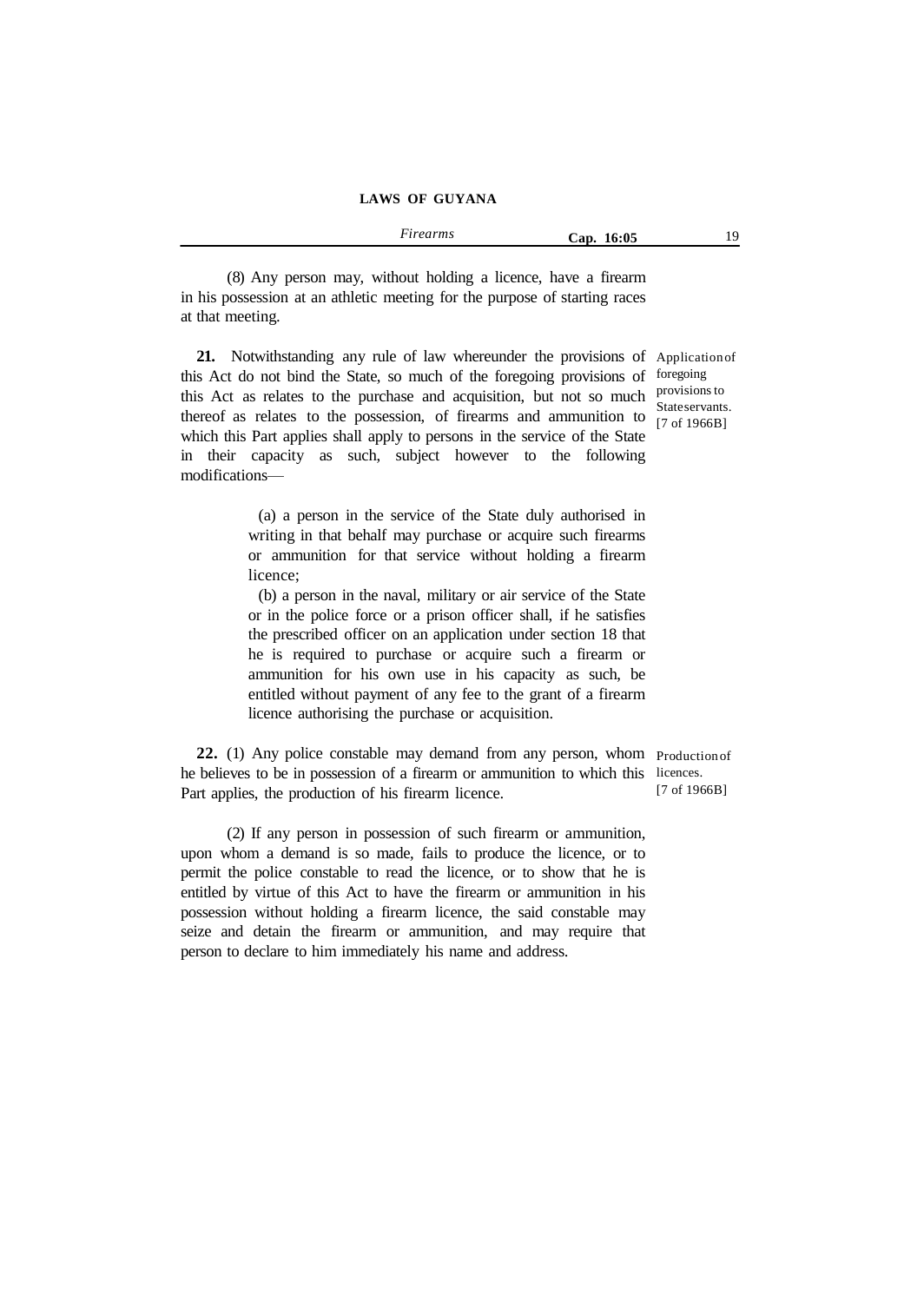| 20 | Cap. 16:05 | Firearms |  |
|----|------------|----------|--|
|----|------------|----------|--|

(3) If any person refuses so to declare his name and address or fails to give his true name and address, he shall be guilty of an offence and the police constable may apprehend without warrant any person who refuses so to declare his name and address, or whom he suspects of giving a false name or address, or intending to abscond.

#### *Manufacture and Sale of certain Firearms and Ammunition and other Transactions*

**23.** (1) Subject to this section, no person shall, by way of trade or business—

> (a) manufacture, sell, transfer, repair, test or prove; or (b) expose for sale or transfer, or have in his possession for sale, transfer, repair, test or proof,

any firearm or ammunition to which this Part applies, unless he is registered as a firearms dealer:

Provided that it shall be lawful for any marshal or bailiff acting under an order of the court, to sell by auction, expose for sale and have in his possession for sale any such firearm or ammunition without being registered as aforesaid.

(2) If any person contravenes this section, or makes any statement which he knows to be false for the purpose of procuring, whether for himself or any other person, the grant of a permit under this section, he shall be guilty of an offence.

Registrationof firearms dealers. [49 of 1950 7 of 1966B 6 of 1997 5 of 1982 16 of 1993 6 of 1997]

**24.** (1) For the purposes of this Act, the Commissioner of Police shall keep a register of firearms dealers and, subject as hereinafter provided, shall enter therein the name of any person who, having or proposing to have a place of business in Guyana, applies to be registered as a firearms dealer and furnishes him with the prescribed particulars:

Penalty for manufacturing or dealing in firearms or ammunition without being registered. [7 of 1966B]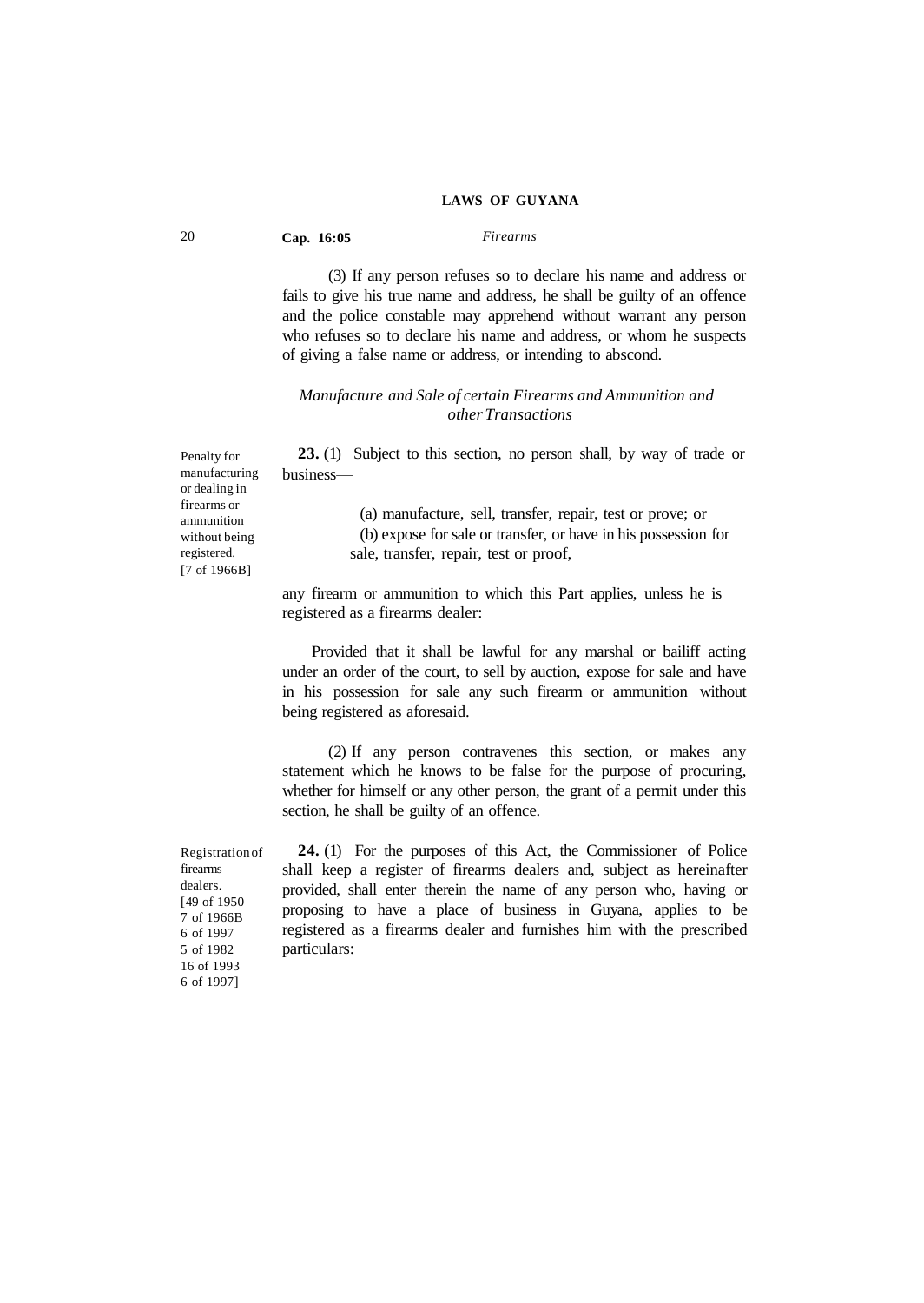Provided that—

(a) the Commissioner of Police shall not register an applicant who is prohibited to be registered by order of a court in Guyana under section 29, and

(b) the Commissioner of Police may refuse to register an applicant, if he is satisfied that the applicant cannot be permitted to carry on business as a firearms dealer without danger to the public safety or to the peace, and there shall be no appeal from such refusal to register.

(2) On the registration of an applicant as a firearms dealer and on any variation made in the register on the application of a registered dealer there shall be payable a fee of fifteen thousand dollars:

Provided that no fee shall be payable where—

(a) the registration is in respect of any public officer in charge of any Government trade store, who resides in the districts specified in the Second Schedule; or

(b) the Commissioner of Police is satisfied that the variation to be made in the register relates solely to a change of address of either the registered dealer or his place of business.

(3) If the Commissioner of Police, after giving reasonable notice to any person whose name is on the register, is satisfied that that person—

> (a) is no longer carrying on business as a firearms dealer; or

(b) has ceased to have a place of business in Guyana; or

(c) cannot be permitted to continue to carry on business as a firearms dealer without danger to the public safety or to the peace,

he shall cause the name of that person to be removed from the register.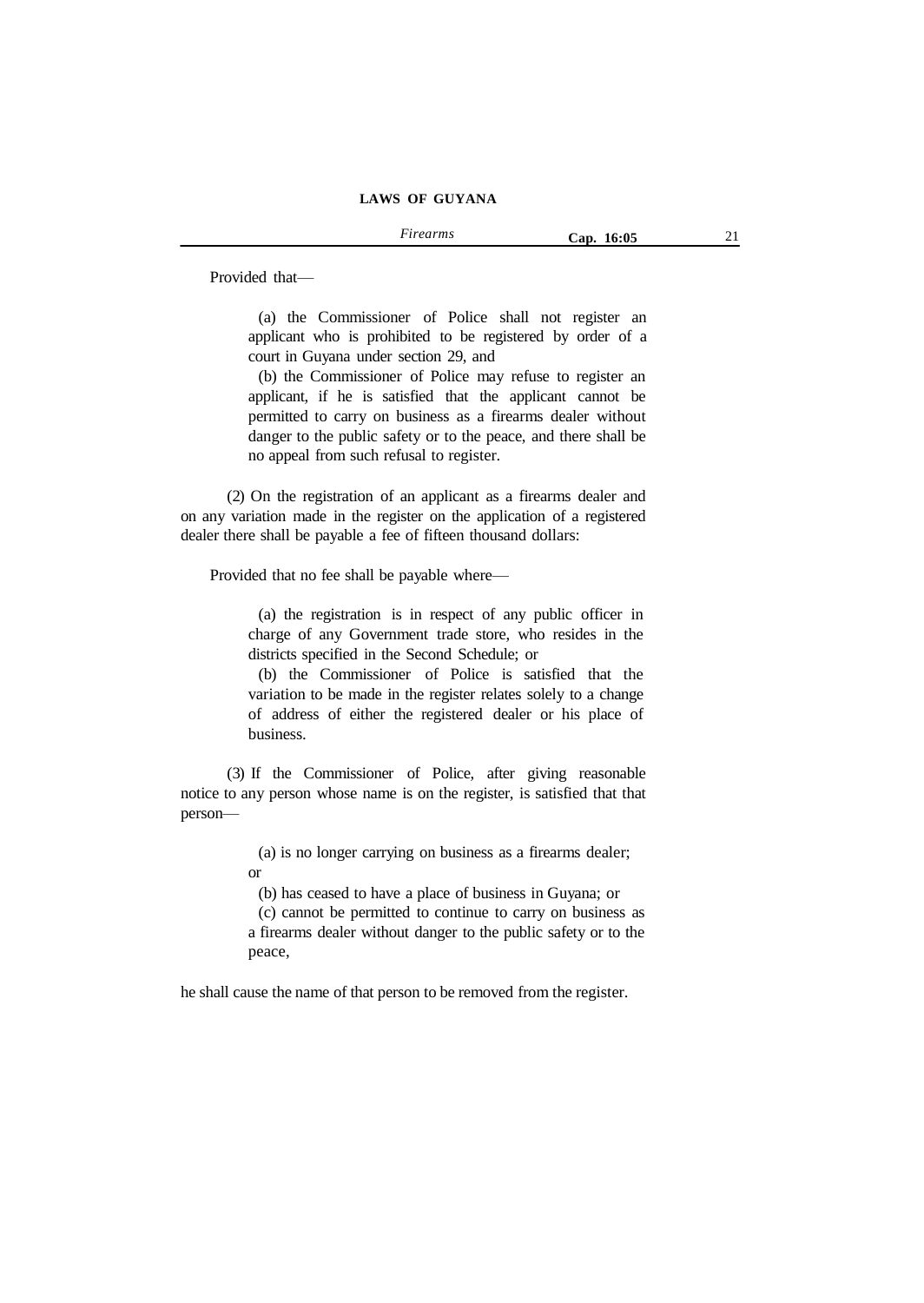| -22 | Cap. 16:05 | Firearms |  |
|-----|------------|----------|--|
|-----|------------|----------|--|

(4) The Commissioner of Police shall also cause the name of any person to be removed from the register who makes application in writing to him requesting such removal.

(5) If any person, for the purpose of procuring the registration of himself or any other person as a firearms dealer, makes any statement which he knows to be false, he shall be guilty of an offence.

Certificates of registration. [49 of 1950 7 of 1966B [23 of 1991 6 of 1997]

**25.** (1) The Commissioner of Police shall grant or cause to be granted to any person who is registered under the last foregoing section a certificate of registration.

(2) On or before the 1st February in each year, every person for the time being registered as a firearms dealer in any area shall—

> (a) surrender to the Commissioner of Police his certificate of registration; and

> (b) apply in the prescribed form for a new certificate of registration; and

(c) pay a fee of one thousand three hundred dollars;

and thereupon the said Commissioner shall, subject to the provisions of subsection (3) of the last foregoing section, grant him a new certificate of registration:

Provided that no fee shall be payable by any Government officer in charge of any Government trade store who resides in any of the districts specified in the Second Schedule.

(3) If any such person as aforesaid fails to comply with all or any of the requirements of the last foregoing subsection on or before the 1st February in any year, the Commissioner of Police shall by notice in writing require him to comply therewith, and, if he fails to do so within twenty-one days from the date of the notice, or within such further time as the said Commissioner may in special circumstances allow, shall cause his name to be removed from the register.

Second Schedule.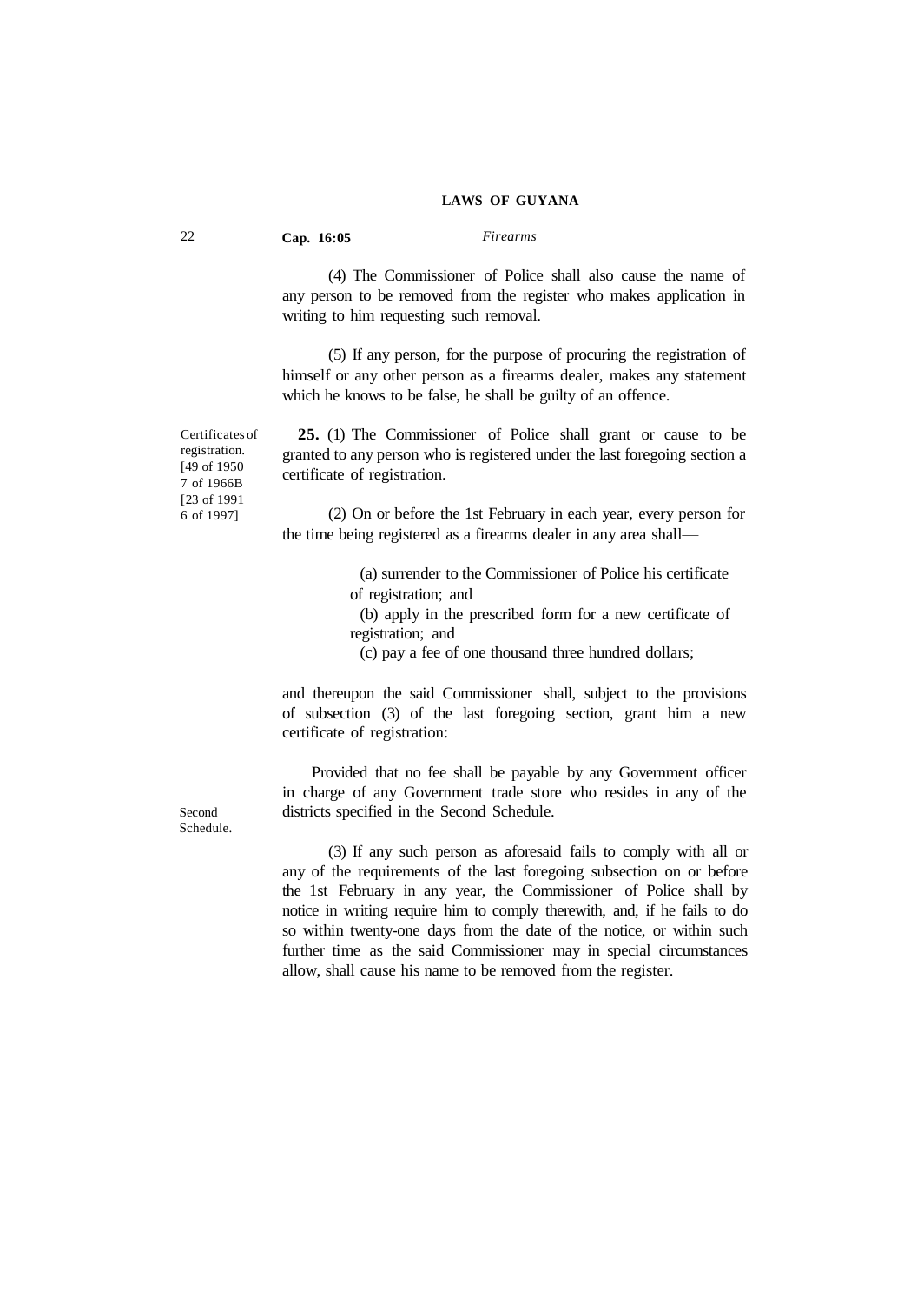*Firearms* **Cap. 16:05** 23

(4) In any case where the Commissioner of Police causes the name of any firearms dealer to be removed from the register, he shall by notice in writing require the dealer to surrender his certificate of registration, and if the dealer delays, without reasonable excuse (the proof whereof shall lie upon him), in so doing or in any case fails to do so within twenty-one days from the date of the notice, he shall be guilty of an offence.

**26.** (1) The prescribed particulars which a person applying to be Registrationof registered as a firearms dealer under section 24 is required to furnish placeof shall include particulars of every place of business at which he  $\frac{\text{business of}}{\text{parameters}}$ proposes to carry on business as a firearms dealer, and the dealers Commissioner of Police shall, subject as hereinafter provided, enter in [7 of 1966B]the register every such place of business.

dealers.

(2) Every person registered as a firearms dealer who proposes to carry on business as such at any place of business which is not entered in the register, shall notify the Commissioner of Police and furnish him with such particulars as may be prescribed, and the said Commissioner shall, subject as hereinafter provided, enter that place of business in the register.

(3) The Commissioner of Police, if he is satisfied that any place of business notified to him by any person under either of the last two foregoing subsections, or any place entered as the place of business of any person in the register of firearms dealers, is a place at which that person cannot be permitted to carry on business as a firearms dealer without danger to the public safety or to the peace, may refuse to enter that place of business in the register or remove it from the register, as the case may be.

 $(4)$  If—

(a) any person, being a registered firearms dealer, has a place of business which is not entered in the register, and carries on business as a firearms dealer at that place; or

(b) any person makes any statement which he knows to be false for the purpose of procuring, whether for himself or for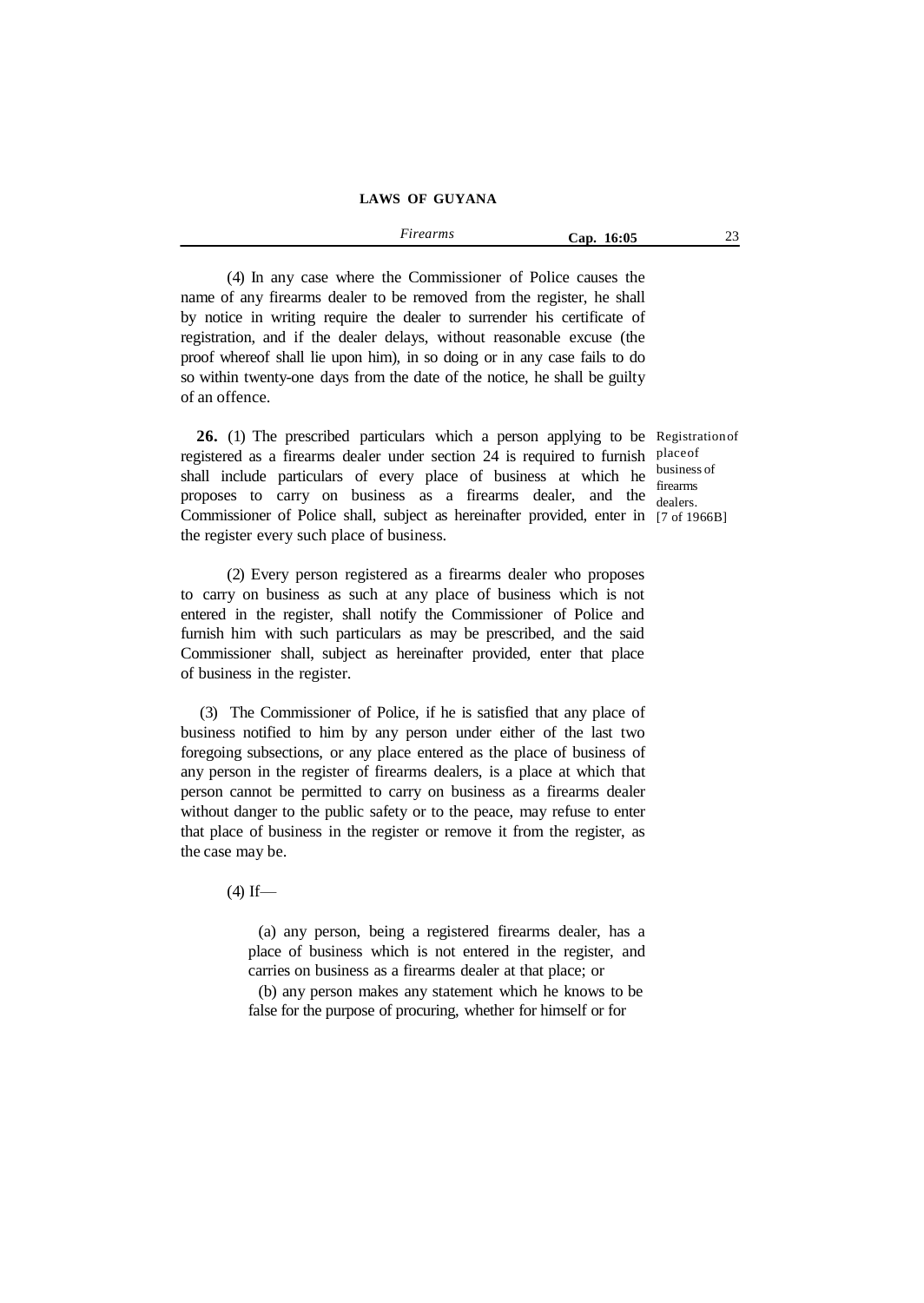24 **Cap. 16:05** *Firearms*

any other person, the entry of any place of business in the register of firearms dealers,

he shall be guilty of an offence.

Restriction on sale,repair, etc.,of firearms and ammunition. [7 of 1966B]

**27.** (1) No person shall sell or transfer to any other person in Guyana, other than a registered firearms dealer, any firearm or ammunition to which this Part applies unless that other person produces a firearm licence authorising him to purchase or acquire it or shows that he is by virtue of this Act entitled to purchase or acquire it without holding such a licence:

Provided that this subsection shall not prevent—

(a) a person parting with the possession of a firearm or ammunition, otherwise than in pursuance of a contract of sale or hire or by way of gift or loan, to a person who shows that he is by virtue of this Act entitled to have possession of the firearm or ammunition without holding such a licence; or

(b) the delivery of a firearm or ammunition by a carrier or warehouseman, or a servant of a carrier or warehouseman, in the ordinary course of his business or employment as such.

(2) Every person who sells, lets on hire, gives or lends a firearm or ammunition to which this Part applies to any other person in Guyana, other than a registered firearms dealer, shall, unless that other person shows that he is by virtue of this Act entitled to purchase or acquire the firearm or ammunition without holding a firearm licence, comply with any instructions contained in the licence produced, and in the case of a firearm shall, within forty-eight hours from the transaction, send by registered post notice of the transaction to the prescribed officer by whom the licence was issued.

(3) No person shall undertake the repair, test or proof of a firearm or ammunition to which this Part applies for any other person in Guyana, other than a registered firearms dealer as such, unless that other person produces or causes to be produced a firearm licence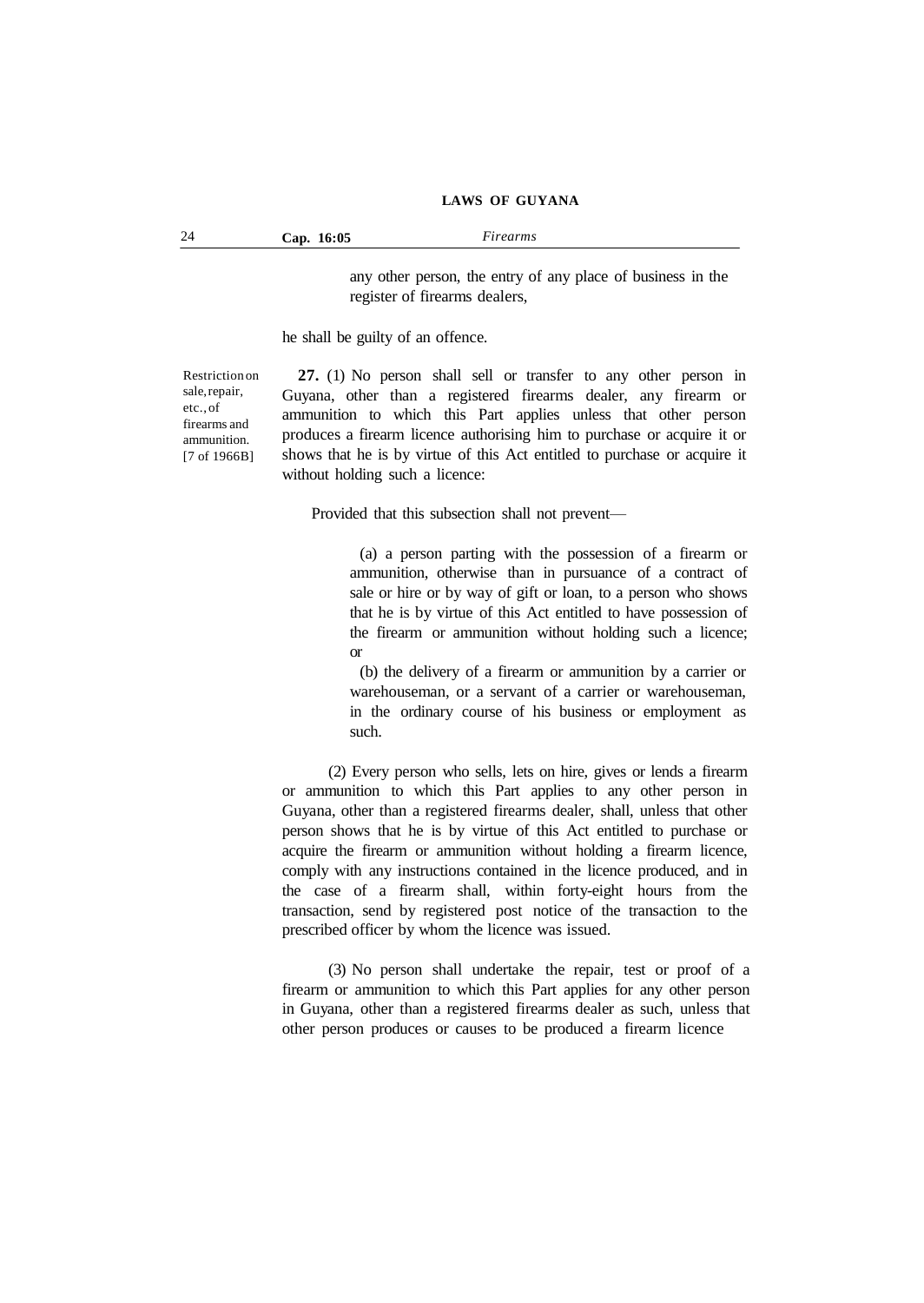*Firearms* **Cap. 16:05** 25

authorising him to have possession of the firearm or ammunition, or shows that he is by virtue of this Act entitled to have possession of the firearm or ammunition without holding such a licence.

(4) If any person—

(a) contravenes or fails to comply with any of the provisions of this section; or

(b) with a view to purchasing or acquiring, or procuring the repair, test or proof of, a firearm or ammunition to which this Part applies, produces a false firearm licence or a firearm licence in which any false entry has been made, or personates a person to whom a firearm licence has been granted, or makes any false statement,

he shall be guilty of an offence.

**28.** (1) Every person who by way of trade or business Register of manufactures, sells or transfers firearms or ammunition to which this transactionsin Part applies shall provide and keep a register of transactions and shall enter or cause to be entered therein the particulars set out in forms B,  $\frac{1}{\text{FirstSchedule}}$ . C and D in the First Schedule.

firearms. [7 of 1966B] Forms B, C andD.

(2) Every such entry shall be made on the same day that the transaction to which it relates took place, and, in the case of a sale or transfer, every such person as aforesaid shall at the time of the transaction require the purchaser or transferee, if not known to him, to furnish particulars sufficient for identification, and shall immediately enter the said particulars in the register.

(3) Every such person as aforesaid shall on demand allow any officer or non-commissioned officer of the police to enter and inspect all stock in hand, and shall on request—

(a) by any such officer or non-commissioned officer; or

(b) by any customs officer; or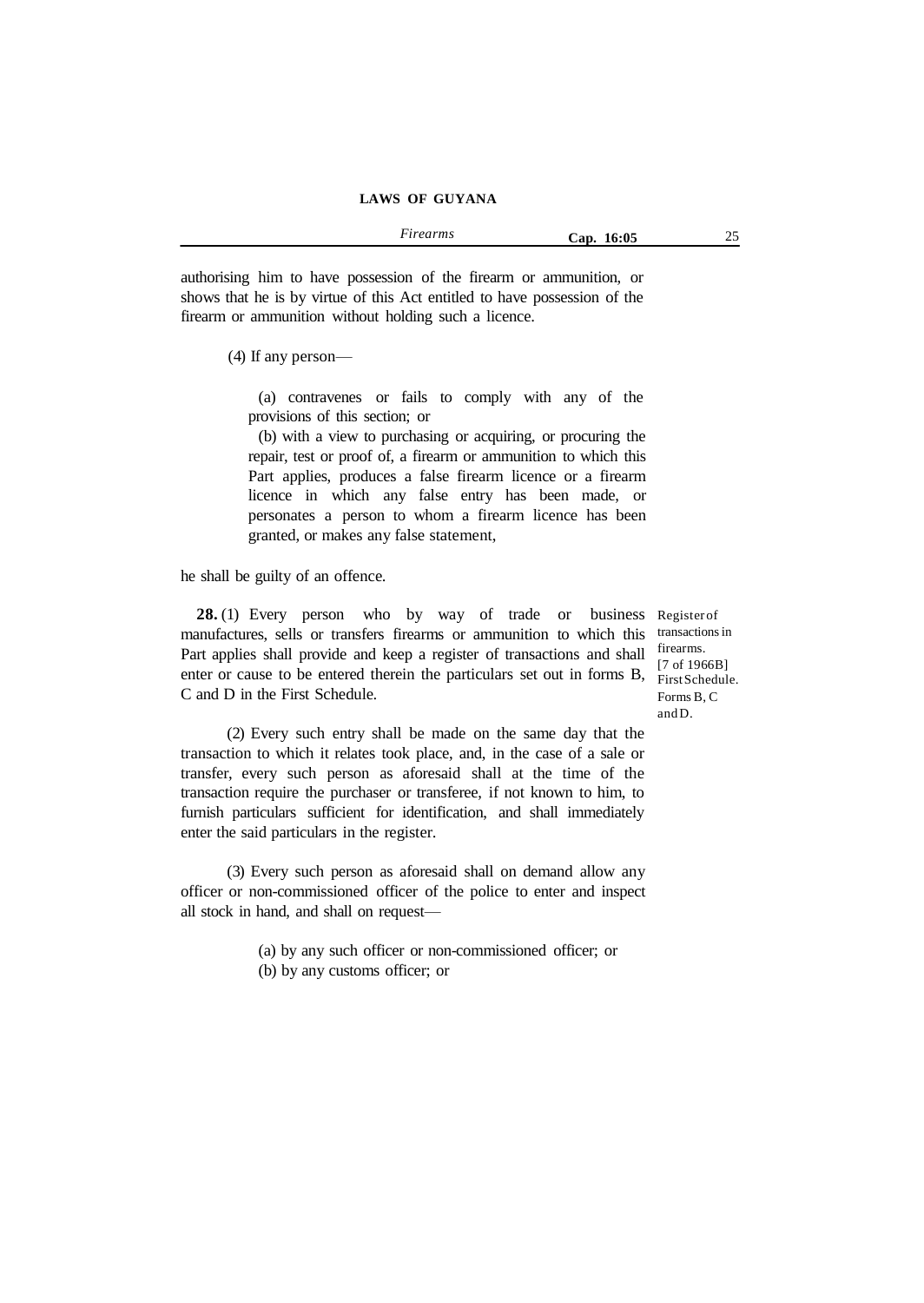26 **Cap. 16:05** *Firearms*

(c) by any district commissioner; or (d) by any magistrate,

produce for inspection the register so required to be kept as aforesaid.

(4) If any person—

(a) fails to comply with any of the provisions of this section; or

(b) knowingly makes any false entry in the register required to be kept under this section, he shall be guilty of an offence.

(5) Every such person as aforesaid shall, as soon as reasonably possible after the last day of the months of March, June, September and December respectively, send, or cause to be sent, to the Commissioner of Police a copy of all entries made during the previous quarter in his register of transactions in firearms.

(6) The Minister may, by regulations made under this Act, amend the First Schedule.

FirstSchedule.

Powers of courtin case of offences by registered firearms dealers.

**29.** Where a registered firearms dealer is convicted of an offence under this Act or of an offence against the enactments relating to Customs in respect of the import or export of firearms or ammunition to which this Part applies, the court may order—

> (a) that the name of the registered firearms dealer be removed from the register; and

(b) that neither the dealer nor any person who acquires the

business of that dealer, nor any person who took part in the management of the business and was knowingly a party to the offence, shall be registered as a firearms dealer; and

(c) that any person who, after the date of the order, knowingly employs in the management of his business the dealer convicted of the offence, or any person who was knowingly a party to the offence, shall not be registered as a firearms dealer or, if so registered, shall be liable to be removed from the register; and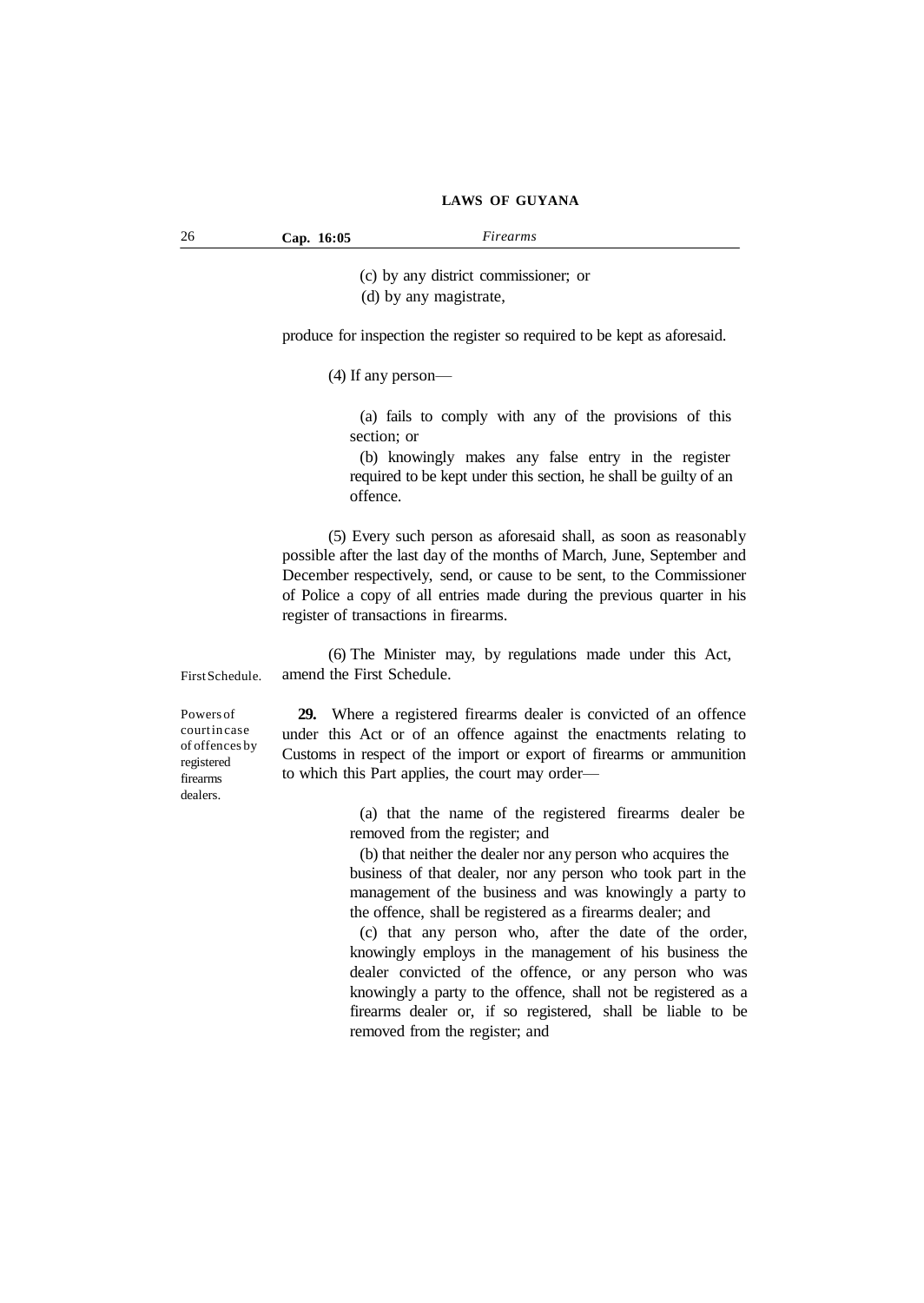| $\sim$<br>Firearms<br>. | 16:05<br>Can. | $\sim$ |
|-------------------------|---------------|--------|
|                         |               |        |

(d) that any stock in hand of the business shall be disposed of by sale or otherwise in accordance with such directions as may be contained in the order:

Provided that a person aggrieved by an order made under this section may appeal against the order in the same manner as against the conviction, and the court may, if it thinks fit, suspend the operation of the order pending the appeal.

**30.** (1) No pawnbroker shall take in pawn from any person any Penalty for firearm or ammunition to which this Part applies.

(2) No person shall sell by public auction any firearm or ammunition to which this Part applies.

(3) If any person contravenes thissection he shall be guilty of an offence.

**31.** (1) This Part applies to all firearms as defined in section 2 Firearms and except air guns, air rifles or air pistols, not being of a type prescribed ammuntionto to be specially dangerous, and the component parts thereof and which this Part accessories thereto. applies.

(2) This Part applies to all ammunition as defined in section 2 except ammunition for an air gun, air rifle or air pistol.

#### PART IV

MISCELLANEOUS PROVISIONS AS TO FIREARMS AND AMMUNITION

**32.** (1) It shall not be lawful for any person without authority of the Prohibited Minister to manufacture, sell, transfer, purchase, acquire, or have in his weapons and possession—

ammunition. [7 of 1966B 23 of 1991

taking in pawn or selling at public auction firearms or ammunition. [7 of 1966B]

(a) any firearm which is so designed or adapted that, if  $\frac{20017}{6061997}$ pressure is applied to the trigger, missiles continue to be discharged until pressure is removed from the trigger or the magazine containing the missiles is empty; or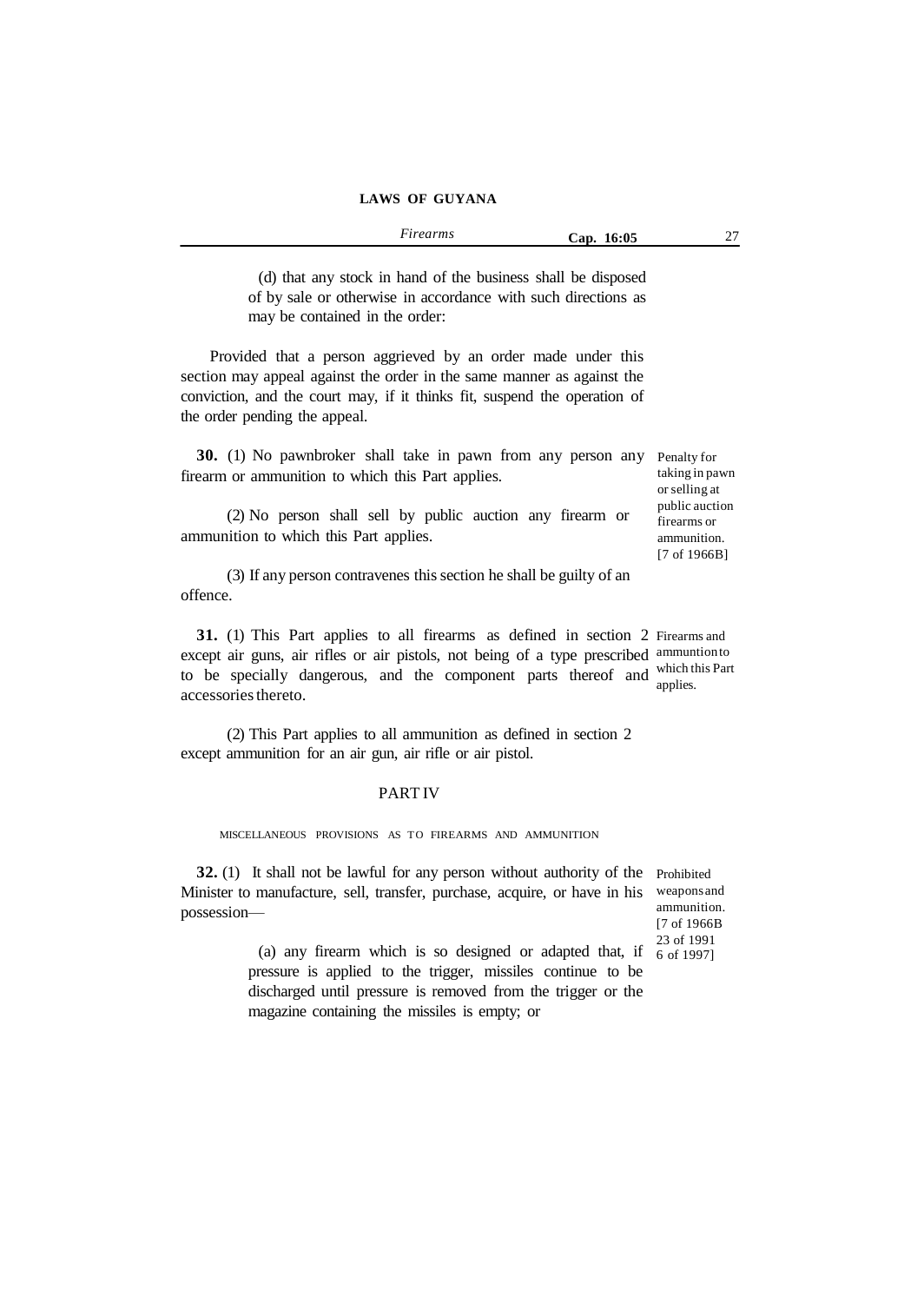| 28 | 16:05 | <i>irearms</i> |  |
|----|-------|----------------|--|
| -- | Cap.  |                |  |
|    |       |                |  |

(b) any weapon of whatever description designed or adapted for the discharge of any noxious liquid, gas or other thing; or

(c) any ammunition containing, or designed or adapted to contain, any such noxious thing.

(2) If any person contravenes the last foregoing subsection, he shall be liable—

> (a) on summary conviction, to a fine of not less than six thousand dollars nor more than twenty-one thousand dollars together with imprisonment for not less than two years nor more than four years:

Provided that the court may for special reasons to be recorded in writing impose any lesser sentence; and

> (b) on conviction on indictment, to imprisonment for not less than seven years nor more than fifteen years:

Provided that the Court may for special reasons to be recorded in writing impose any other sentence.

**33.** (1) The Minister may by order—

(a) prohibit the removal of any firearms or ammunition from any part of Guyana to any other part of Guyana; or (b) prescribe conditions subject to which any firearms or ammunition may be removed from one part of Guyana to another part of Guyana.

(2) Any such order may apply—

(a) either to all firearms and ammunition or to firearms and ammunition of such classes and descriptions as may be specified in the order;

(b) either to all modes of conveyance or to such modes of conveyance as may be so specified; and

Powerto control or prohibit removalsof firearms and ammunition. [7 of 1966B 23 of 1991]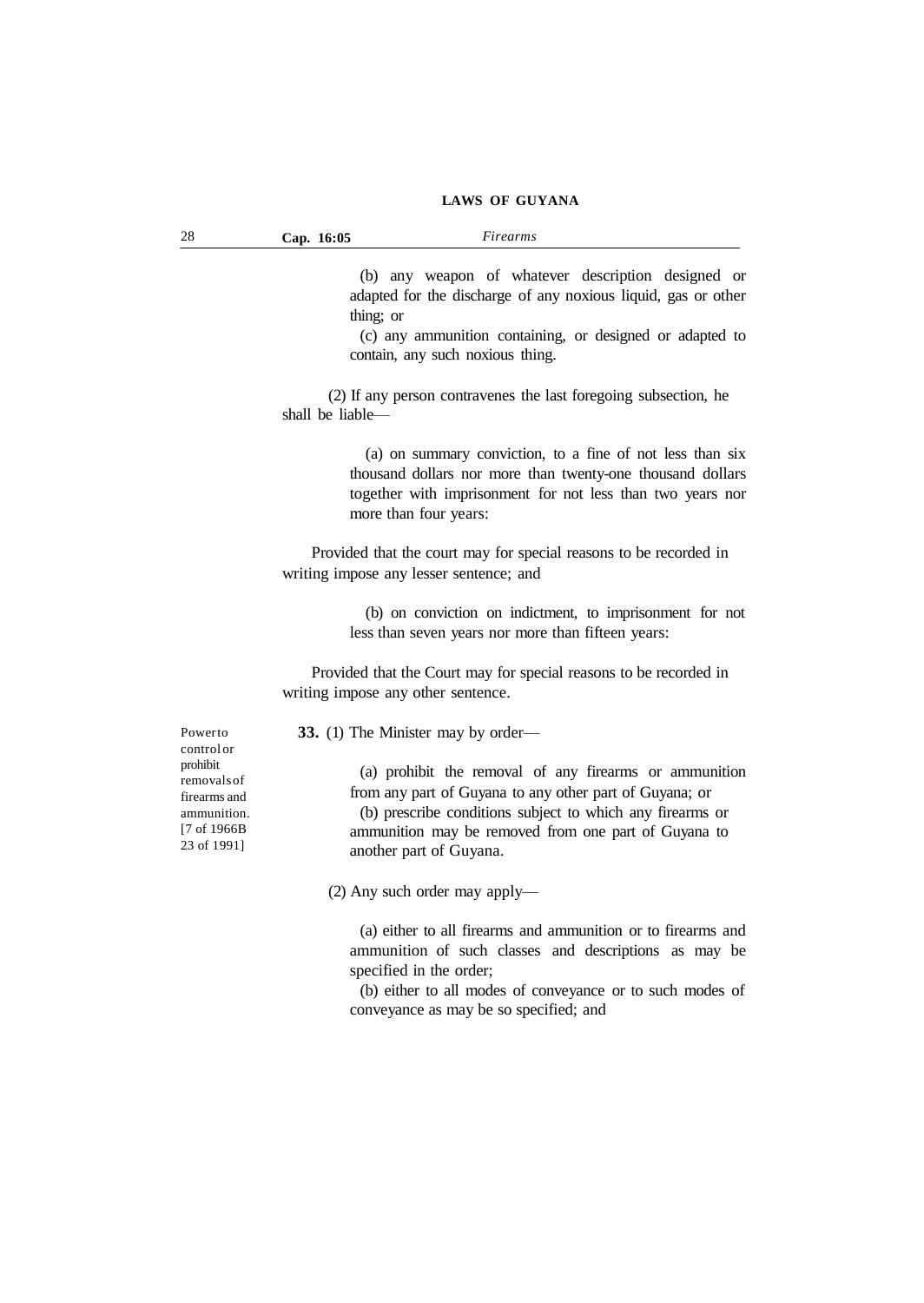(c) either to all persons or to such class of persons as may be specified in the order.

(3) Any police constable may without warrant search for and seize any firearms or ammunition which he has reason to believe are being removed or to have been removed in contravention of any order made under this section, and any person having the control or custody of any firearms or ammunition in course of transit shall, on demand by a police constable allow him all reasonable facilities for the examination and inspection thereof, and shall produce to him any documents in his possession relating thereto.

(4) It shall be a condition incident to the grant of any application which is made under section  $24(1)$  or section  $25(2)(b)$ , that the Minister may, if satisfied that it is necessary so to do in the interests of public order or safety, by notice given to the applicant at any time while he is a registered firearms dealer, order the deposit of any firearms or ammunition in his possession in a government gunpowder magazine or other place of safe custody, or the suspension of the carrying on of business as a registered firearms dealer or the sale of firearms by him, or both such deposit and suspension, until such order is revoked by a further notice given as aforesaid.

(5) If any person—

(a) contravenes any of the provisions of any order made under this section; or (b) fails to comply with any of the provisions of this

section,

he shall be guilty of an offence for each firearm or parcel of ammunition in respect of which the offence is committed; and if the offender is the owner of the firearms or the ammunition, the court may order the forfeiture of the firearms or ammunition.

**34.** (l) Nothing in this Act shall enable any person under the age of eighteen years to become licensed for the first time in respect of any firearm or registered as a firearms dealer and, save in any case provided by section 20(6) and (7), no person shall sell, let on hire or

Restriction on purchaseand possession of firearmsby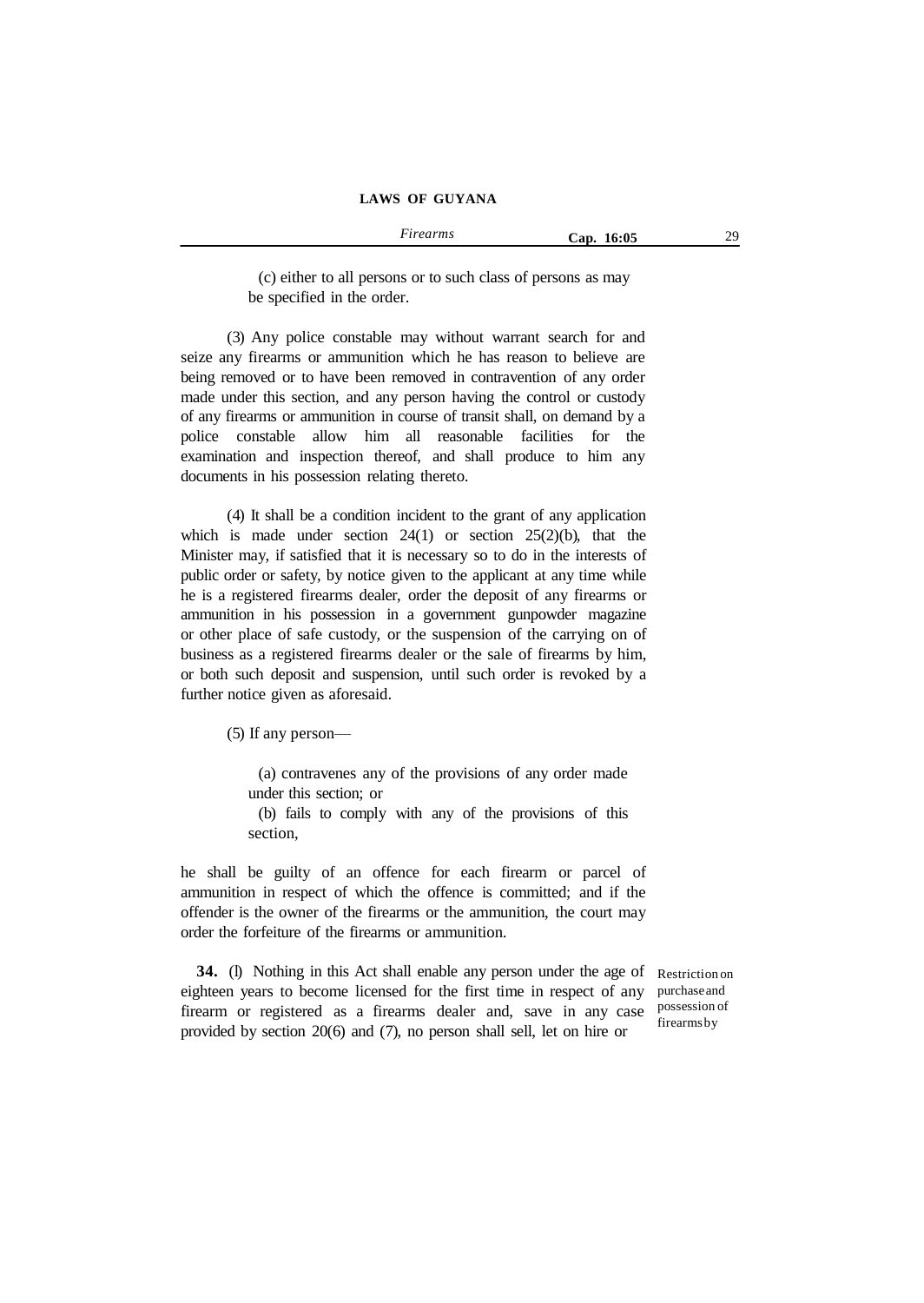| 30                                                                                                                        | Cap. 16:05                                               | Firearms                                                                                                                                                                                                                                                                                                                                                |
|---------------------------------------------------------------------------------------------------------------------------|----------------------------------------------------------|---------------------------------------------------------------------------------------------------------------------------------------------------------------------------------------------------------------------------------------------------------------------------------------------------------------------------------------------------------|
| personsunder<br>the age of 19<br>years.<br>$[7 \text{ of } 1966B]$                                                        | authorise such other person to have possession thereof.  | give possession of any firearm or ammunition to any other person who,<br>by virtue of the foregoing provisions of this subsection, may be neither a<br>firearm licence holder in respect thereof nor a registered firearms<br>dealer and in no case shall anything in section $20(3)$ , $(4)$ , $(5)$ and $(8)$                                         |
|                                                                                                                           | shall be guilty of an offence.                           | (2) If any person contravenes any provision of this section, he                                                                                                                                                                                                                                                                                         |
| Prohibition of<br>sale, etc., of<br>firearms to<br>drunk or<br>insanepersons.                                             | drunk or of unsound mind.                                | 35. (I) No person shall sell or transfer any firearm or ammunition<br>to, or repair, prove or test any firearm or ammunition for, any other<br>person whom he knows or has reasonable ground for believing to be                                                                                                                                        |
|                                                                                                                           | shall be guilty of an offence.                           | (2) If any person contravenes any provision of this section, he                                                                                                                                                                                                                                                                                         |
| Prohibition on<br>certain persons<br>convicted of<br>crime<br>purchasing or<br>possessing<br>firearms.<br>[7 of $1966B$ ] | 36. (1)<br>firearm or ammunition in his possession.      | Subject to this section, a person who has been sentenced to<br>imprisonment for three months or upwards for any offence under the<br>Criminal Law (Offences) Act or found guilty of committing any<br>prescribed offence shall not, at any time during a period of five years<br>from the date of his release or conviction, as the case may be, have a |
| c. 8:01                                                                                                                   | (2) Subject to this section, a person who-               |                                                                                                                                                                                                                                                                                                                                                         |
| c. 9:01                                                                                                                   | Ordinance; or                                            | (a) is the holder of a licence under the Convicts Licences<br>(b) is subject to the supervision of the police under the<br>Prevention of Crimes Act or is subject to a recognisance to<br>keep the peace or to be of good behaviour, a condition of<br>which is that he shall not possess, use or carry a firearm,                                      |
|                                                                                                                           | subject, have a firearm or ammunition in his possession. | shall not, at any time during which he holds such licence or is so                                                                                                                                                                                                                                                                                      |
|                                                                                                                           |                                                          | (3) A person prohibited under the foregoing provisions of this<br>section from having in his possession a firearm or ammunition may in<br>writing petition the President for a removal of the prohibition and if the                                                                                                                                    |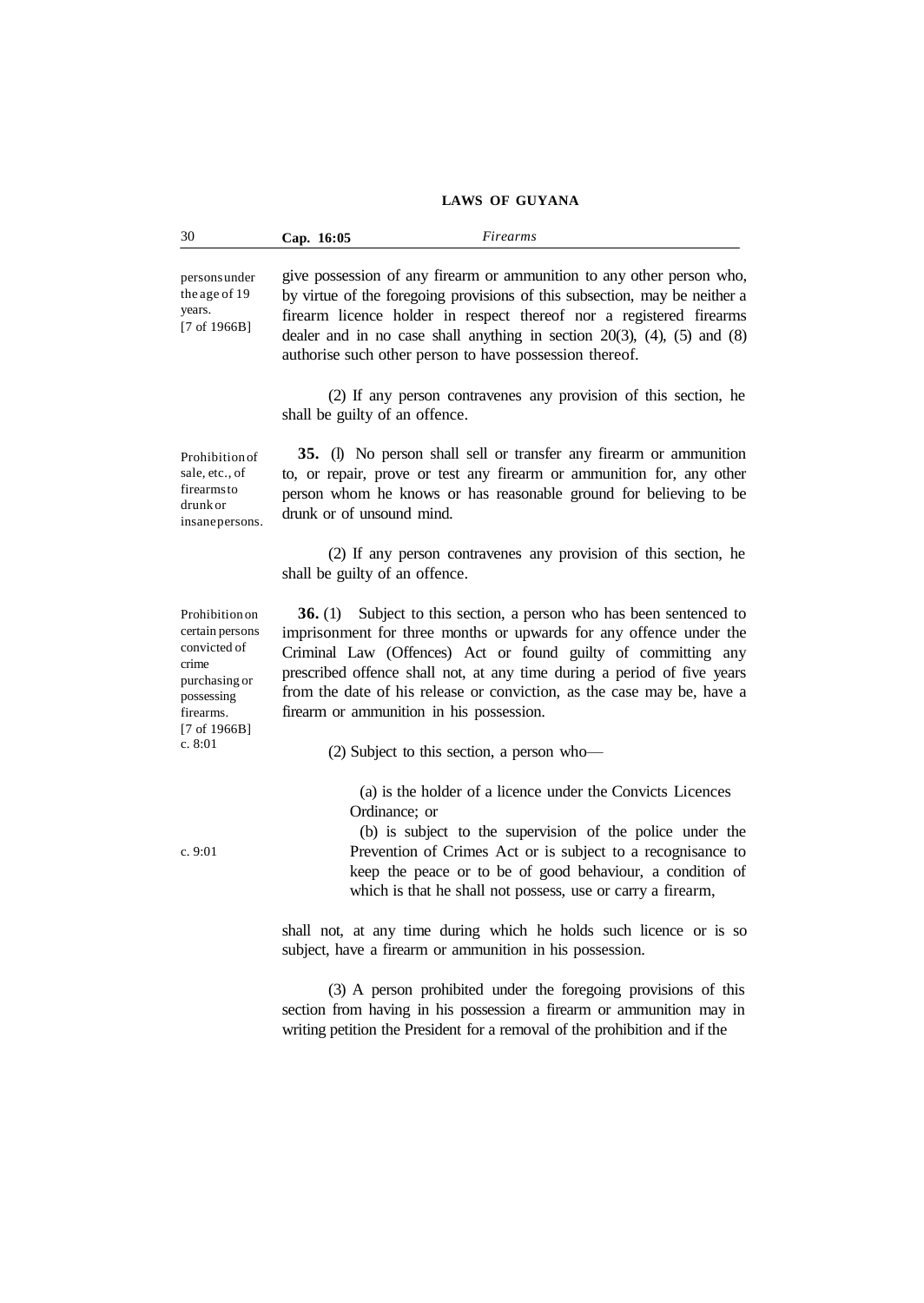*Firearms* **Cap. 16:05** 31

petition is granted the said provisions of this section shall not apply to that person or shall only apply in such modified manner as the President may direct.

(4) No person shall sell or transfer a firearm or ammunition to, or repair, test or prove a firearm or ammunition for, any person whom he knows, or has reasonable ground for believing, to be prohibited by this section from having a firearm or ammunition in his possession.

(5) If any person contravenes any provisions of this section, he shall be guilty of an offence.

**37.** If any person has in his possession any firearm or ammunition Penalty for with intent by means thereof to endanger life or cause serious injury to property, or to enable any other person by means thereof to endanger life or cause serious injury to property he shall, whether any injury to person or property has been caused or not, be guilty of felony and on [7 of 1966B] conviction on indictment shall be liable to imprisonment for life and to whipping or flogging.

**38.** (1) If any person makes or attempts to make any use whatsoever Penalty for use of a firearm or imitation firearm with intent to resist or prevent the lawful apprehension or detention of himself or any other person, he shall be liable on conviction on indictment to imprisonment for fourteen years and to whipping or flogging.

Where any person commits an offence under this subsection in respect of the lawful apprehension or detention of himself for any other offence committed by him, he shall be liable to the penalty provided by this subsection in addition to any penalty to which he may be sentenced for that other offence.

(2) If any person, at the time of his committing, or at the time of Third his apprehension for, any offence specified in the Third Schedule, has Schedule. in his possession any firearm or imitation firearm, he shall, unless he shows that he had it in his possession for a lawful object, be liable on conviction on indictment to imprisonment for seven years and to whipping or flogging in addition to any penalty to which he may be sentenced for the first-mentioned offence.

possessing firearms with intentto injure.

and possession of firearm or imitation firearms in certain cases. [7 of 1966B]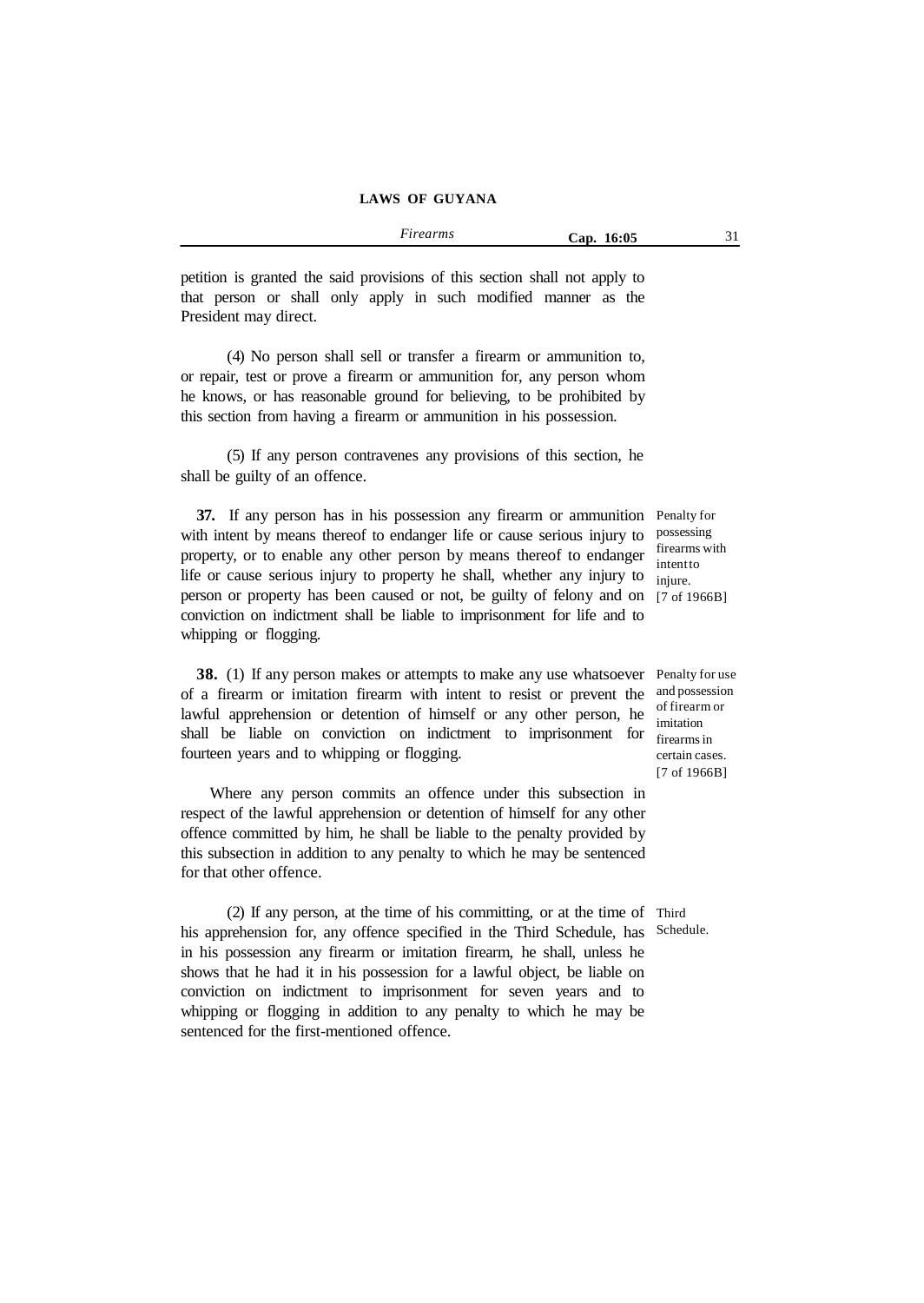| $\Omega$<br>16:05<br>Firearms<br>$\bigcirc$ ap.<br>ىدر |  |
|--------------------------------------------------------|--|
|--------------------------------------------------------|--|

(3) If on the trial of any person for an offence under subsection (1) the jury are not satisfied that that person is guilty of that offence but are satisfied that he is guilty of an offence under subsection (2), the jury may find him guilty of the offence under the said subsection (2), and thereupon he shall be liable to be punished accordingly.

c. 10:02

(4) Where an adult within the meaning of section 2 of the Summary Jurisdiction (Procedure) Act is charged before a court of summary jurisdiction with an offence specified in the First Schedule to that Act and is also charged before that court with an offence under subsection (1) or subsection (2) of this section, then notwithstanding anything in section 61 of the said Act the court shall not have power to deal summarily with the first-mentioned offence if the defendant is committed for trial in respect of the offence under this section.

(5) A firearm or imitation firearm shall, notwithstanding that it is not loaded or is otherwise incapable of discharging any shot, bullet or other missile, be deemed to be an offensive weapon or instrument for the purpose of section 222 (c) of the Criminal Law (Offences) Act and section 227(1) (a) of the said Act.

(6) In this section—

(a) the expression "firearm", means any lethal barrelled weapon of any description from which any shot, bullet or other missile can be discharged, and includes any prohibited weapon whether it is such a lethal weapon as aforesaid or not; and

(b) the expression "imitation firearm" means anything which has the appearance of being a firearm within the meaning of this section (other than such a prohibited weapon as is mentioned in section 32(1) (b) of this Act) whether it is capable of discharging any shot, bullet or other missile or not.

**39.** (1) No person shall—

(a) shorten the barrel of a smooth-bore gun to a length less than twenty inches; or

Smooth-bore guns with barrelsless than 20 inches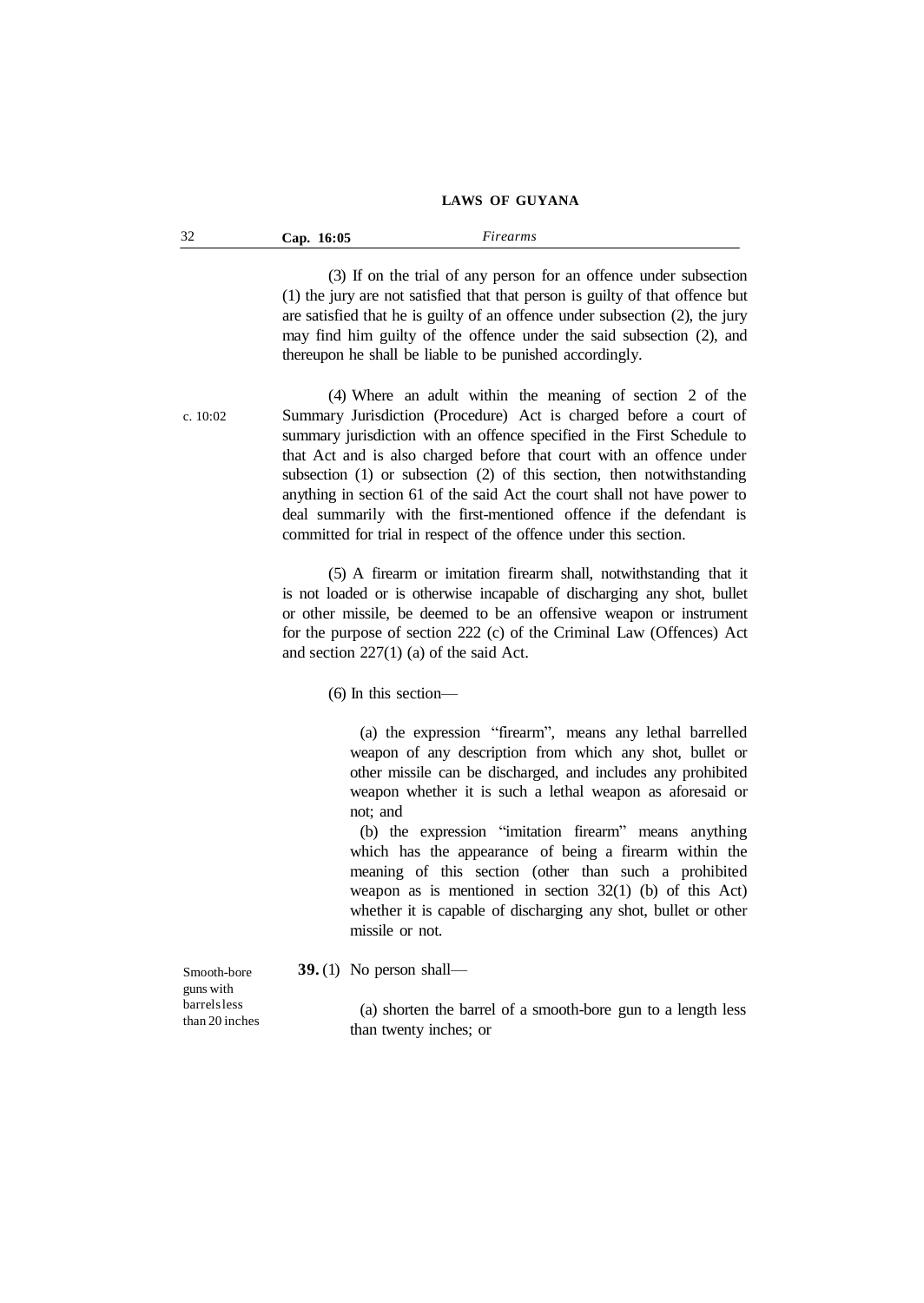|                                                                                                                 |                                            | Firearms                      | Cap. 16:05                        |                               | ້ |
|-----------------------------------------------------------------------------------------------------------------|--------------------------------------------|-------------------------------|-----------------------------------|-------------------------------|---|
|                                                                                                                 |                                            |                               |                                   |                               |   |
| the contract of the contract of the contract of the contract of the contract of the contract of the contract of | <b>Contract Contract Contract Contract</b> | the control of the control of | <b>Contract Contract Contract</b> | the control of the control of |   |

(b) have in his possession, custody or control a smooth-long, converbore gun with a barrel shorter than twenty inches .

(2) No person shall convert into a firearm anything which, firearms and though having the appearance of being a firearm, is so constructed as defacingof to be incapable of discharging any missile through the barrel thereof.

(3) No person shall remove or in any way deface, or cause to be removed or defaced, any distinguishing mark or number or any part of any distinguishing mark or number, engraved or marked upon a 23 of 1991 firearm.

(4) If any person contravenes any of the foregoing provisions of this section he shall for each offence be liable—

> (a) on summary conviction, to a fine of not less than three thousand dollars nor more than fifteen thousand dollars together with imprisonment for not less than one year nor more than three years:

Provided that the court may for special reasons to be recorded in writing impose any other sentence; and

> (b) on conviction on indictment, to imprisonment for fifteen years, and the power conferred by section 45(a) of the Interpretation and General Clauses Act, to impose a c. 2:01 sentence lesser than such sentence of imprisonment, shall not be invoked in respect of the penalty prescribed by this paragraph unless there are special reasons which shall be recorded by the court in writing.

#### PARTV

#### GENERAL

**40.** (1) Where any person—

(a) is convicted of an offence under this Act or is convicted cancellationof of any offence for which he is sentenced to imprisonment or

Provisions as to forfeiture of firearms and licences. [7 of 1966B]

sion of imitation firearms into distinguishing mark or number prohibited. [7 of 1966B 6 of 1997]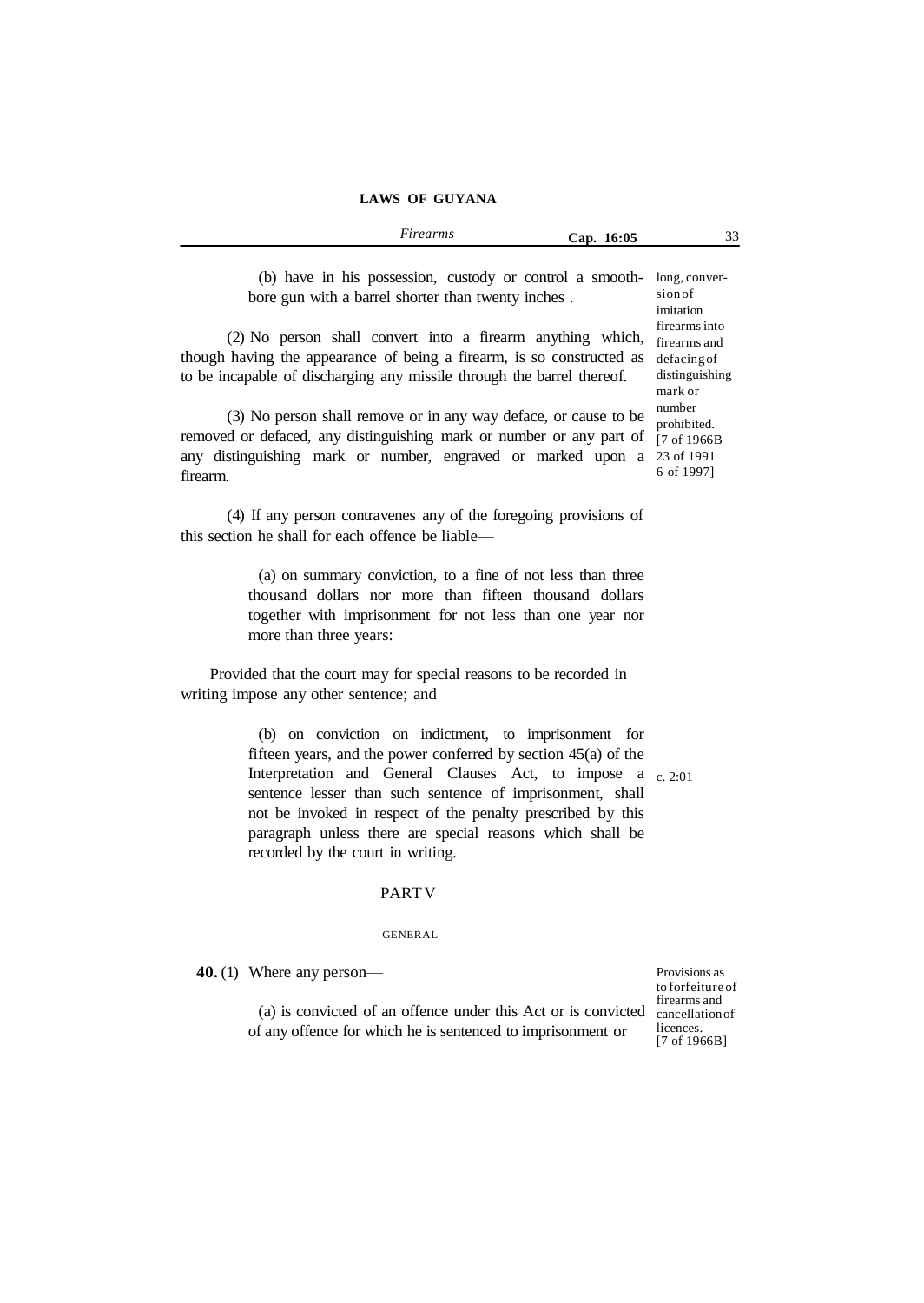is found guilty of committing any offence prescribed pursuant to section 36(1); or

(b) has been ordered to be subject to police supervision or to enter into a recognisance to keep the peace or to be of good behaviour, a condition of which is that the offender shall not possess, use or carry a firearm,

the court before whom he is convicted or by whom the order is made may make such order as to the forfeiture or disposal of any firearm or ammunition found in his possession as the court thinks fit, and may cancel any firearm licence held by the person convicted.

(2) In any case in which the court shall cancel a firearm licence under this section—

> (a) the court shall cause notice to be sent to the prescribed officer by whom the licence was granted; and

(b) the prescribed officer shall by notice in writing require the holder of the licence to surrender it; and

(c) if the holder delays, without reasonable excuse (the proof whereof shall lie upon him), in so doing or in any case fails to surrender the licence within twenty-one days from the date of the last-mentioned notice, he shall be guilty of an offence.

**41.** (1) If any magistrate or justice of the peace is satisfied by information on oath that there is reasonable ground for suspecting that an offence under this Act has been, is being, or is about to be committed, he may grant a search warrant authorising any police constable named therein—

> (a) to enter at any time any premises or place named in the warrant, if necessary by force, and to search the premises or place and every person found therein; and

> (b) to seize and detain any firearm or ammunition which he may find on the premises or place, or on any such person, in respect of which or in connection with which he has reasonable grounds for suspecting that an offence under this Act has been, is being, or is about to be committed; and

Powerto search for and dispose of firearms and ammunition.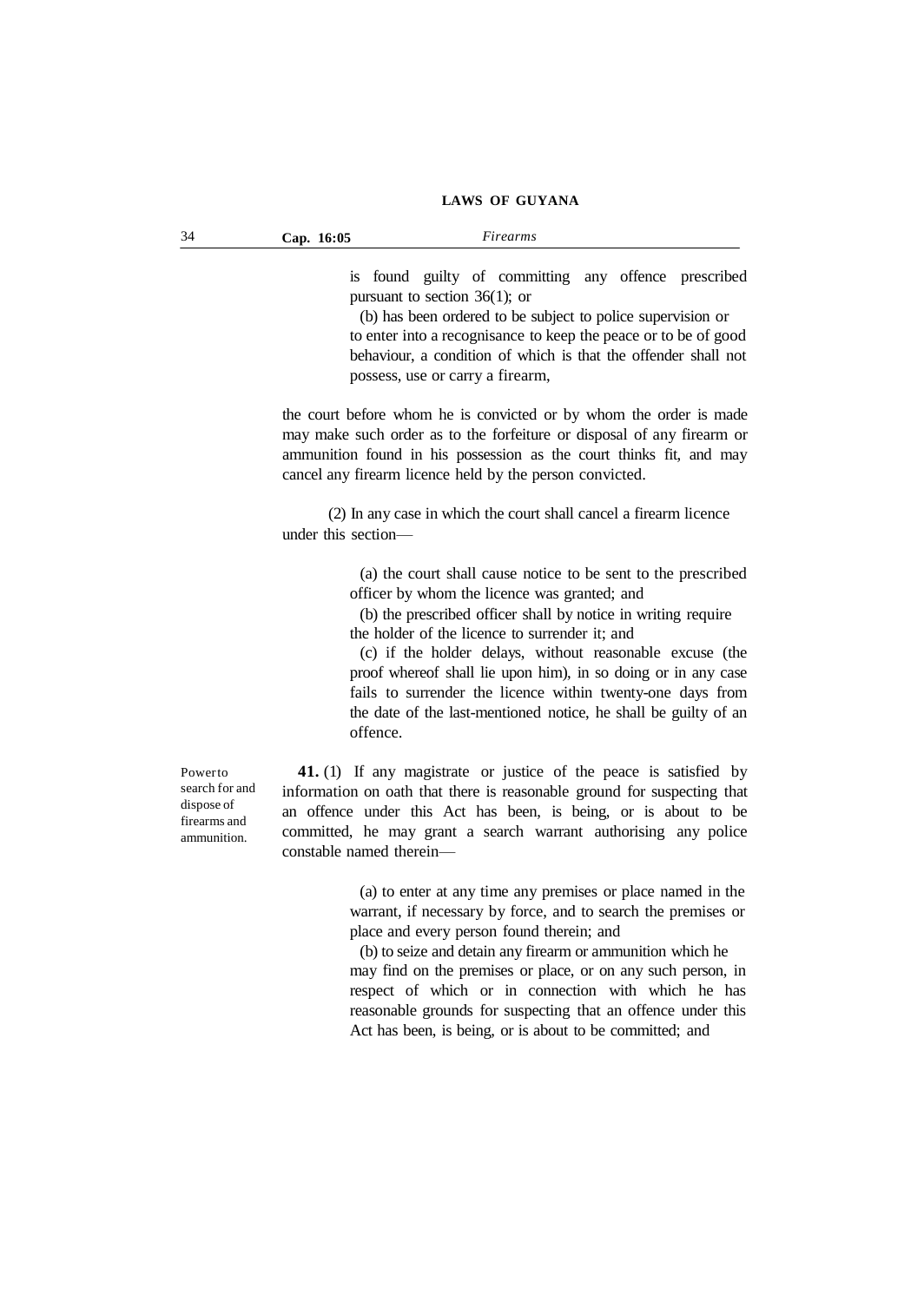| Firearms | Cap. 16:05 |  |
|----------|------------|--|
|----------|------------|--|

(c) if the premises are those of a registered firearms dealer, to examine any books relating to the business.

(2) The police constable making the search may arrest without warrant any person found on the premises whom he has reason to believe to be guilty of an offence under this Act.

(3) A court of summary jurisdiction may, on the application of a police officer, order any firearm or ammunition seized and detained by any police constable under this Act to be destroyed or otherwise disposed of.

**42.** (1) Notwithstanding section 41, a policeman not below the rank Power of of inspector, accompanied by such persons as he thinks fit, may, entry,seizure without warrant—

and arrest. [23 of 1991]

(a) enter, examine and search any premises or place for the purpose of ascertaining pursuant to the reasonable requirements of public safety or order whether—

(i) there are in such premises or place any firearms, ammunition or explosives;

(ii) any place or premises in which any firearm, ammunition or explosive is kept or stored is or are adequate to ensure its safe custody and whether the conditions under which it is kept or stored are adequate for that purpose;

(b) seize and detain any firearms, ammunition or explosives found therein in respect of or in connection with which he has reasonable grounds for suspecting an offence prejudicial to public order or safety has been or is about to be committed.

(2) Any power exercisable by a policeman not below the rank of inspector in respect of any place or premises under subsection (1) may be exercised by a policeman below that rank if he is in charge of the police station nearest to such place or premises.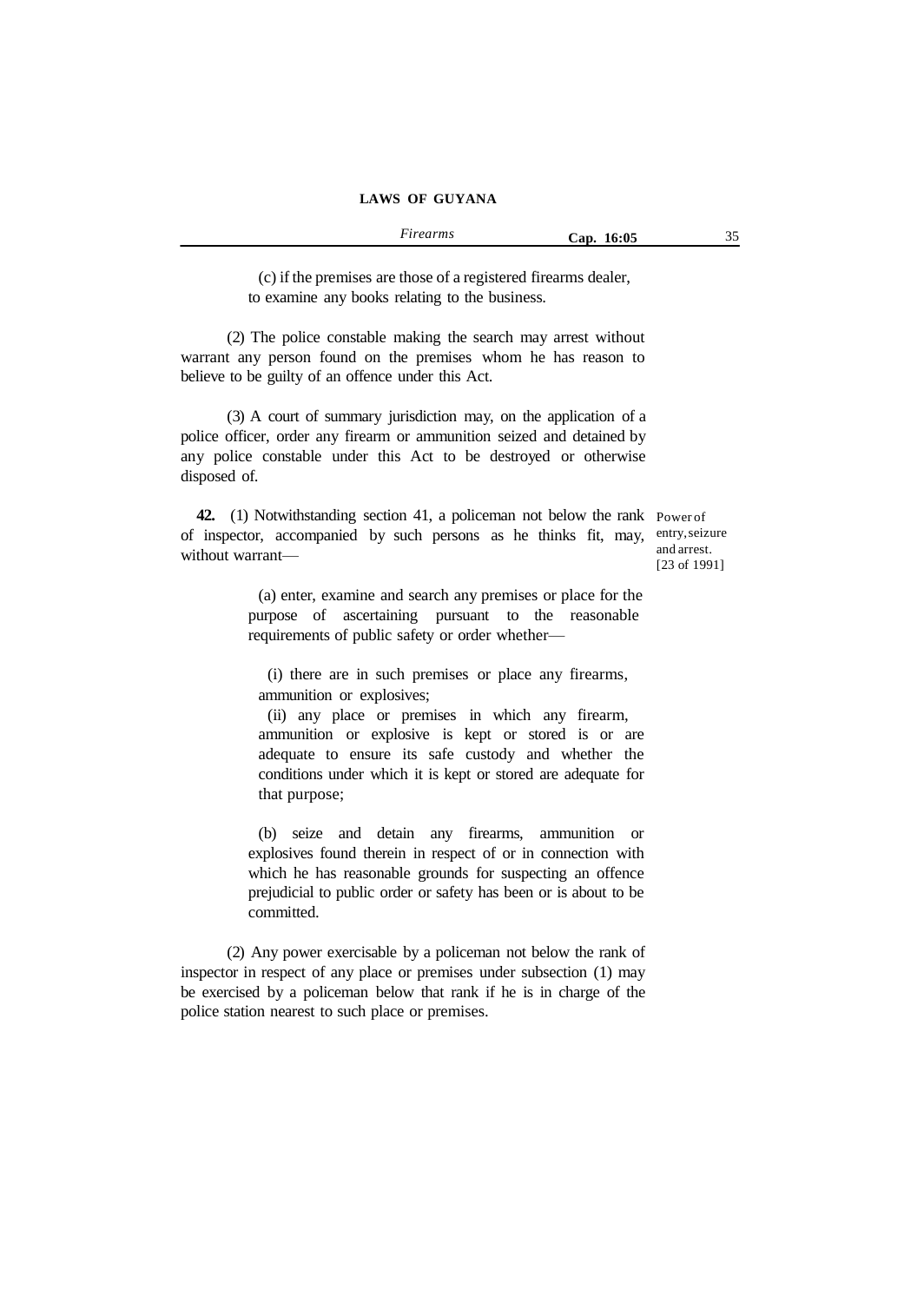| 36<br>16:05<br>$\sup$ . | <i>irearms</i> |
|-------------------------|----------------|
|-------------------------|----------------|

Power to stop and search for firearms, ammunition, explosive, etc. in street. [23 of 1991]

Forfeiture and disposal by court. [23 of 1991]

**43.** (1) Subject to subsection (3) it shall be lawful for any policeman to stop and search any person whom he finds in any street or other public place and reasonably suspects of having any firearm, ammunition or explosive in his possession contrary to section 16 or of having committed or being about to commit any other offence prejudicial to public safety or order.

(2) A policeman acting under subsection (1) may seize and detain any firearm, ammunition, explosive or other article found in the person's possession, custody or control and in respect of which or in connection with which he has reasonable grounds for suspecting any offence referred to in that subsection has been or is about to be committed.

(3) Whenever a female is searched under the said subsection, the search shall be made by another female.

**44.** Any firearm, ammunition, explosive or other article seized and detained by a policeman as mentioned in the foregoing provisions of this Part, or any explosive found by him without apparent owner, may be retained for as long as is necessary for the purpose of any examination, investigation, inquiries or legal proceedings; and a judge or magistrate may, upon application made in such proceedings, direct such firearm, ammunition or explosive to be forfeited or otherwise disposed of as he considers just.

**45.** No person who surrenders any firearm, ammunition or explosive during any period prescribed by order of the Minister, and otherwise in accordance with such order, shall be prosecuted under this Act for illegally purchasing, acquiring or possessing such firearm, ammunition or explosive prior to the time of such surrender or at that time.

Time for commencing summary proceedings underthis Act.

Powerto order amnesty. [23 of 1991]

> **46.** Notwithstanding any provision in any Act prescribing the period within which summary proceedings may be instituted, summary proceedings for an offence under this Act may be instituted at any time within the period of four years after the commission of the offence: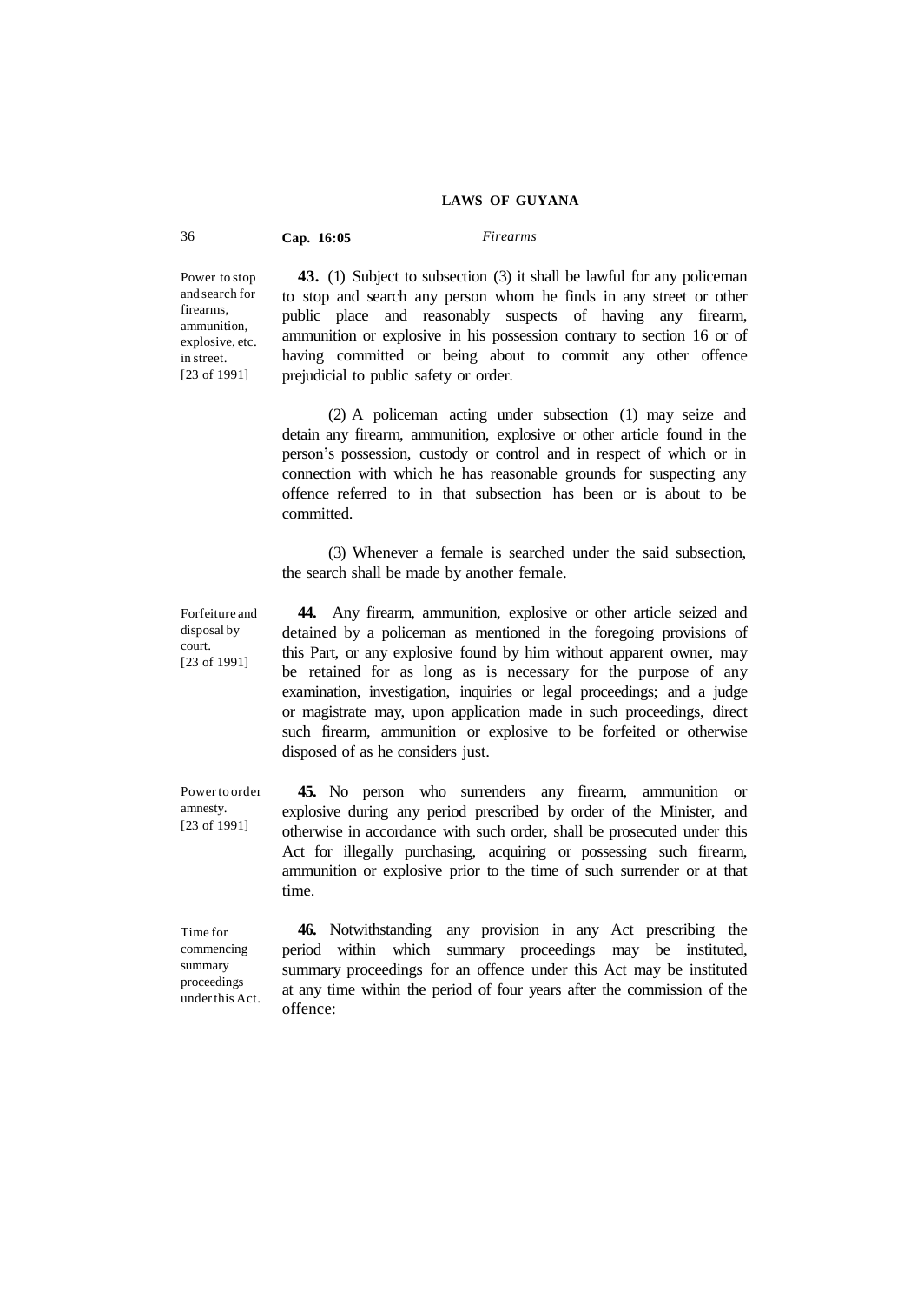| Provided that no such proceeding shall be instituted after the      |  |  |  |  |  |
|---------------------------------------------------------------------|--|--|--|--|--|
| expiration of the period of six months after the commission of the  |  |  |  |  |  |
| offence, unless they are instituted by, or by the direction of, the |  |  |  |  |  |
| Director of Public Prosecutions.                                    |  |  |  |  |  |

**47.** Any notice required or authorised by this Act to be given to any Serviceof person may be sent by registered post in a letter addressed to him at his notices. last or usual place of abode, or, in the case of a registered firearms dealer, at any place of business in respect of which he is registered.

**48.** Any person guilty of an offence against this Act for which no General other penalty is specifically provided shall be liable on summary penalty. conviction to a fine of fifteen thousand dollars and to imprisonment for [7 of 1966B three years. 23 of 1991 6 of 1997]

**49.** (1) The Minister may make regulations for any of the following Powerto purposes—

> (a) prescribing the form of firearm licence and of all other documents required by this Act;

> (b) appointing a person to be the prescribed authority for any purpose under this Act and prescribing the area within which such person shall exercise authority;

> (c) prescribing any other thing which under this Act is to be prescribed;

> (d) regulating the manner in which any person is to carry out his duties under this Act;

(e) prescribing the fees to be charged and paid under this Act;

(f) prescribing the rents to be charged and paid in respect of firearms and ammunition deposited in any customs warehouse under this Act;

(g) prescribing distinguishing marks or numbers to be marked on firearms, or on any particular kind of firearms, in any area;

(h) generally for carrying this Act into effect;

Ministerto make regulations. [4 of 1945]

*Firearms* **Cap. 16:05** 37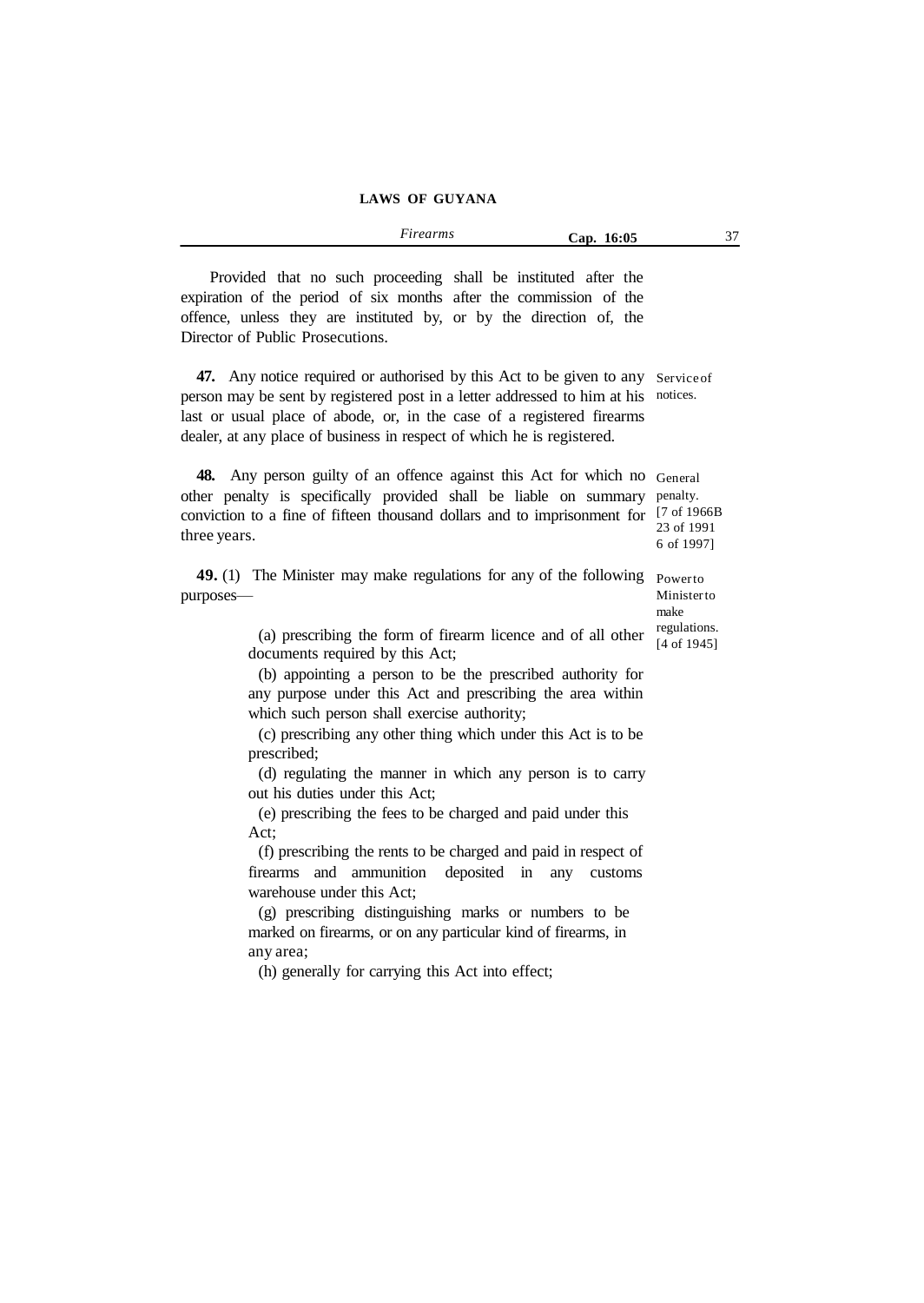| 38 | 16:05<br>$\bigcup$ ap. | urearms |
|----|------------------------|---------|
|    |                        |         |

(i) prescribing the manner and conditions of disposal of any firearm or ammunition which may come into the custody or possession of the police force otherwise than by seizure or by order of a competent court.

(2) Regulations under this section may be of such a nature as to render more strict the operation of any of the provisions of this Act and in such case the said provisions shall have effect as limited by regulations as aforesaid.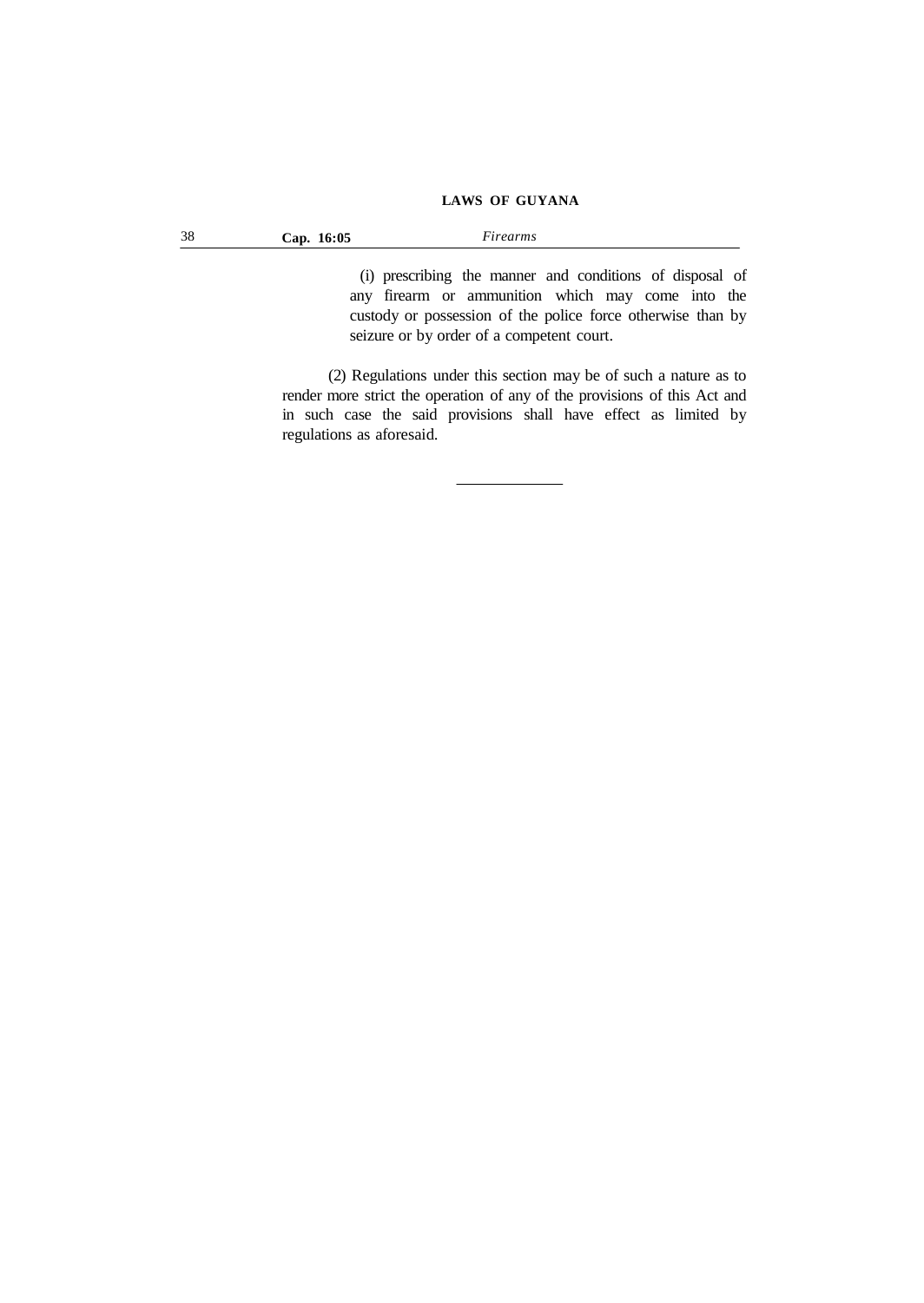# Firearms Cap. 16:05 s. 6<br>[Reg. 42/1940<br>9/1960] Officer making

Number and<br>date of licence Description of Distinguishing<br>freamn mark or number FIREARMS REGISTER FIRST SCHEDULE FORM A  $\left(\text{The Firearms Act}\right)$ Address of<br>owner Name of owner Date

L.R.O. 3/1998

# **LAWS OF GUYANA**

39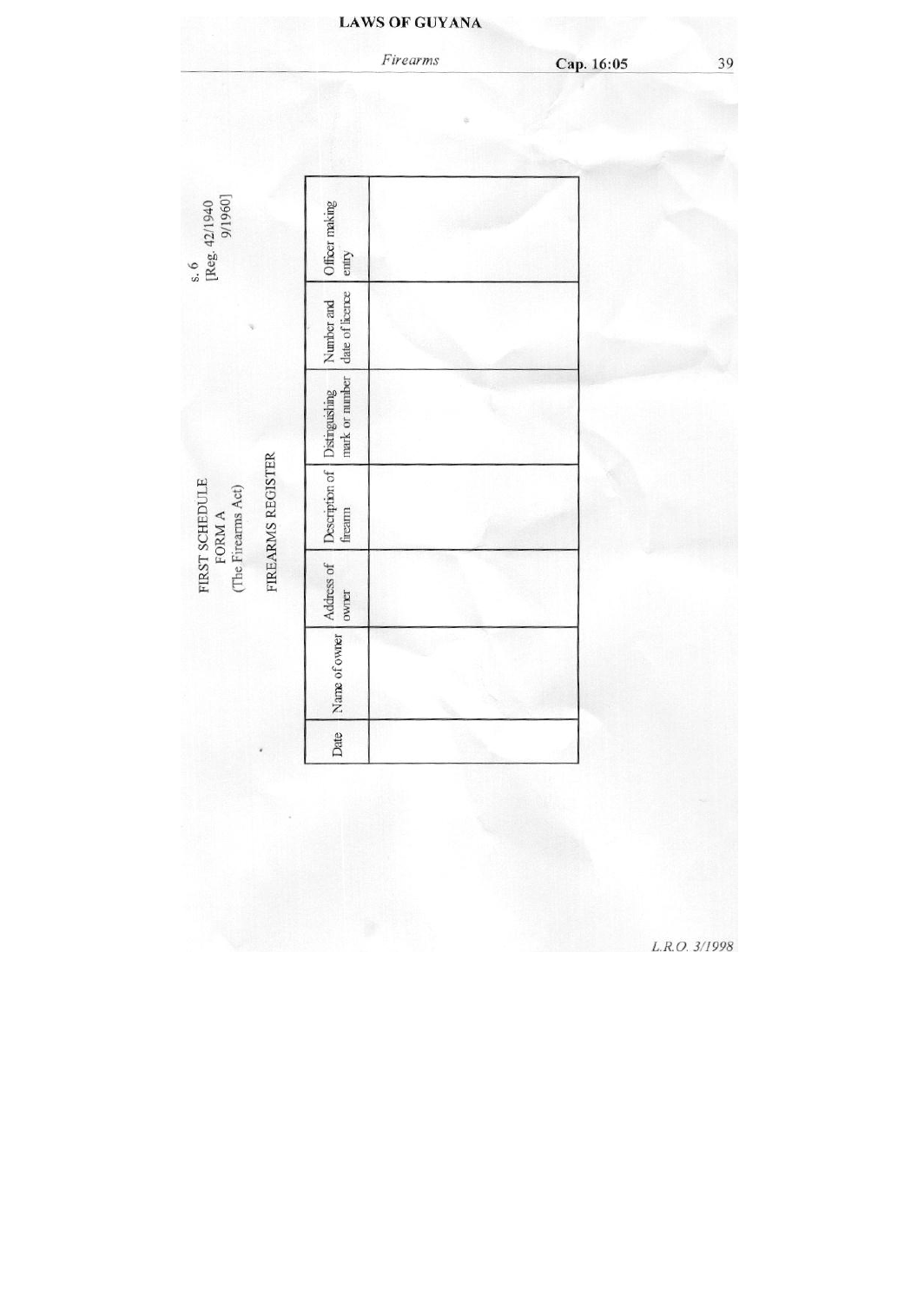| s.28(1)                                                                                                                          | transaction(3)<br>Nature of                                     |              |                                                                                                                                                                                                                                                                                                                                                         |
|----------------------------------------------------------------------------------------------------------------------------------|-----------------------------------------------------------------|--------------|---------------------------------------------------------------------------------------------------------------------------------------------------------------------------------------------------------------------------------------------------------------------------------------------------------------------------------------------------------|
|                                                                                                                                  |                                                                 | Ammunition   |                                                                                                                                                                                                                                                                                                                                                         |
|                                                                                                                                  | Description                                                     | Firearms (2) |                                                                                                                                                                                                                                                                                                                                                         |
| QUANTITIES AND DESCRIPTION OF FIREARMS AND AMMUNITION<br>(The Firearms Act)<br>PURCHASED, ACQUIRED OR ACCEPTED.<br><b>FORM B</b> | Quality                                                         | Ammunition   |                                                                                                                                                                                                                                                                                                                                                         |
|                                                                                                                                  |                                                                 | Firearms     |                                                                                                                                                                                                                                                                                                                                                         |
|                                                                                                                                  | and status $(1)$ of<br>Name, address<br>transferor<br>seller or |              | (1) State whether he is a registered firearms dealer, or holds a firearm licence, or, if<br>(3) State whether purchased, hired, accepted as a gift or accepted for sale, repair,<br>test, proof, cleaning storage, destruction or other purposes.<br>he is an exempted person, the nature of his exemption.<br>(2) State distinguishing mark or number. |
|                                                                                                                                  | Transaction<br>Date of                                          |              |                                                                                                                                                                                                                                                                                                                                                         |

 $Firearms$ 

40

Cap. 16:05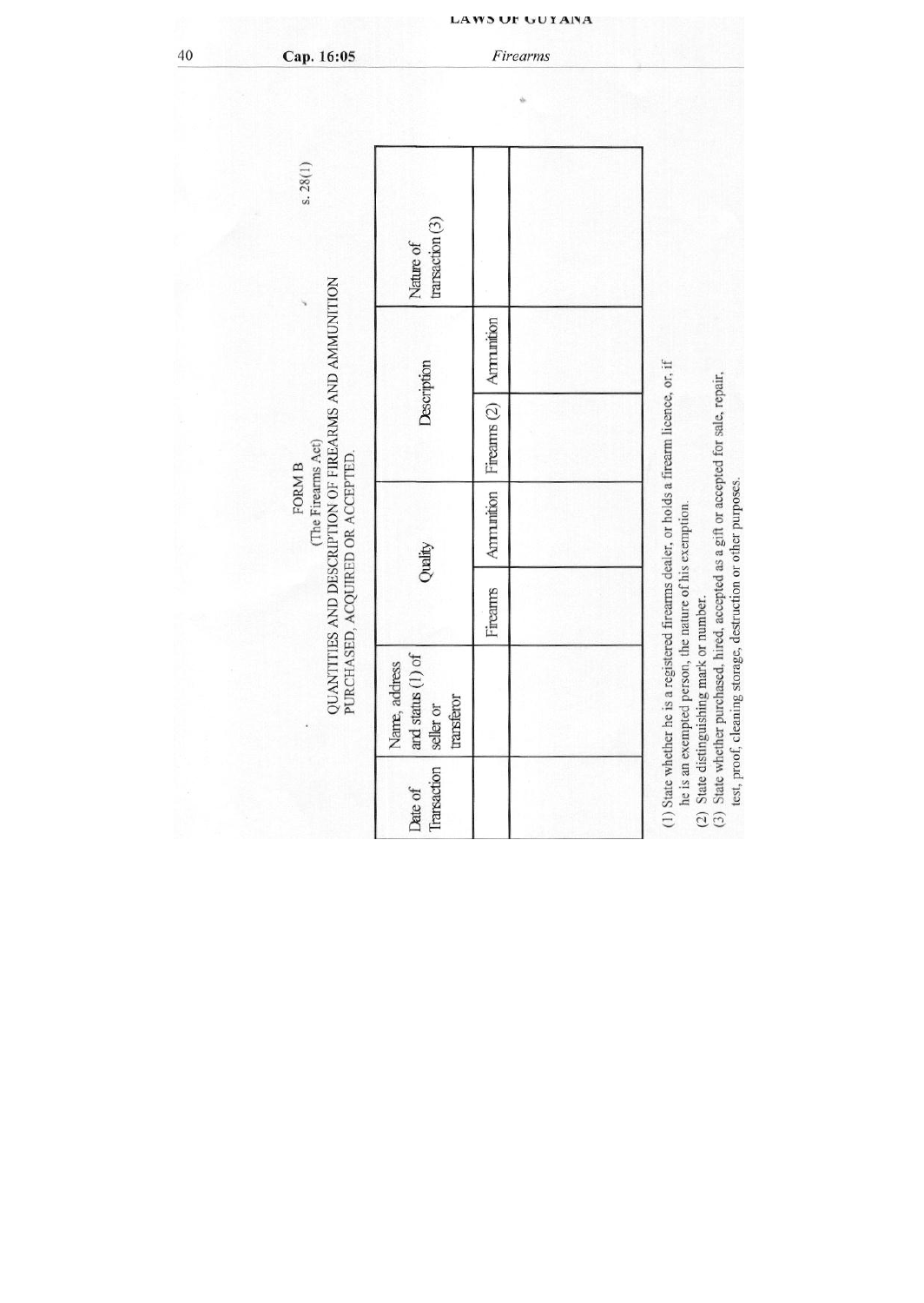|                                                       | transaction $(3)$<br>Nature of                   |              |                                                                                                                                                                                                                                                                                                                                                                                                                                      |
|-------------------------------------------------------|--------------------------------------------------|--------------|--------------------------------------------------------------------------------------------------------------------------------------------------------------------------------------------------------------------------------------------------------------------------------------------------------------------------------------------------------------------------------------------------------------------------------------|
|                                                       |                                                  | Ammunition   |                                                                                                                                                                                                                                                                                                                                                                                                                                      |
|                                                       | Description                                      | Firearms (2) |                                                                                                                                                                                                                                                                                                                                                                                                                                      |
| SOLD OR TRANFERRED                                    | Quality                                          | Ammunition   |                                                                                                                                                                                                                                                                                                                                                                                                                                      |
|                                                       |                                                  | Firearms     |                                                                                                                                                                                                                                                                                                                                                                                                                                      |
| QUANTITIES AND DESCRIPTION OF FIREARMS AND AMMUNITION | Particulars of<br>transferee (1)<br>purchaser or |              | State whether sale, hire, loan, gift or other form of transfer, including return of firearms accepted<br>(c) particulars of authority to purchase, acquire or possess firearm without a firearms licence.<br>(b) number of firearm licence and where such licence issued; or<br>for sale, repair, test, proof, cleaning, storage or other purpose.<br>State distinguishing mark or number.<br>(a) name and address; and<br>$State -$ |
|                                                       | Transaction<br>Date of                           |              | $\mathfrak{S}$                                                                                                                                                                                                                                                                                                                                                                                                                       |

L.R.O. 3/1998

Firearms

 $\overline{4}$ 

Cap. 16:05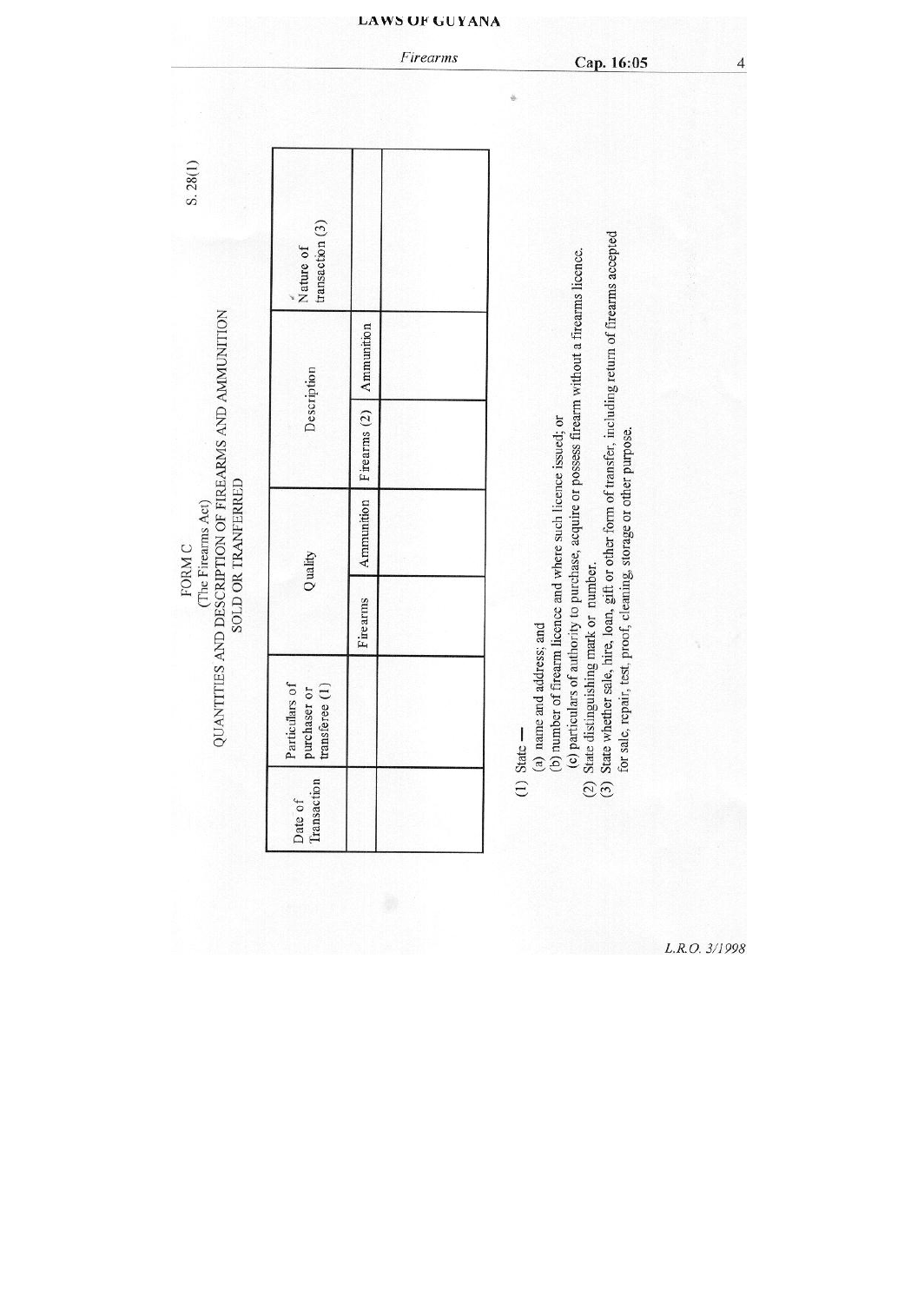| s.28(1)                                                                                                                                                                                                                         | Description | Ammunition |
|---------------------------------------------------------------------------------------------------------------------------------------------------------------------------------------------------------------------------------|-------------|------------|
|                                                                                                                                                                                                                                 |             | Firearms   |
| NTITIES AND DESCRIPTION OF FIREARMS AND AMMUNITION IN POSSESSION<br>SALE, TRANSFER, OR OTHER PURPOSE AT THE DATE OF THE LAST ANNUAL<br>STOCKTAKING OR ON THE LAST WORKING DAY OF THE YEAR<br>(The Firearms Act)<br><b>FORMD</b> | Quantity    | Ammunition |
|                                                                                                                                                                                                                                 |             | Firearms   |
|                                                                                                                                                                                                                                 |             |            |

Cap. 16:05

LAWS UP GUT AINA Firearms

42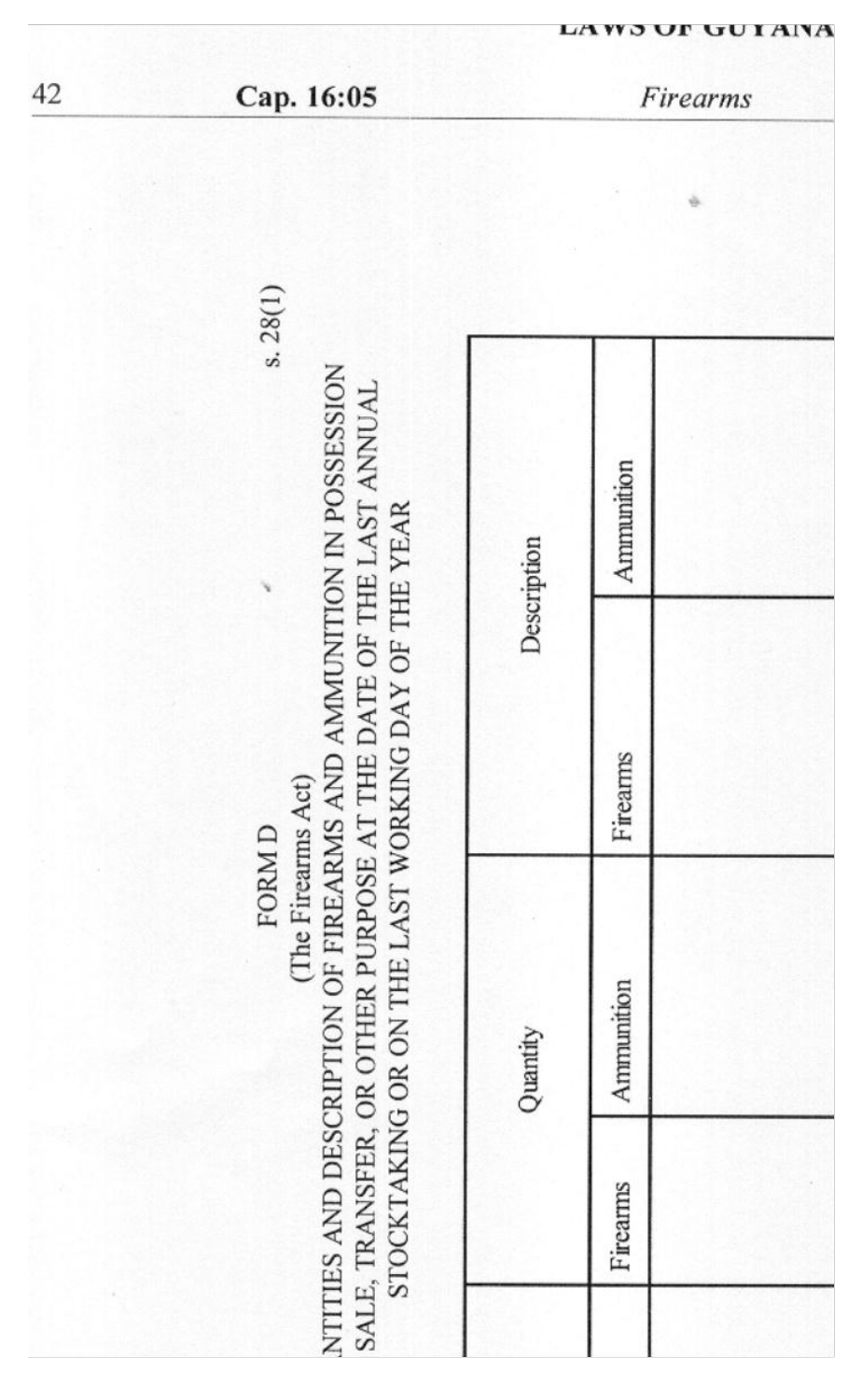| Firearms | 16:05<br>Cap. | $\sim$ |
|----------|---------------|--------|
|          |               |        |

FORM E

S. 17(2)

# APPLICATION FOR PERMIT TO IMPORT, PURCHASE OR ACQUIREAMMUNITION

| 1. Applicant's full name                                                                                      |  |
|---------------------------------------------------------------------------------------------------------------|--|
| 2. Applicant's address                                                                                        |  |
| 3. Amount of ammunition applicant<br>desires to<br>(a) IMPORT<br>(b) PURCHASE<br>(c) ACQUIRE                  |  |
| 4. Type and calibre of ammunition                                                                             |  |
| 5. Name andaddress of vendor<br>transferor                                                                    |  |
| 6. Amount of each type of ammunition<br>in application's possession on the<br>date of making this application |  |

.................................................(1) ............................................... (2)

Application's firearm licence must be attached to this form

(1) Insertdate.

(2) Applicant'ssignature.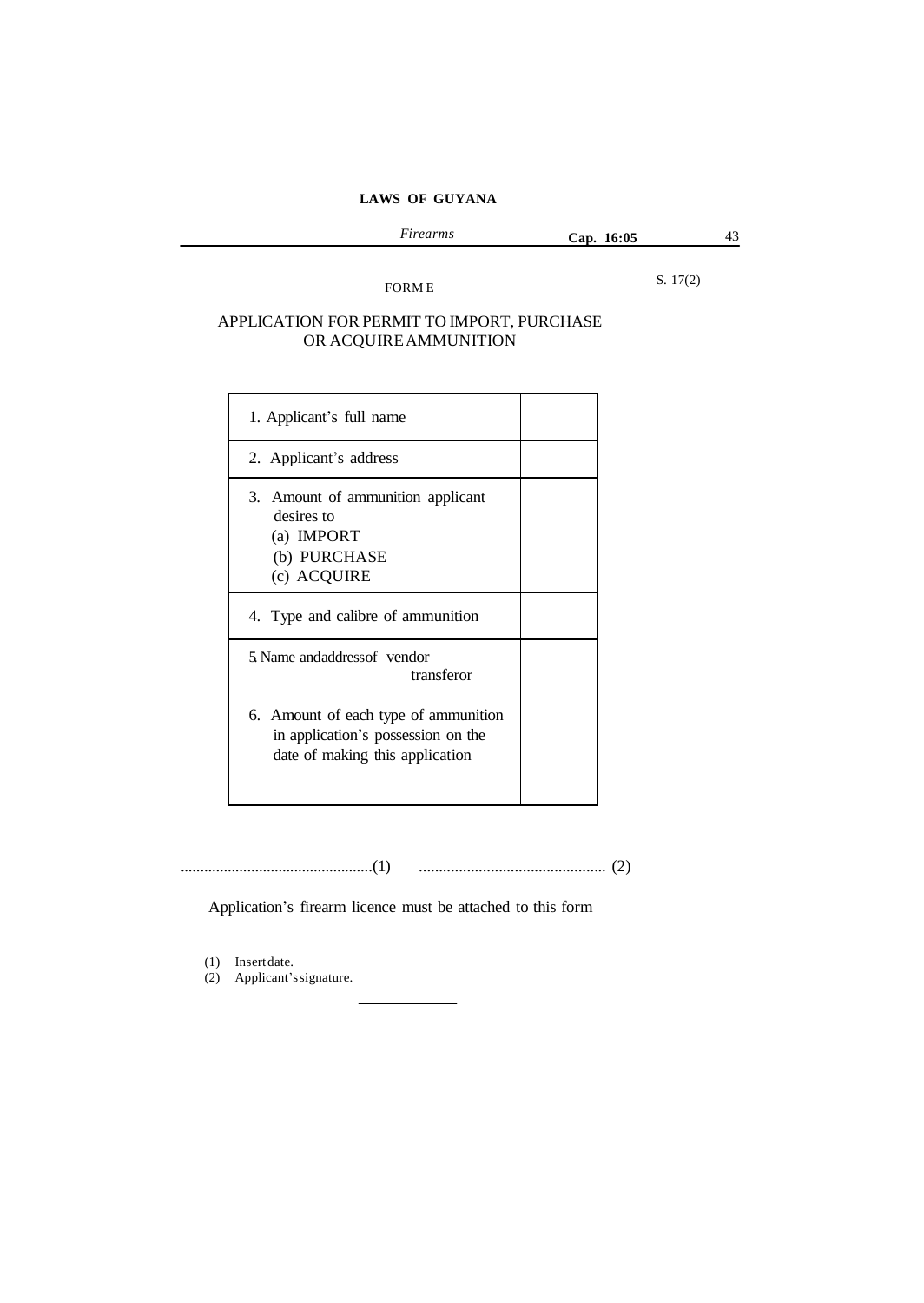| 44         | Cap. 16:05                      | Firearms                                                   |
|------------|---------------------------------|------------------------------------------------------------|
| s. $17(1)$ |                                 | <b>FORM F</b>                                              |
|            |                                 | PERMIT TO IMPORT, PURCHASE OR ACQUIRE<br><b>AMMUNITION</b> |
|            |                                 |                                                            |
|            | <b>IMPORT</b><br><b>ACQUIRE</b> |                                                            |
|            |                                 |                                                            |
|            |                                 | ENIDOD CEMENIT                                             |

# ENDORSEMENT

(*To be completed by Vendor or Transferor*)

|             | 1. (8) $\ldots$ $\ldots$ $\ldots$ $\ldots$ $\ldots$ $\ldots$ $\ldots$ $\ldots$ $\ldots$ $\ldots$ $\ldots$ $\ldots$ $\ldots$ $\ldots$ $\ldots$ $\ldots$ $\ldots$ $\ldots$ $\ldots$ $\ldots$ $\ldots$ $\ldots$ $\ldots$ $\ldots$ $\ldots$ $\ldots$ $\ldots$ $\ldots$ $\ldots$ $\ldots$ $\ldots$ $\ldots$ $\ldots$ $\ldots$ $\ldots$ $\ldots$ |
|-------------|--------------------------------------------------------------------------------------------------------------------------------------------------------------------------------------------------------------------------------------------------------------------------------------------------------------------------------------------|
|             |                                                                                                                                                                                                                                                                                                                                            |
| $(10)$ SOLD |                                                                                                                                                                                                                                                                                                                                            |
|             |                                                                                                                                                                                                                                                                                                                                            |
|             |                                                                                                                                                                                                                                                                                                                                            |
|             |                                                                                                                                                                                                                                                                                                                                            |
|             |                                                                                                                                                                                                                                                                                                                                            |

(1) Insert name.

(2) Deletewordsinapplicable.

(3) Insert amount, type and calibre of ammunition.

(4) Insert name and address of vendor or transferor (if any).

(5) Insertdate.

(6) Signature.

(7) Rank.

(8) Insert name of vendor ortransferor. (9)

Insert address of vendor ortransferor.

(10) Delete the word which isinapplicable

(11) Insert details asin (3)

(12) Insertdate.

(13) Signatureof vendor ortransferor.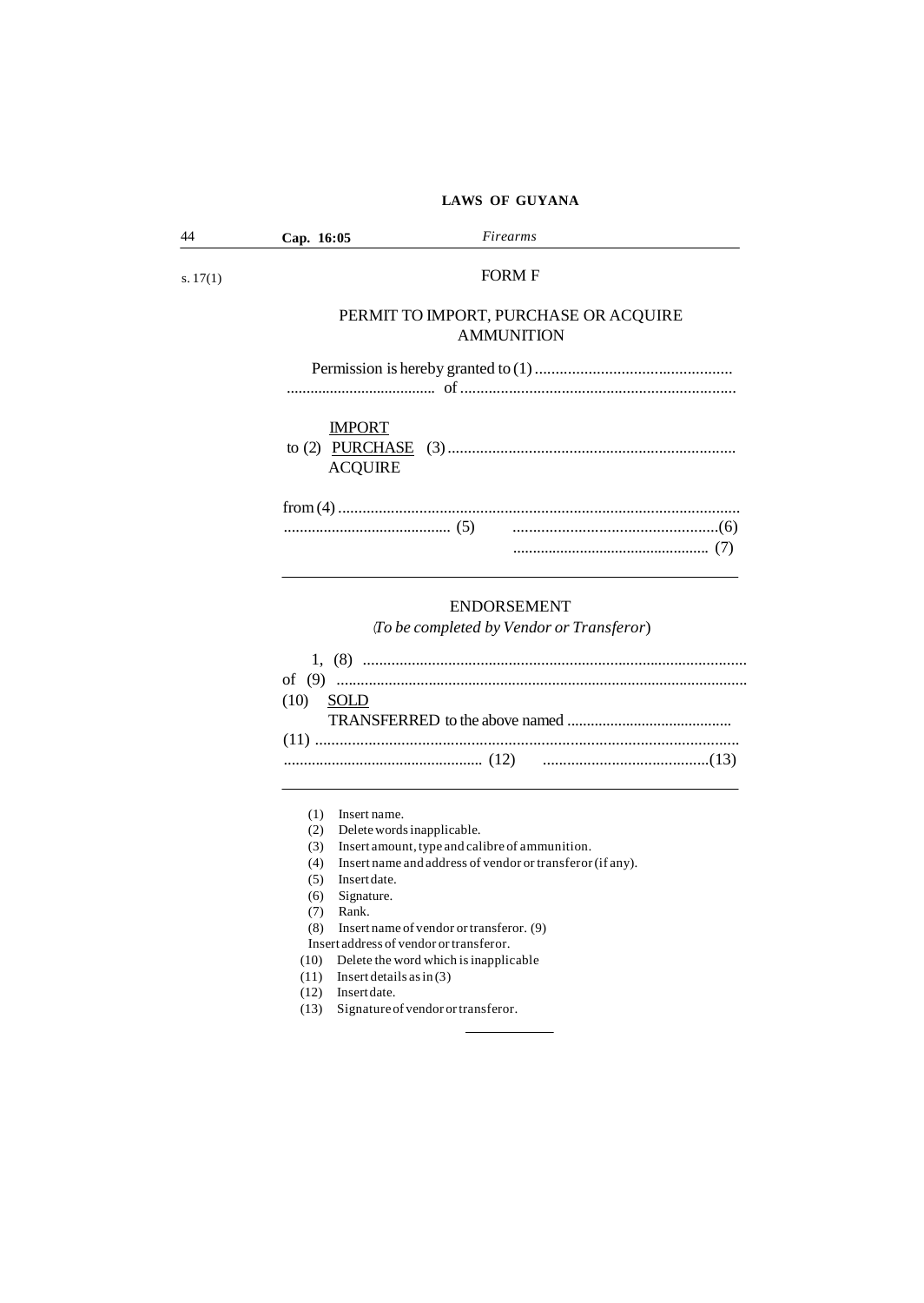|    | Firearms                                                                                                                   |      |         | Cap. 16:05 |            | 45 |
|----|----------------------------------------------------------------------------------------------------------------------------|------|---------|------------|------------|----|
|    | FORM G<br>APPLICATION FOR GRANT OF A FIREARM LICENCE                                                                       |      |         |            | s. $18(1)$ |    |
|    | (Section $18(1)$ )                                                                                                         |      |         |            |            |    |
|    |                                                                                                                            |      |         |            |            |    |
| 1. | Applicant's full name.                                                                                                     |      |         |            |            |    |
| 2. | Applicant's address                                                                                                        |      |         |            |            |    |
| 3. | Description of firearm to be<br>licensed.                                                                                  |      |         |            |            |    |
| 4. | name of maker of firearm                                                                                                   |      |         |            |            |    |
| 5. | Distinguishing mark or number<br>of firearm.                                                                               |      |         |            |            |    |
| 6. | Purpose for which firearm is to<br>be used.                                                                                |      |         |            |            |    |
| 7. | Maximum amount of ammunition<br>applicant desires to have in his<br>possession at any one time                             | Type | Calibre | Quantity   |            |    |
| 8. | Has the applicant previously<br>applied for, or been refused the<br>grant of a firearm licence? If so<br>give particulars. |      |         |            |            |    |
|    | I hereby certify that the above particulars are correct.                                                                   |      |         |            |            |    |

(1) Insert "County" or "District".

(2) Applicant'ssignature.

(3) Date.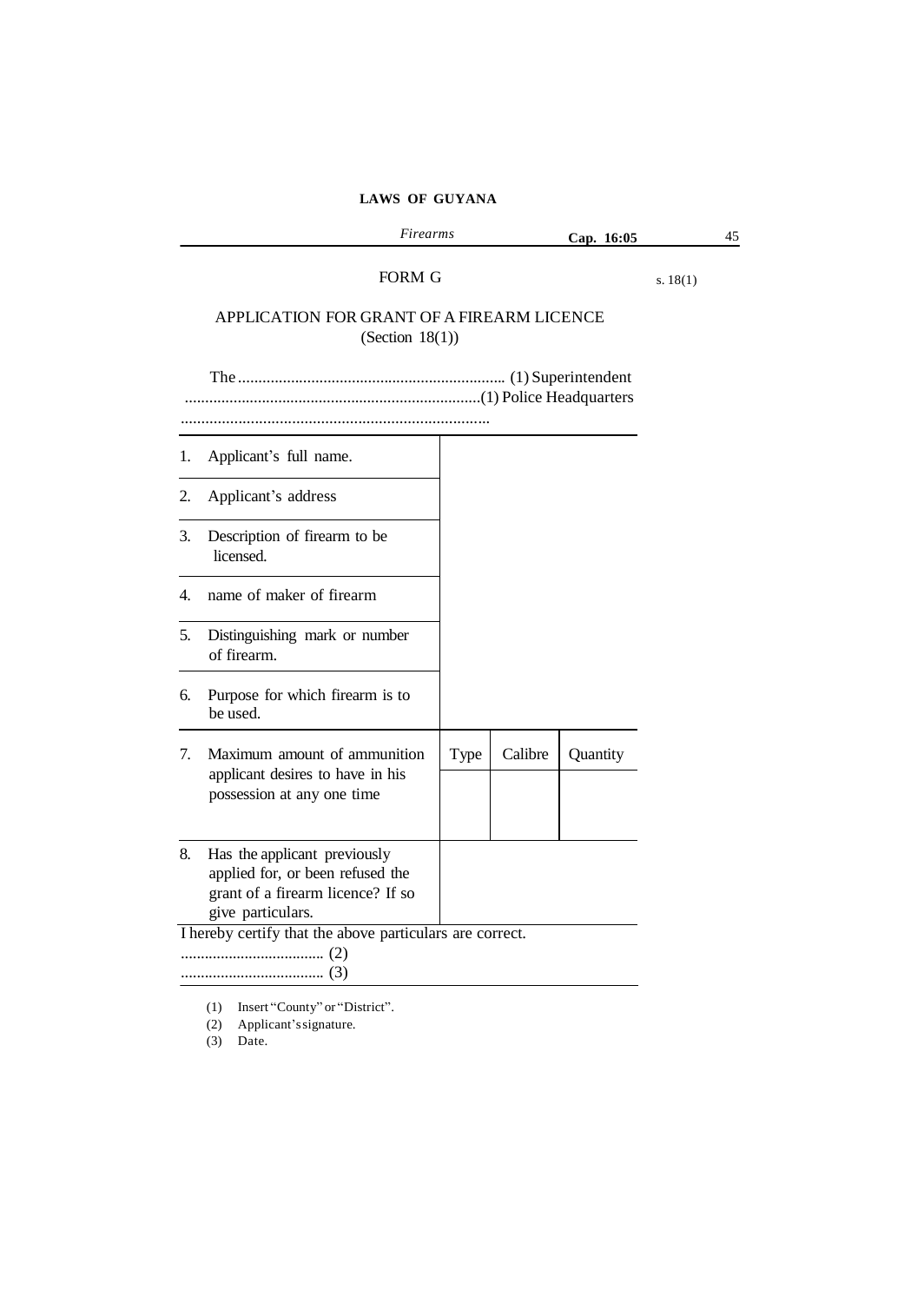| 46         | Firearms<br>Cap. 16:05                                                     |
|------------|----------------------------------------------------------------------------|
| s. $18(2)$ | <b>FORM H</b>                                                              |
|            | <b>PERMIT</b>                                                              |
|            |                                                                            |
|            |                                                                            |
|            |                                                                            |
|            | has made application to me for the grant of a firearm licence.             |
|            | 2. A copy of his application is attached hereto.                           |
|            | 3. A firearm licence may be granted to him on the following<br>conditions- |
|            | (a) That all particulars required by Form G are supplied by him.           |
|            |                                                                            |
|            |                                                                            |
|            | Insert date.<br>(1)<br>Insert applicant's name.<br>(2)                     |

- (3) Insert applicant's address.
- (4) Insert other conditions(if any).

**Contract Contract Contract** 

 $\overline{\phantom{a}}$ 

- (5) Signature.
- (6) Date.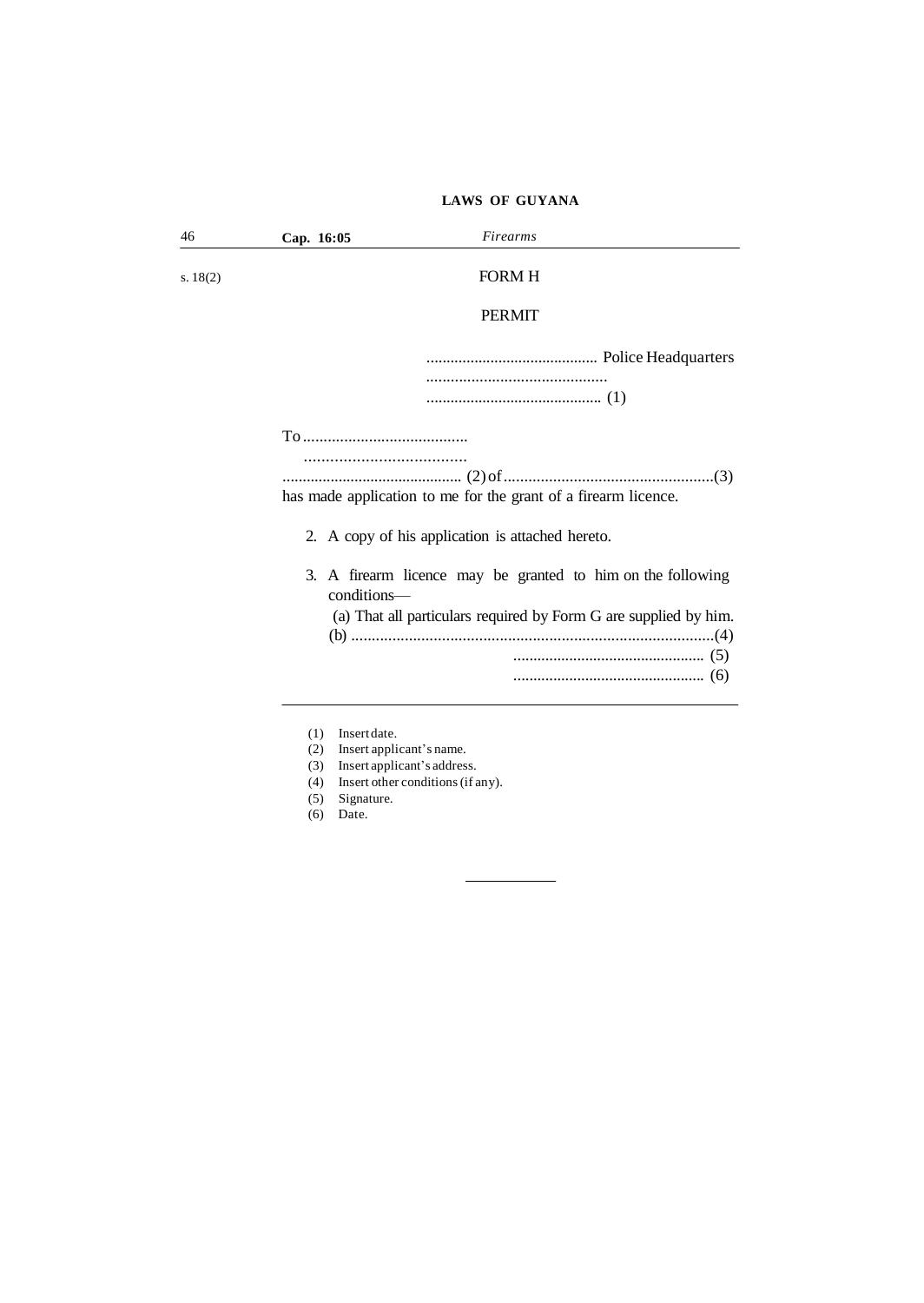## FORM I

s. 18(4)

## FIREARM LICENCE (Section 18(4))

Licence is hereby granted to ............................................................ of ........................................................................................................... to possess the firearm(s) and ammunition described hereunder until the last day of December, 19 , subject to the following conditions and to such additional conditions as may be endorsed on the back of this licence—

(a) that all reasonable precautions shall be taken to ensure the safe custody of the firearm(s) described in, and ammunition shall authorised to be held by this licence.

(b) that the loss of the firearm(s) or any ammunition shall be reported immediately to the police;

(c) that the disposal of the firearm(s) or any ammunition by any means whatsoever shall be reported to the police; and

(d) that any change of address of the holder shall be reported immediately to the police.

## FIREARMS

| Description | Maker's Name | Number or Mark |
|-------------|--------------|----------------|
|             |              |                |
|             |              |                |

## AMMUNITION

| <b>Type</b> | Calibre       | Quantity authorised |
|-------------|---------------|---------------------|
|             |               |                     |
|             |               |                     |
|             | Fee<br>(Date) |                     |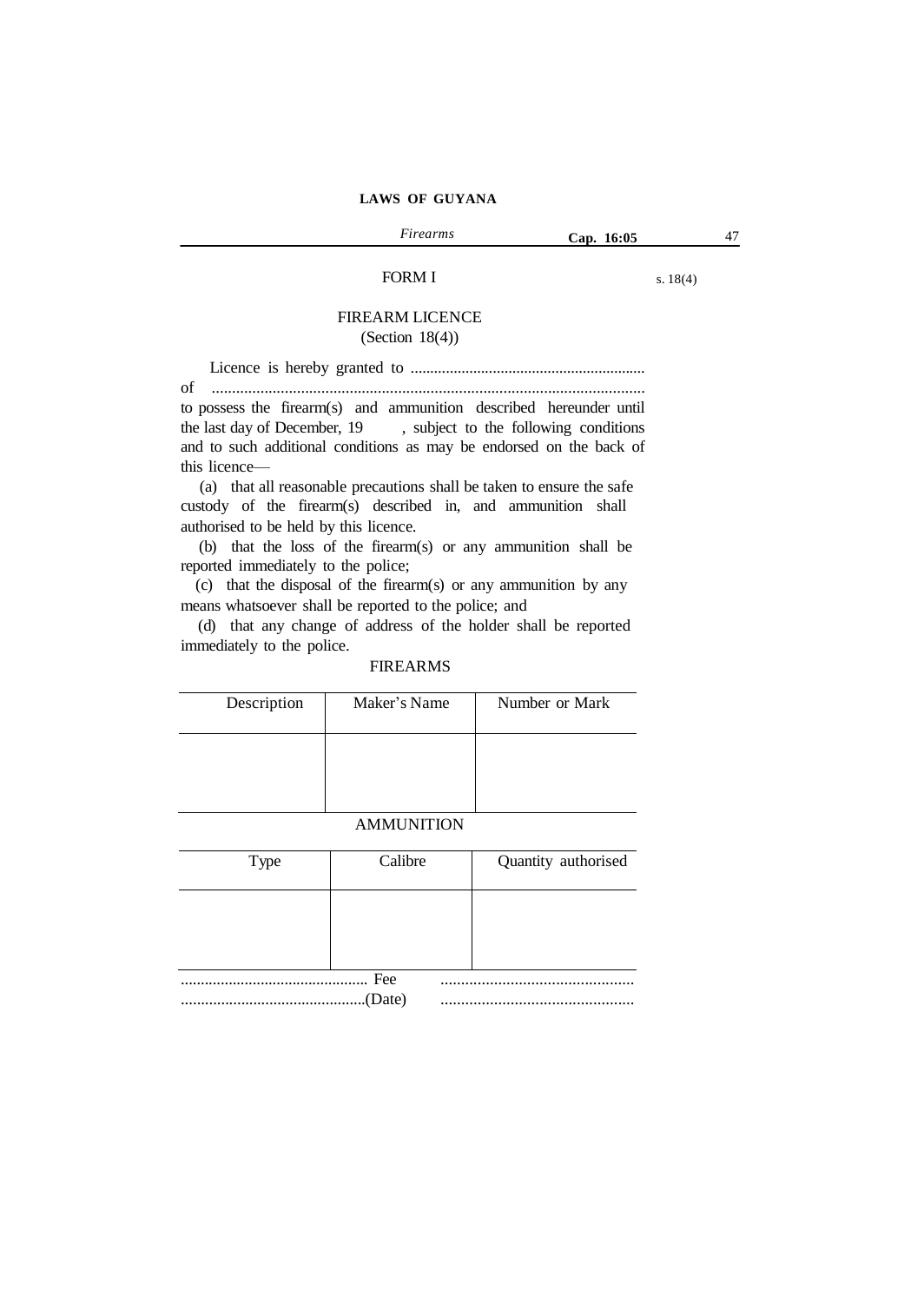| 48       | Cap. 16:05                           | Firearms                                                                                                                                  |                                                    |  |  |  |
|----------|--------------------------------------|-------------------------------------------------------------------------------------------------------------------------------------------|----------------------------------------------------|--|--|--|
| s. 25(2) |                                      | <b>FORM J</b>                                                                                                                             |                                                    |  |  |  |
|          |                                      | APPLICATION FOR REGISTRATION AS A LICENSED DEALER                                                                                         |                                                    |  |  |  |
|          |                                      |                                                                                                                                           |                                                    |  |  |  |
|          | of<br>ammunition.                    | hereby make application for the places of business described below to<br>be registered as places of business for the sale of firearms and |                                                    |  |  |  |
|          | Address of each<br>place of business | Name under which<br>business is carried in<br>at each address                                                                             | Nature of firearms<br>business at each<br>address* |  |  |  |
|          |                                      | 2. My/our present certificate is returned herewith.                                                                                       |                                                    |  |  |  |

3. The fee of three hundred and twenty dollars is also enclosed herewith.

(*Signed*)................................................

......................................... (date).

\*Insert here whether manufacture, repair, testing, sale or hire and whether the business will be confined to any particular type of firearms and/or ammunition.